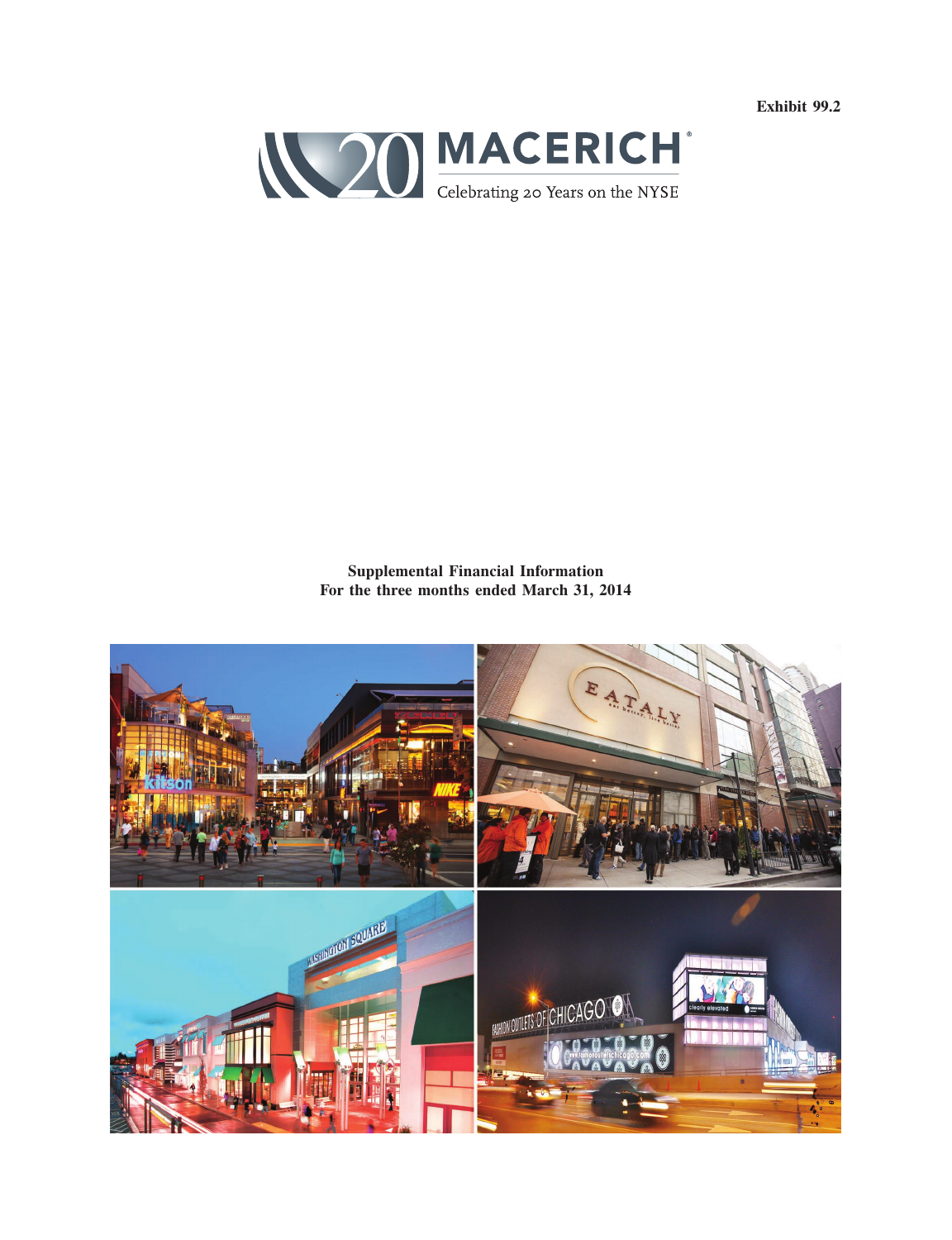#### **Supplemental Financial and Operating Information**

### **Table of Contents**

All information included in this supplemental financial package is unaudited, unless otherwise indicated.

|                                                     | Page No.       |
|-----------------------------------------------------|----------------|
|                                                     | $1 - 3$        |
|                                                     | 1              |
|                                                     | $\overline{2}$ |
| Changes in Total Common and Equivalent Shares/Units | 3              |
|                                                     | $4 - 9$        |
|                                                     | 5              |
| Notes to Unaudited Pro Rata Statement of Operations | 6              |
|                                                     | 7              |
|                                                     | 8              |
|                                                     | 9              |
|                                                     | $10 - 25$      |
|                                                     | 10             |
|                                                     | $11 - 15$      |
|                                                     | 16             |
|                                                     | 17             |
|                                                     | 18             |
|                                                     | 19             |
|                                                     | $20 - 23$      |
|                                                     | 24-25          |
|                                                     | $26 - 28$      |
|                                                     | 26             |
|                                                     | 27-28          |
|                                                     | $29 - 30$      |
|                                                     | 31             |
|                                                     | 32             |

This Supplemental Financial Information should be read in connection with the Company's first quarter 2014 earnings announcement (included as Exhibit 99.1 of the Company's Current Report on 8-K, event date April 29, 2014) as certain disclosures, definitions and reconciliations in such announcement have not been included in this Supplemental Financial Information.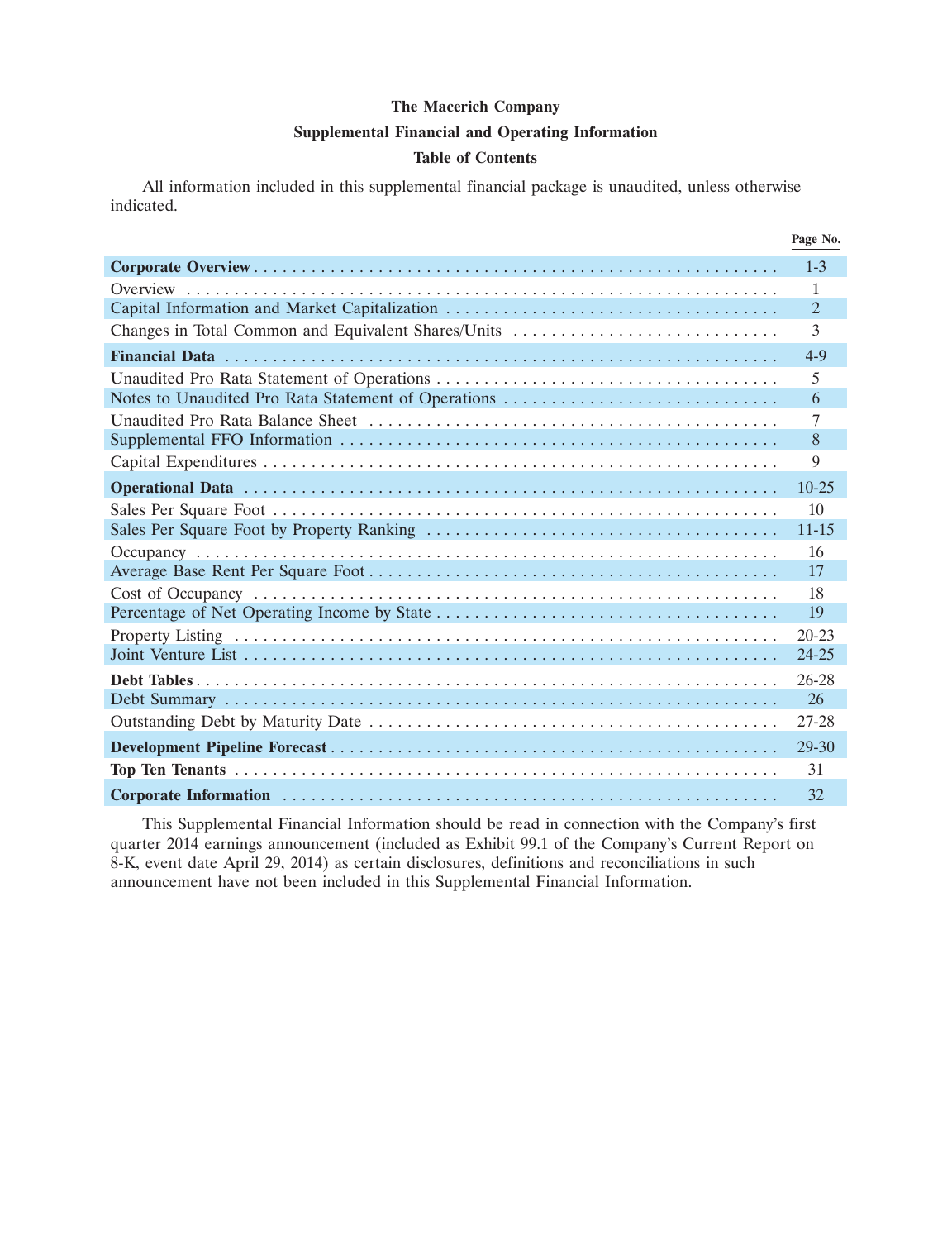### **The Macerich Company Supplemental Financial and Operating Information Overview**

The Macerich Company (the ''Company'') is involved in the acquisition, ownership, development, redevelopment, management and leasing of regional and community/power shopping centers located throughout the United States. The Company is the sole general partner of, and owns a majority of the ownership interests in, The Macerich Partnership, L.P., a Delaware limited partnership (the ''Operating Partnership'').

As of March 31, 2014, the Operating Partnership owned or had an ownership interest in 52 regional shopping centers and nine community/power shopping centers aggregating approximately 55 million square feet of gross leasable area (''GLA''). These 61 centers are referred to hereinafter as the ''Centers'', unless the context requires otherwise.

The Company is a self-administered and self-managed real estate investment trust (''REIT'') and conducts all of its operations through the Operating Partnership and the Company's management companies (collectively, the ''Management Companies'').

All references to the Company in this Exhibit include the Company, those entities owned or controlled by the Company and predecessors of the Company, unless the context indicates otherwise.

This document contains information constituting forward-looking statements and includes expectations regarding the Company's future operational results as well as development, redevelopment and expansion activities. Stockholders are cautioned that any such forward-looking statements are not guarantees of future performance and involve risks, uncertainties and other factors that may cause actual results, performance or achievements of the Company to vary materially from those anticipated, expected or projected. Such factors include, among others, general industry, economic and business conditions, which will, among other things, affect demand for retail space or retail goods, availability and creditworthiness of current and prospective tenants, anchor or tenant bankruptcies, closures, mergers or consolidations, lease rates, terms and payments, interest rate fluctuations, availability, terms and cost of financing, operating expenses, and competition; adverse changes in the real estate markets, including the liquidity of real estate investments; and risks of real estate development, redevelopment, and expansion, including availability, terms and cost of financing, construction delays, environmental and safety requirements, budget overruns, sunk costs and lease-up; the inability to obtain, or delays in obtaining, all necessary zoning, land-use, building, and occupancy and other required governmental permits and authorizations; and governmental actions and initiatives (including legislative and regulatory changes) as well as terrorist activities or other acts of violence which could adversely affect all of the above factors. Furthermore, occupancy rates and rents at a newly completed property may not be sufficient to make the property profitable. The reader is directed to the Company's various filings with the Securities and Exchange Commission, including the Annual Report on Form 10-K for the year ended December 31, 2013, for a discussion of such risks and uncertainties, which discussion is incorporated herein by reference. The Company does not intend, and undertakes no obligation, to update any forward-looking information to reflect events or circumstances after the date of this document or to reflect the occurrence of unanticipated events unless required by law to do so.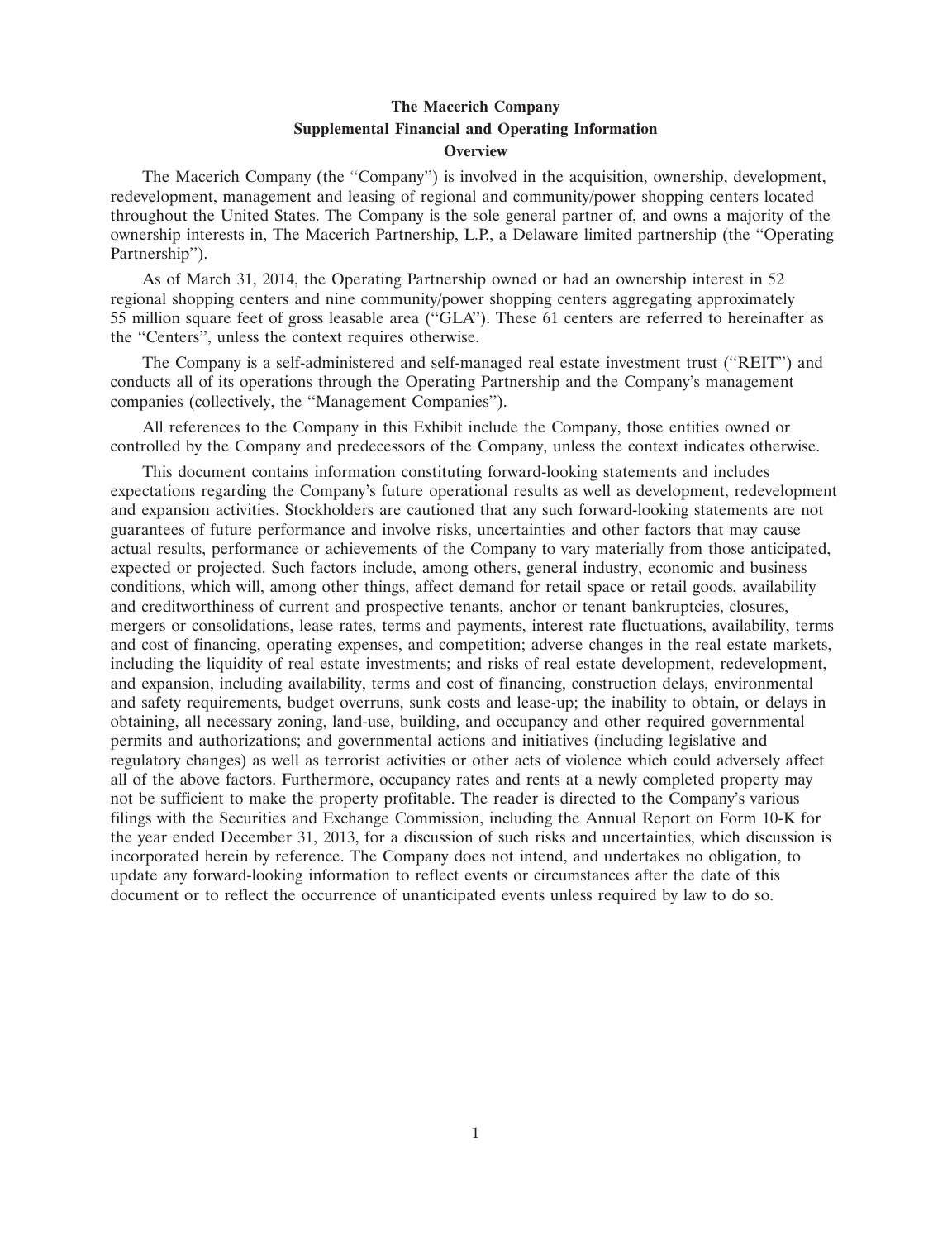## **Supplemental Financial and Operating Information (unaudited)**

## **Capital Information and Market Capitalization**

|                                                                               | <b>Period Ended</b> |              |              |                                             |               |              |
|-------------------------------------------------------------------------------|---------------------|--------------|--------------|---------------------------------------------|---------------|--------------|
|                                                                               |                     | 3/31/2014    |              | 12/31/2013                                  |               | 12/31/2012   |
|                                                                               |                     |              |              | dollars in thousands, except per share data |               |              |
| Closing common stock price per share $\dots \dots \dots$                      | \$                  | 62.33        | S.           | 58.89                                       | <sup>\$</sup> | 58.30        |
| 52 week high $\ldots \ldots \ldots \ldots \ldots \ldots \ldots \ldots \ldots$ | \$                  | 72.19        | S            | 72.19                                       | S             | 62.83        |
|                                                                               | \$                  | 55.13        | S            | 55.13                                       | \$            | 49.67        |
| Shares outstanding at end of period                                           |                     |              |              |                                             |               |              |
| Class A non-participating convertible preferred units                         |                     | 184,304      |              | 184.304                                     |               | 184,304      |
| Common shares and partnership units                                           |                     | 150,998,837  |              | 150,673,110                                 |               | 147,601,848  |
| Total common and equivalent shares/units outstanding.                         |                     | 151,183,141  |              | 150,857,414                                 |               | 147,786,152  |
| Portfolio capitalization data                                                 |                     |              |              |                                             |               |              |
| Total portfolio debt, including joint ventures at pro rata.                   | \$                  | 6,055,261    | <sup>S</sup> | 6,037,219                                   | <sup>\$</sup> | 6,620,507    |
|                                                                               |                     | 9,423,245    |              | 8,883,993                                   |               | 8,615,933    |
| Total market capitalization                                                   |                     | \$15,478,506 |              | \$14,921,212                                |               | \$15,236,440 |
|                                                                               |                     | $39.1\%$     |              | $40.5\%$                                    |               | $43.5\%$     |

(a) Debt as a percentage of total market capitalization.

# **Portfolio Capitalization at March 31, 2014**

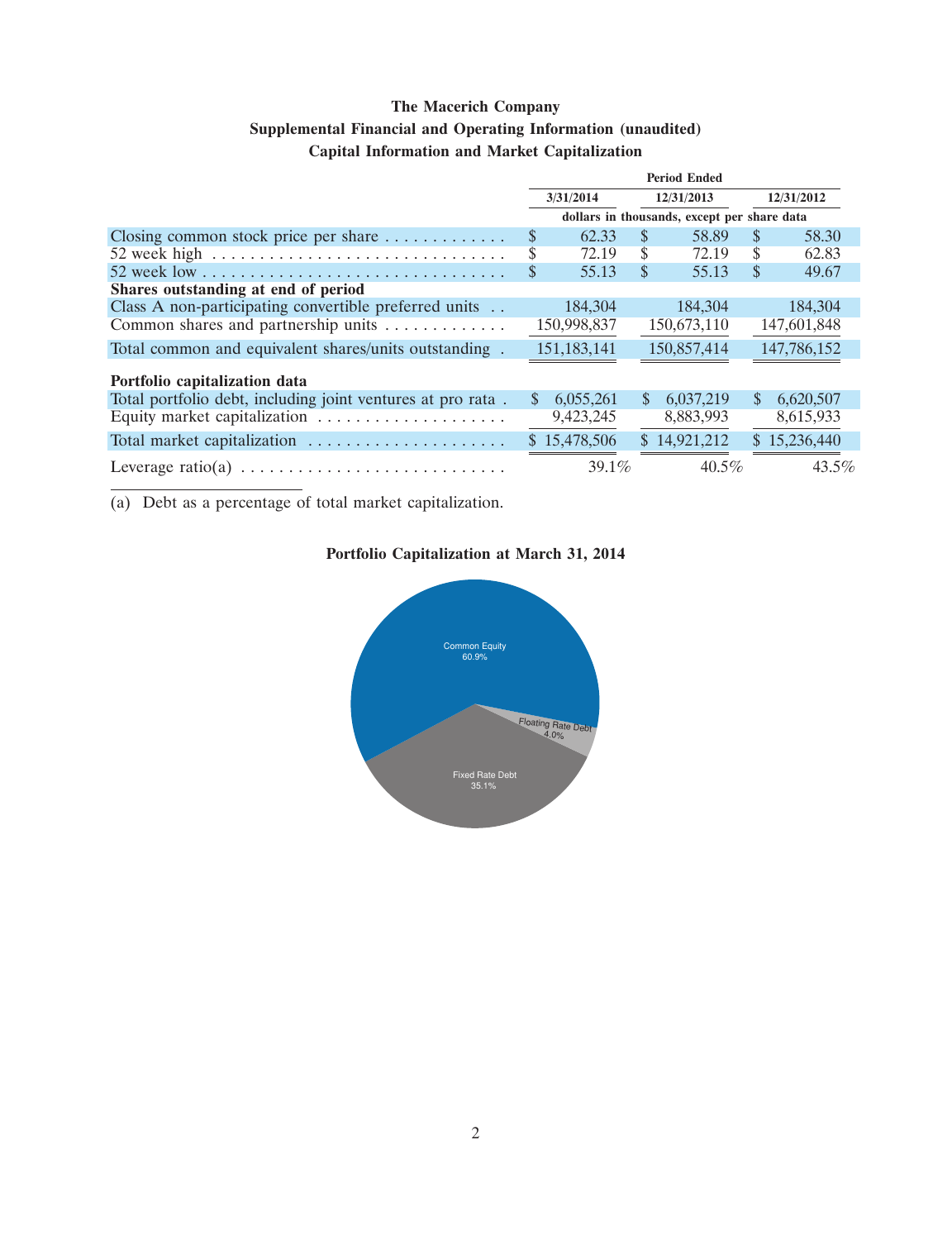# **The Macerich Company Supplemental Financial and Operating Information (unaudited) Changes in Total Common and Equivalent Shares/Units**

|                                                                                                           | Partnership<br><b>Units</b> | Company<br>Common<br><b>Shares</b> | Class A<br><b>Non-Participating</b><br>Convertible<br><b>Preferred Units</b> | <b>Total</b><br>Common<br>and<br>Equivalent<br>Shares/<br>Units |
|-----------------------------------------------------------------------------------------------------------|-----------------------------|------------------------------------|------------------------------------------------------------------------------|-----------------------------------------------------------------|
| Balance as of December 31, $2013$                                                                         | 9,939,427                   | 140,733,683                        | 184,304                                                                      | 150,857,414                                                     |
| Conversion of partnership units to cash $\dots \dots$                                                     | (3, 445)                    |                                    |                                                                              | (3, 445)                                                        |
| Conversion of partnership units to common shares                                                          | (63,000)                    | 63,000                             |                                                                              |                                                                 |
| Issuance of stock/partnership units from restricted<br>stock issuance or other share- or unit-based plans | 246,471                     | 82,701                             |                                                                              | 329,172                                                         |
|                                                                                                           | 10,119,453                  | 140,879,384                        | 184,304                                                                      | 151, 183, 141                                                   |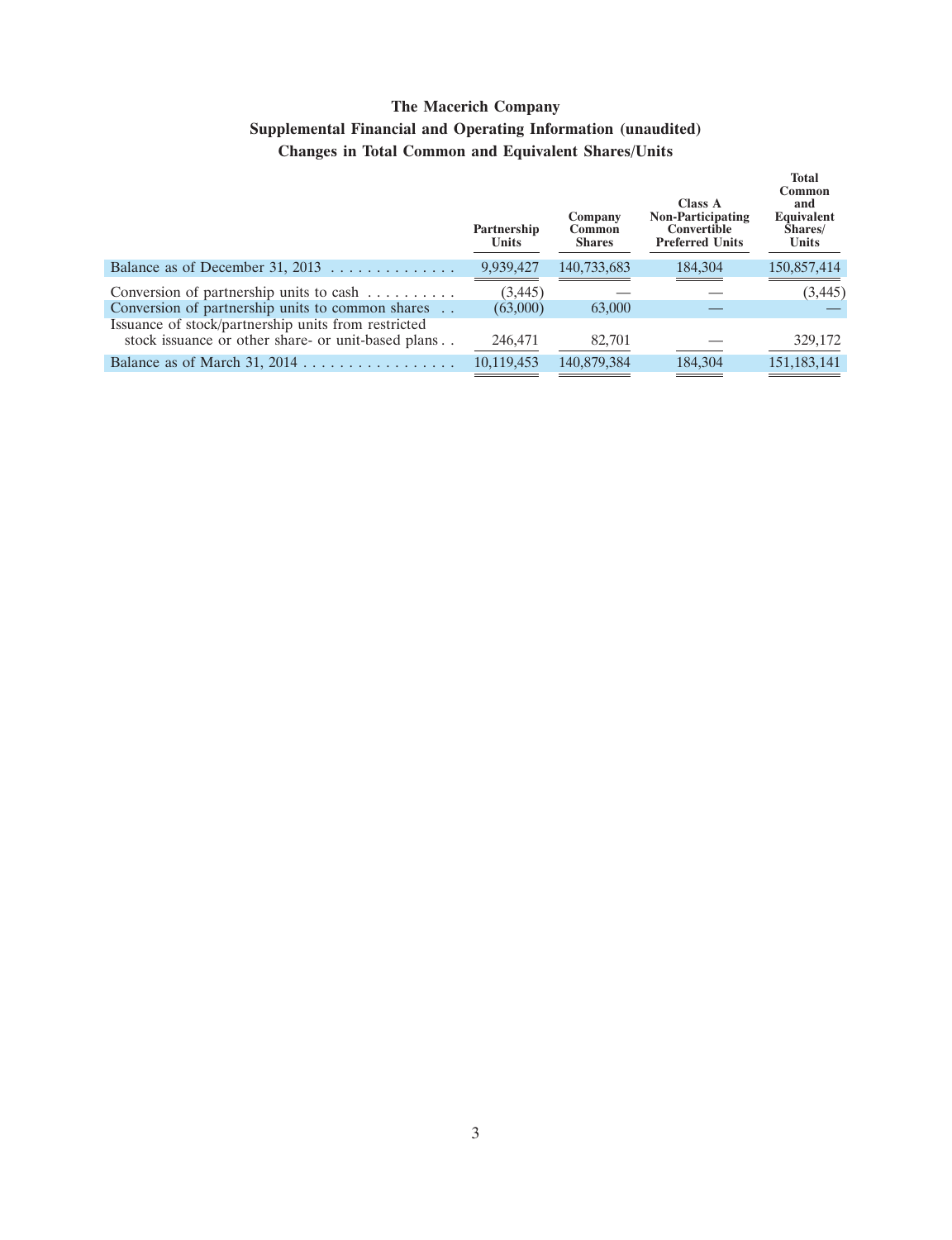On the following pages, the Company presents its unaudited pro rata statement of operations and unaudited pro rata balance sheet reflecting the Company's proportionate ownership of each asset in its portfolio. The Company also reconciles net income attributable to the Company to funds from operations ("FFO") and FFO-diluted for the three months ended March 31, 2014.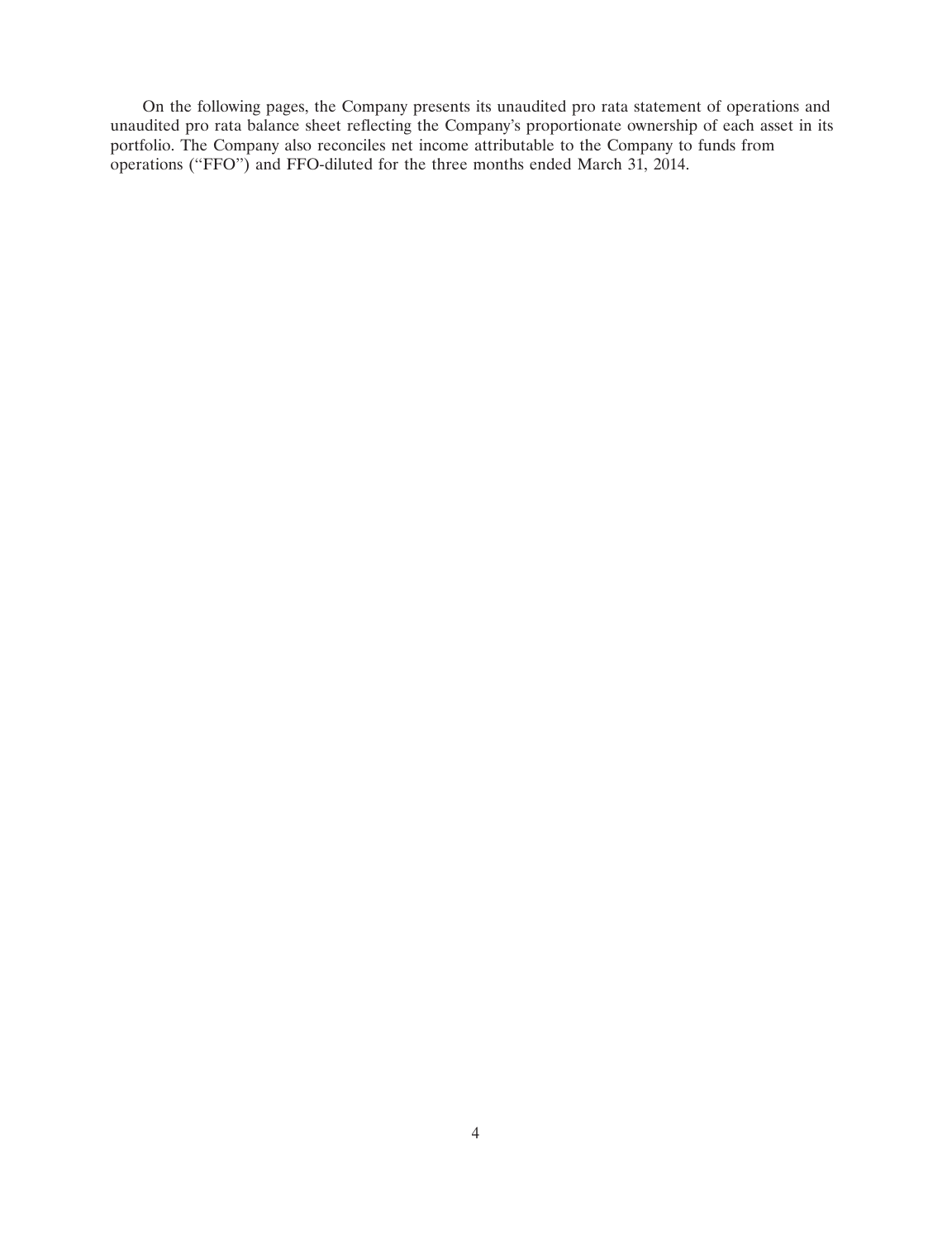## **THE MACERICH COMPANY**

# **UNAUDITED PRO RATA STATEMENT OF OPERATIONS**

# **(Dollars in thousands)**

|                                                                            | For the Three Months Ended March 31, 2014 |                                        |                                           |                                               |                                           |  |  |  |
|----------------------------------------------------------------------------|-------------------------------------------|----------------------------------------|-------------------------------------------|-----------------------------------------------|-------------------------------------------|--|--|--|
|                                                                            | <b>Consolidated</b>                       | Non-<br>Controlling<br>Interests $(1)$ | Company's<br>Consolidated<br><b>Share</b> | Company's<br>Share of<br>Joint<br>Ventures(2) | Company's<br><b>Total</b><br><b>Share</b> |  |  |  |
| Revenues:                                                                  |                                           |                                        |                                           |                                               |                                           |  |  |  |
| Minimum rents                                                              | \$151,633                                 | \$ (9,915)                             | \$141,718                                 | \$48,467                                      | \$190,185                                 |  |  |  |
|                                                                            | 2,853                                     | (195)                                  | 2,658                                     | 990                                           | 3,648                                     |  |  |  |
|                                                                            | 91,475                                    | (6,205)                                | 85,270                                    | 24,205                                        | 109,475                                   |  |  |  |
| Management Companies' revenues                                             | 8,121                                     |                                        | 8,121                                     |                                               | 8,121                                     |  |  |  |
| Other income                                                               | 10,430                                    | (612)                                  | 9,818                                     | 4,718                                         | 14,536                                    |  |  |  |
|                                                                            | 264,512                                   | (16, 927)                              | 247,585                                   | 78,380                                        | 325,965                                   |  |  |  |
| Expenses:                                                                  |                                           |                                        |                                           |                                               |                                           |  |  |  |
| Shopping center and operating expenses                                     | 90,376                                    | (6,356)                                | 84,020                                    | 27,060                                        | 111,080                                   |  |  |  |
| Management Companies' operating expenses                                   | 22,772                                    |                                        | 22,772                                    |                                               | 22,772                                    |  |  |  |
| REIT general and administrative expenses                                   | 6,877                                     | $\equiv$                               | 6,877                                     | $\qquad \qquad -$                             | 6,877                                     |  |  |  |
| Depreciation and amortization                                              | 88,657                                    | (5,460)                                | 83,197                                    | 20,375                                        | 103,572                                   |  |  |  |
|                                                                            | 46,338                                    | (2,731)                                | 43,607                                    | 17,114                                        | 60,721                                    |  |  |  |
| Loss on extinguishment of debt, net                                        | 358                                       |                                        | 358                                       |                                               | 358                                       |  |  |  |
| Total expenses $\dots \dots \dots \dots \dots \dots \dots \dots \dots$     | 255,378                                   | (14, 547)                              | 240,831                                   | 64,549                                        | 305,380                                   |  |  |  |
| Equity in income of unconsolidated joint ventures $\dots$ .                | 13,769                                    |                                        | 13,769                                    | (13,769)                                      |                                           |  |  |  |
| Co-venture expense $\dots \dots \dots \dots \dots \dots \dots \dots \dots$ | (1,820)                                   | 1,820                                  |                                           |                                               |                                           |  |  |  |
|                                                                            | 172                                       |                                        | 172                                       |                                               | 172                                       |  |  |  |
| Loss on remeasurement, sale or write down of assets,                       |                                           |                                        |                                           |                                               |                                           |  |  |  |
|                                                                            | (1,611)                                   |                                        | (1,611)                                   | (62)                                          | (1,673)                                   |  |  |  |
|                                                                            | 19,644                                    | (560)                                  | 19,084                                    | and a                                         | 19,084                                    |  |  |  |
| Less net income attributable to noncontrolling interests.                  | 1,825                                     | (560)                                  | 1,265                                     |                                               | 1,265                                     |  |  |  |
| Net income attributable to the Company $\dots \dots \dots$                 | \$17,819                                  | \$                                     | \$17,819                                  | \$                                            | \$17,819                                  |  |  |  |
| Reconciliation of net income attributable to the<br>Company to $FFO(3)$ :  |                                           |                                        |                                           |                                               |                                           |  |  |  |
| Net income attributable to the Company                                     |                                           |                                        | \$17,819                                  | \$                                            | \$17,819                                  |  |  |  |
| Equity in income of unconsolidated joint ventures                          |                                           |                                        | (13,769)                                  | 13,769                                        |                                           |  |  |  |
| Adjustments to reconcile net income to FFO—basic and<br>diluted:           |                                           |                                        |                                           |                                               |                                           |  |  |  |
| Noncontrolling interests in the Operating Partnership.                     |                                           |                                        | 1.265                                     |                                               | 1,265                                     |  |  |  |
| Loss on remeasurement, sale or write down of assets,                       |                                           |                                        |                                           |                                               |                                           |  |  |  |
|                                                                            |                                           |                                        | 1,611                                     | 62                                            | 1,673                                     |  |  |  |
| Loss on sale of undepreciated assets, net                                  |                                           |                                        |                                           | (2)                                           | (2)                                       |  |  |  |
| Depreciation and amortization of all property $\dots$ .                    |                                           |                                        | 83,197                                    | 20,375                                        | 103,572                                   |  |  |  |
| Depreciation on personal property                                          |                                           |                                        | (2,556)                                   | (211)                                         | (2,767)                                   |  |  |  |
| Total FFO-Basic and diluted                                                |                                           |                                        | \$87,567                                  | \$33.993                                      | \$121,560                                 |  |  |  |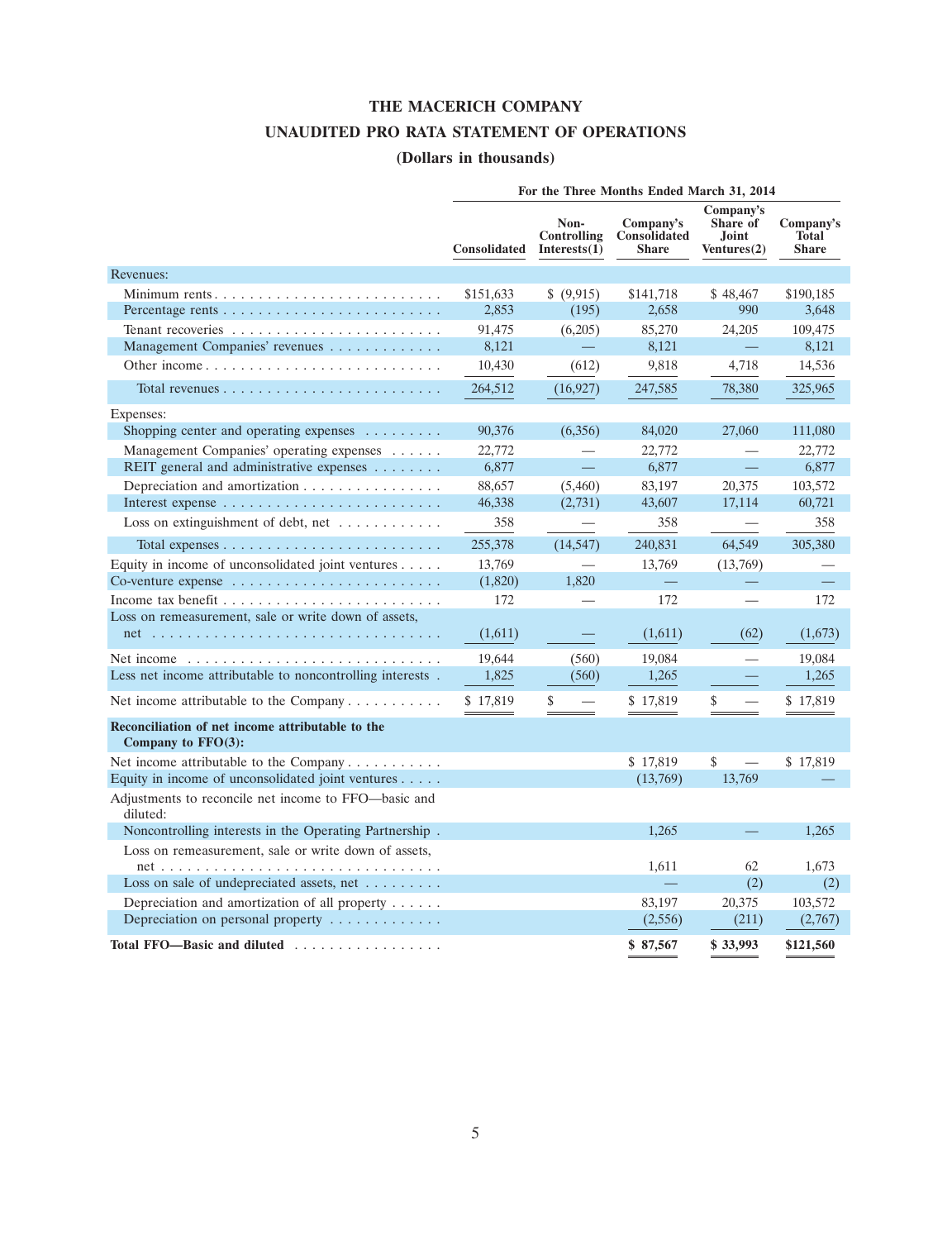### **Notes to Unaudited Pro Rata Statement of Operations**

- (1) This represents the non-owned portion of consolidated joint ventures.
- (2) This represents the Company's pro rata share of unconsolidated joint ventures.
- (3) The Company uses FFO in addition to net income to report its operating and financial results and considers FFO and FFO-diluted as supplemental measures for the real estate industry and a supplement to Generally Accepted Accounting Principles (''GAAP'') measures. The National Association of Real Estate Investment Trusts (''NAREIT'') defines FFO as net income (loss) (computed in accordance with GAAP), excluding gains (or losses) from extraordinary items and sales of depreciated operating properties, plus real estate related depreciation and amortization, impairment write-downs of real estate and write-downs of investments in an affiliate where the write-downs have been driven by a decrease in the value of real estate held by the affiliate and after adjustments for unconsolidated joint ventures. Adjustments for unconsolidated joint ventures are calculated to reflect FFO on the same basis.

FFO and FFO on a diluted basis are useful to investors in comparing operating and financial results between periods. This is especially true since FFO excludes real estate depreciation and amortization, as the Company believes real estate values fluctuate based on market conditions rather than depreciating in value ratably on a straight-line basis over time. The Company believes that such a presentation also provides investors with a more meaningful measure of its operating results in comparison to the operating results of other REITs. FFO on a diluted basis is a measure investors find most useful in measuring the dilutive impact of outstanding convertible securities. The Company believes that FFO does not represent cash flow from operations as defined by GAAP, should not be considered as an alternative to net income (loss) as defined by GAAP, and is not indicative of cash available to fund all cash flow needs. The Company also cautions that FFO, as presented, may not be comparable to similarly titled measures reported by other REITs.

Management compensates for the limitations of FFO by providing investors with financial statements prepared according to GAAP, along with a detailed discussion of FFO and a reconciliation of FFO and FFO-diluted to net income attributable to the Company. Management believes that to further understand the Company's performance, FFO should be compared with the Company's reported net income and considered in addition to cash flows in accordance with GAAP, as presented in the Company's consolidated financial statements.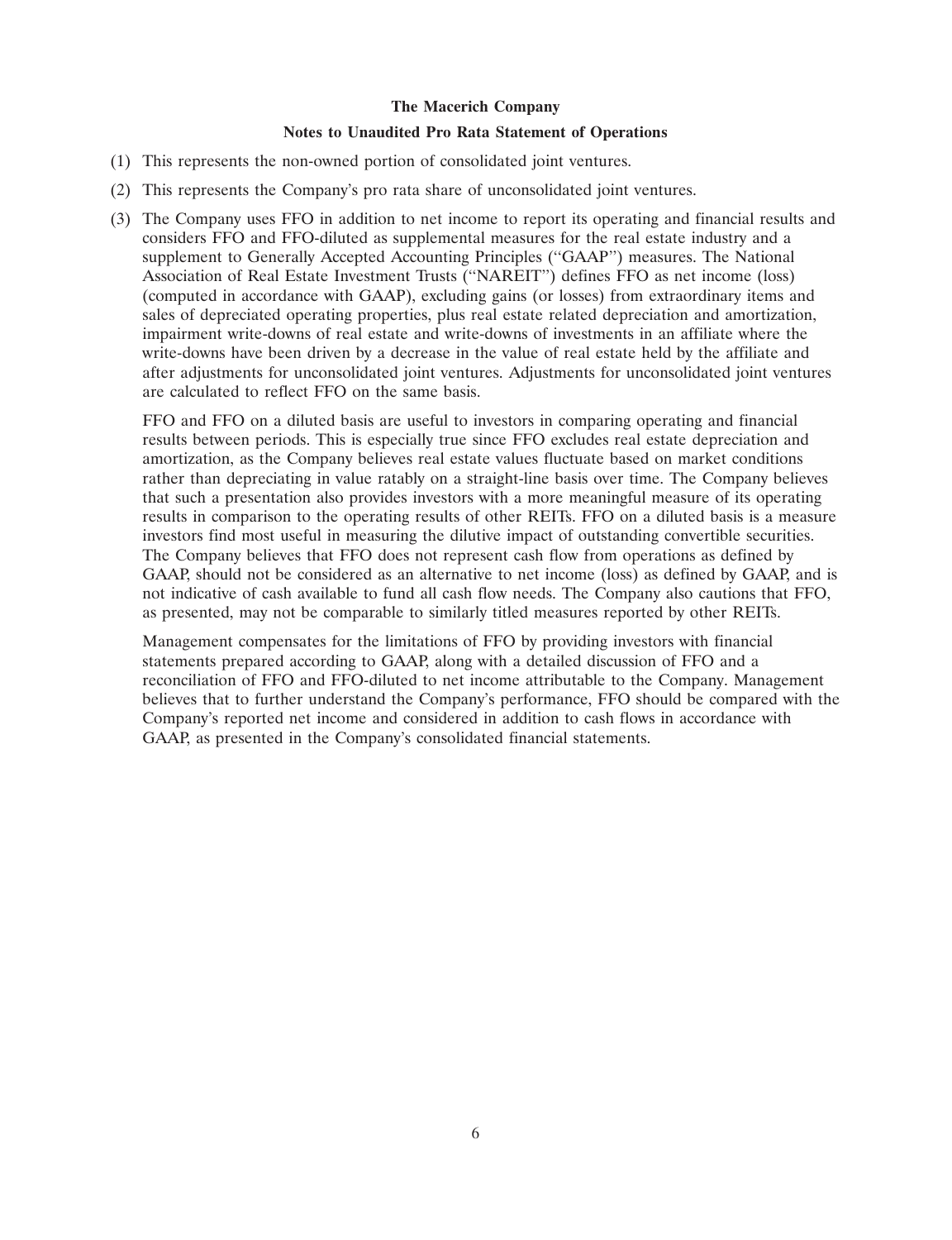### **THE MACERICH COMPANY**

#### **UNAUDITED PRO RATA BALANCE SHEET**

## **(Dollars in thousands)**

|                                                                            | As of March 31, 2014 |                                        |                                           |                                                         |                                           |  |  |
|----------------------------------------------------------------------------|----------------------|----------------------------------------|-------------------------------------------|---------------------------------------------------------|-------------------------------------------|--|--|
|                                                                            | <b>Consolidated</b>  | Non-<br>Controlling<br>Interests $(1)$ | Company's<br>Consolidated<br><b>Share</b> | Company's<br>Share of<br><b>Joint</b><br>Ventures $(2)$ | Company's<br><b>Total</b><br><b>Share</b> |  |  |
| <b>ASSETS:</b>                                                             |                      |                                        |                                           |                                                         |                                           |  |  |
| Property, $net(3) \ldots \ldots \ldots \ldots \ldots \ldots \ldots \ldots$ | \$7,553,979          | \$(481,282)                            | \$7,072,697                               | \$2,174,444                                             | \$9,247,141                               |  |  |
| Cash and cash equivalents                                                  | 64.926               | (13, 639)                              | 51,287                                    | 42,233                                                  | 93,520                                    |  |  |
|                                                                            | 15,808               | (497)                                  | 15,311                                    | 7,099                                                   | 22,410                                    |  |  |
| Tenant and other receivables, net                                          | 100,838              | (27, 333)                              | 73,505                                    | 28,938                                                  | 102,443                                   |  |  |
| Deferred charges and other assets, net $\dots\dots$                        | 516,277              | (13,950)                               | 502,327                                   | 60,071                                                  | 562,398                                   |  |  |
| Loans to unconsolidated joint ventures                                     | 3,374                |                                        | 3,374                                     |                                                         | 3,374                                     |  |  |
|                                                                            | 28,559               | 319                                    | 28,878                                    | (1,576)                                                 | 27,302                                    |  |  |
| Investments in unconsolidated joint ventures                               | 724,630              |                                        | 724,630                                   | (724, 630)                                              |                                           |  |  |
| Total assets $\ldots \ldots \ldots \ldots \ldots$                          | \$9,008,391          | \$(536,382)                            | \$8,472,009                               | \$1,586,579                                             | \$10,058,588                              |  |  |
| <b>LIABILITIES AND EQUITY:</b>                                             |                      |                                        |                                           |                                                         |                                           |  |  |
| Mortgage notes payable                                                     | \$4,384,000          | \$(294,242)                            | \$4,089,758                               | \$1,744,437                                             | \$5,834,195                               |  |  |
| Bank and other notes payable                                               | 227,132              | (6,066)                                | 221,066                                   |                                                         | 221,066                                   |  |  |
| Accounts payable and accrued expenses                                      | 89,146               | (6,386)                                | 82,760                                    | 30,755                                                  | 113,515                                   |  |  |
| Other accrued liabilities                                                  | 312,188              | (29, 433)                              | 282,755                                   | 65,968                                                  | 348,723                                   |  |  |
| Distributions in excess of investment in                                   |                      |                                        |                                           |                                                         |                                           |  |  |
| unconsolidated joint ventures                                              | 254,581              |                                        | 254,581                                   | (254, 581)                                              |                                           |  |  |
|                                                                            | 78,224               | (78, 224)                              |                                           |                                                         |                                           |  |  |
|                                                                            | 5,345,271            | (414,351)                              | 4,930,920                                 | 1,586,579                                               | 6,517,499                                 |  |  |
| Commitments and contingencies                                              |                      |                                        |                                           |                                                         |                                           |  |  |
| Equity:                                                                    |                      |                                        |                                           |                                                         |                                           |  |  |
| Stockholders' equity:                                                      |                      |                                        |                                           |                                                         |                                           |  |  |
|                                                                            | 1.409                |                                        | 1.409                                     |                                                         | 1.409                                     |  |  |
| Additional paid-in capital                                                 | 3,920,704            |                                        | 3,920,704                                 | $\equiv$                                                | 3,920,704                                 |  |  |
| Accumulated deficit                                                        | (618,277)            |                                        | (618,277)                                 |                                                         | (618, 277)                                |  |  |
| Total stockholders' equity                                                 | 3,303,836            | $\equiv$                               | 3,303,836                                 | $\overline{\phantom{0}}$                                | 3,303,836                                 |  |  |
| Noncontrolling interests                                                   | 359,284              | (122, 031)                             | 237,253                                   |                                                         | 237,253                                   |  |  |
|                                                                            | 3,663,120            | (122, 031)                             | 3,541,089                                 |                                                         | 3,541,089                                 |  |  |
| Total liabilities and equity                                               | \$9,008,391          | \$(536,382)                            | \$8,472,009                               | \$1,586,579                                             | \$10,058,588                              |  |  |

(1) This represents the non-owned portion of the consolidated joint ventures.

(2) This represents the Company's pro rata share of unconsolidated joint ventures.

(3) Includes construction in progress of \$234,401 from the Company's consolidated share and \$227,602 from its pro rata share of unconsolidated joint ventures.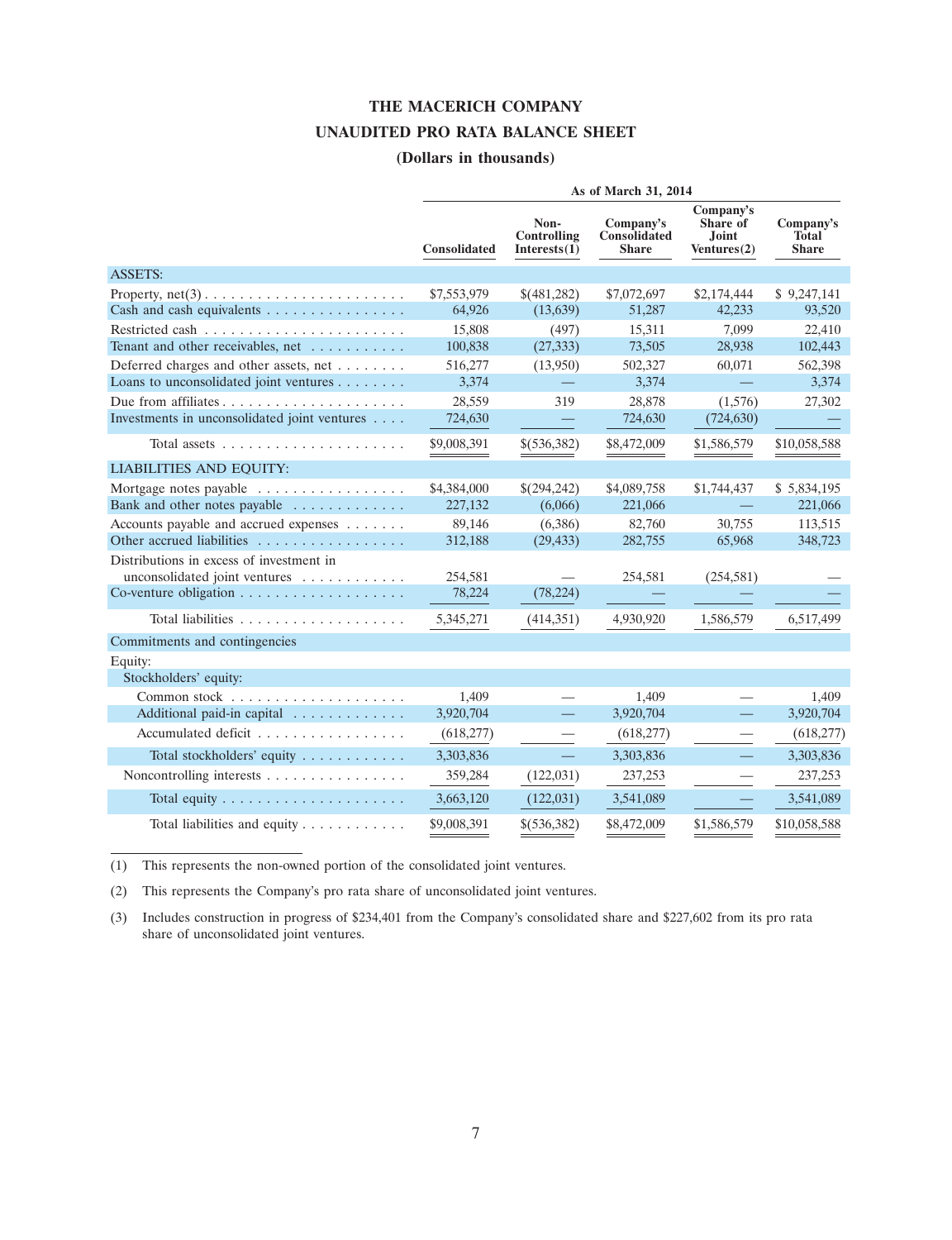# **The Macerich Company Supplemental Financial and Operating Information (unaudited) Supplemental FFO Information(a)**

| As of March 31, |                                                   |        |  |
|-----------------|---------------------------------------------------|--------|--|
| 2014            |                                                   | 2013   |  |
|                 | dollars in millions                               |        |  |
| \$70.5          |                                                   | \$68.2 |  |
|                 | For the<br><b>Three Months Ended</b><br>March 31, |        |  |
|                 | 2014                                              | 2013   |  |
|                 | dollars in millions                               |        |  |
|                 | \$2.4                                             | \$1.4  |  |
|                 | \$1.1                                             | \$1.2  |  |
|                 | $\mathbf{s}$ —                                    | \$2.2  |  |
|                 | \$1.8                                             | \$2.4  |  |
|                 | \$1.3                                             | \$2.5  |  |
|                 | \$4.9                                             | \$4.8  |  |

(a) All joint venture amounts included at pro rata.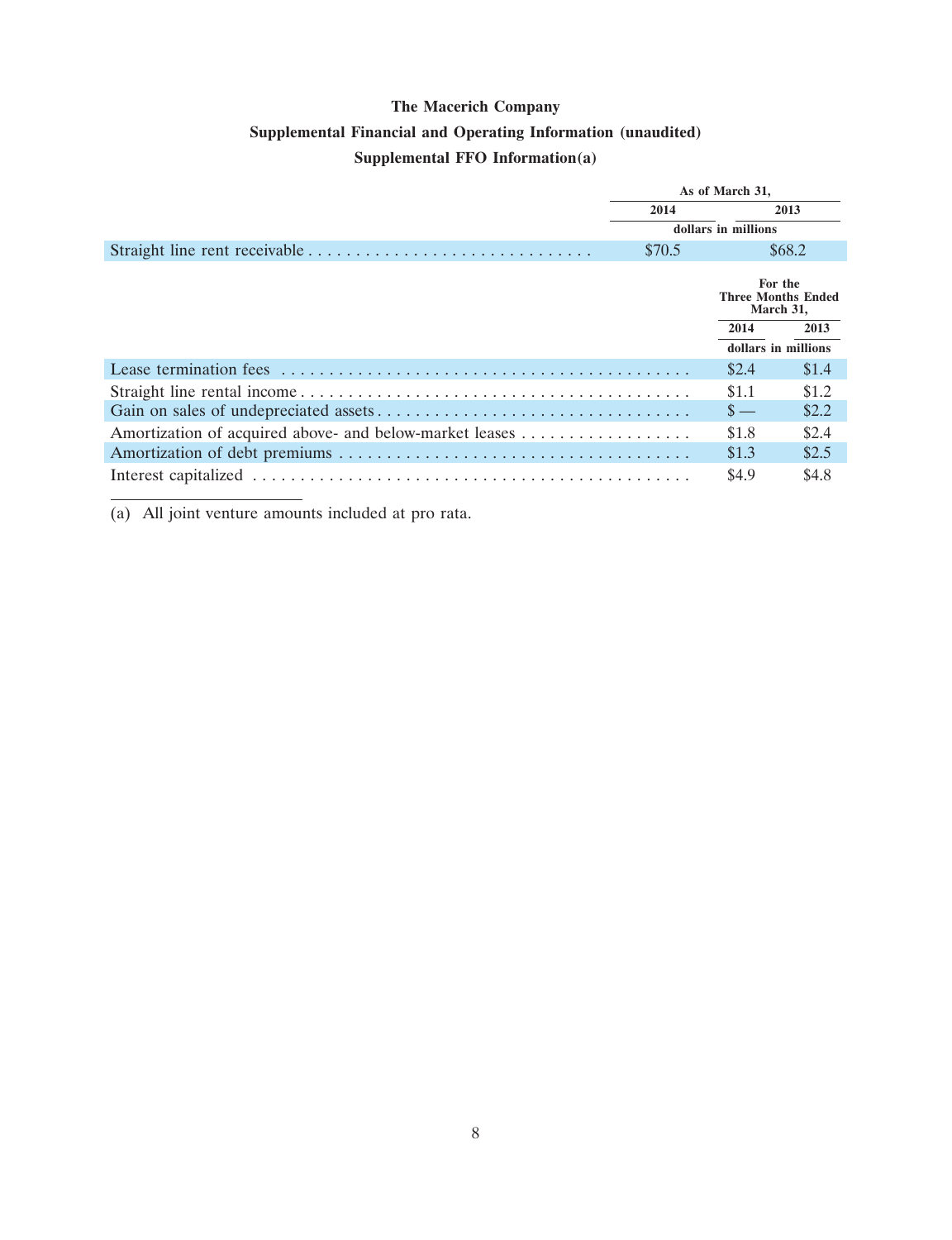## **Supplemental Financial and Operating Information (unaudited)**

### **Capital Expenditures**

|                                                     | For the Three<br><b>Months Ended</b><br>3/31/14 | <b>For the Three</b><br><b>Months Ended</b><br>3/31/13 | <b>Year Ended</b><br>12/31/13 | <b>Year Ended</b><br>12/31/12 |
|-----------------------------------------------------|-------------------------------------------------|--------------------------------------------------------|-------------------------------|-------------------------------|
|                                                     |                                                 | dollars in millions                                    |                               |                               |
| <b>Consolidated Centers</b>                         |                                                 |                                                        |                               |                               |
| Acquisitions of property and equipment $\dots\dots$ | \$4.8                                           | \$504.7                                                | \$591.6                       | \$1,313.1                     |
| Development, redevelopment, expansions and          |                                                 |                                                        |                               |                               |
| renovations of Centers                              | 21.9                                            | 40.9                                                   | 164.4                         | 158.5                         |
| Tenant allowances                                   | 4.7                                             | 3.5                                                    | 20.9                          | 18.1                          |
| Deferred leasing charges                            | 6.0                                             | 8.9                                                    | 23.9                          | 23.5                          |
|                                                     | \$37.4                                          | \$558.0                                                | \$800.8                       | \$1,513.2                     |
| Unconsolidated Joint Venture Centers(a)             |                                                 |                                                        |                               |                               |
| Acquisitions of property and equipment $\dots\dots$ | \$0.3                                           | \$<br>1.4                                              | \$.<br>8.2                    | <sup>\$</sup><br>5.1          |
| Development, redevelopment, expansions and          |                                                 |                                                        |                               |                               |
| renovations of Centers                              | 38.1                                            | 16.8                                                   | 118.8                         | 79.6                          |
|                                                     | 0.7                                             | 1.8                                                    | 8.1                           | 6.4                           |
| Deferred leasing charges                            | 0.8                                             | 0.9                                                    | 3.3                           | 4.2                           |
|                                                     | \$39.9                                          | \$20.9                                                 | \$138.4                       | \$<br>95.3                    |

(a) All joint venture amounts at pro rata.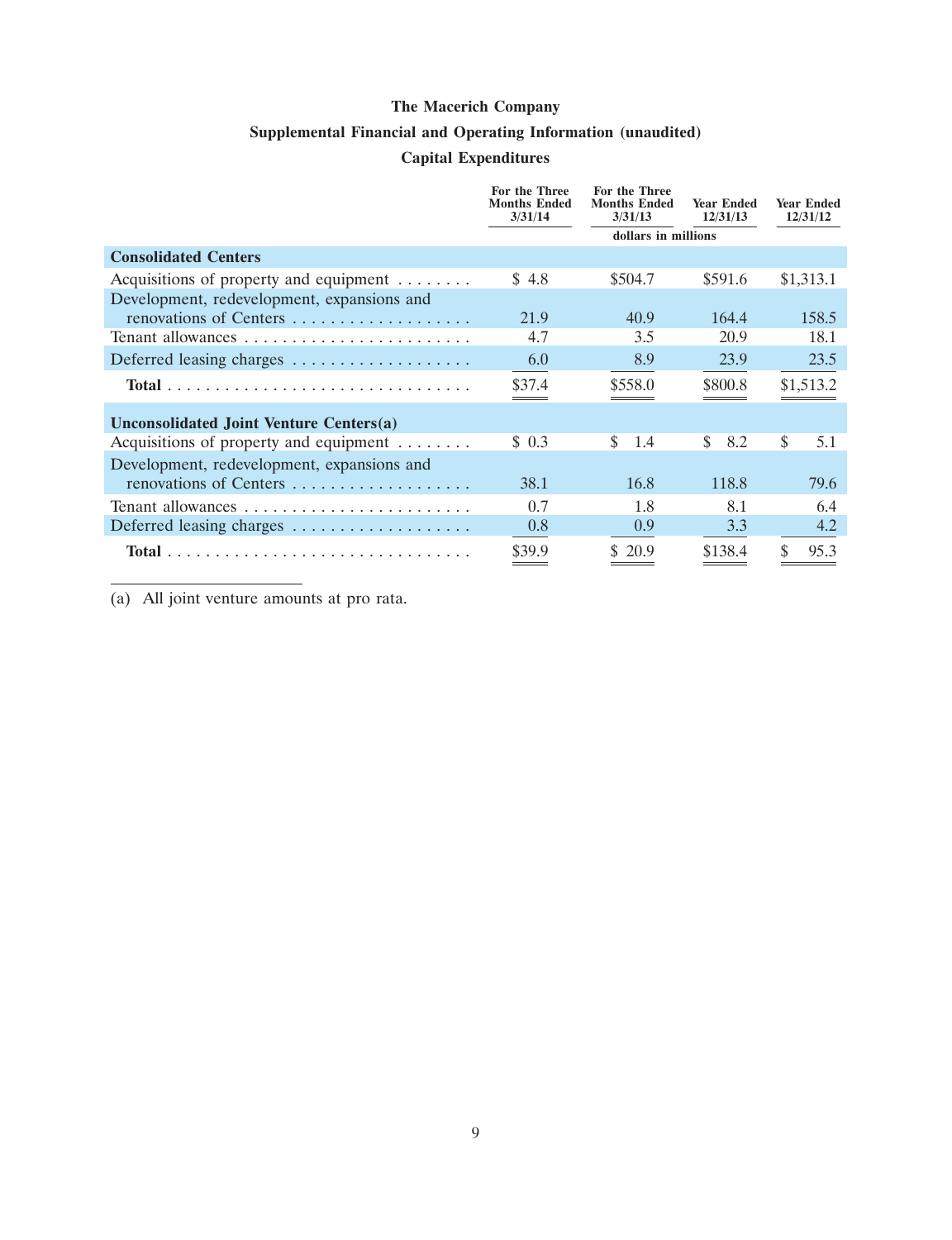# **The Macerich Company Supplemental Financial and Operating Information (unaudited) Regional Shopping Center Portfolio Sales Per Square Foot(a)**

|              | <b>Consolidated</b><br><b>Centers</b> | <b>Unconsolidated</b><br>Joint Venture<br><b>Centers</b> | <b>Total</b><br><b>Centers</b> |
|--------------|---------------------------------------|----------------------------------------------------------|--------------------------------|
|              | \$492                                 | \$709                                                    | \$565                          |
| $03/31/2013$ | \$481                                 | \$643                                                    | \$535                          |
| $12/31/2013$ | \$488                                 | \$717                                                    | \$562                          |
| $12/31/2012$ | \$463                                 | \$629                                                    | \$517                          |
|              | \$417                                 | \$597                                                    | \$489                          |
| $12/31/2010$ | \$392                                 | \$468                                                    | \$433                          |

(a) Sales are based on reports by retailers leasing mall and freestanding stores for the trailing 12 months for tenants which have occupied such stores for a minimum of 12 months. Sales per square foot are based on tenants 10,000 square feet and under for regional shopping centers. Sales per square foot exclude Centers under development and redevelopment.



#### **Sales Per Square Foot**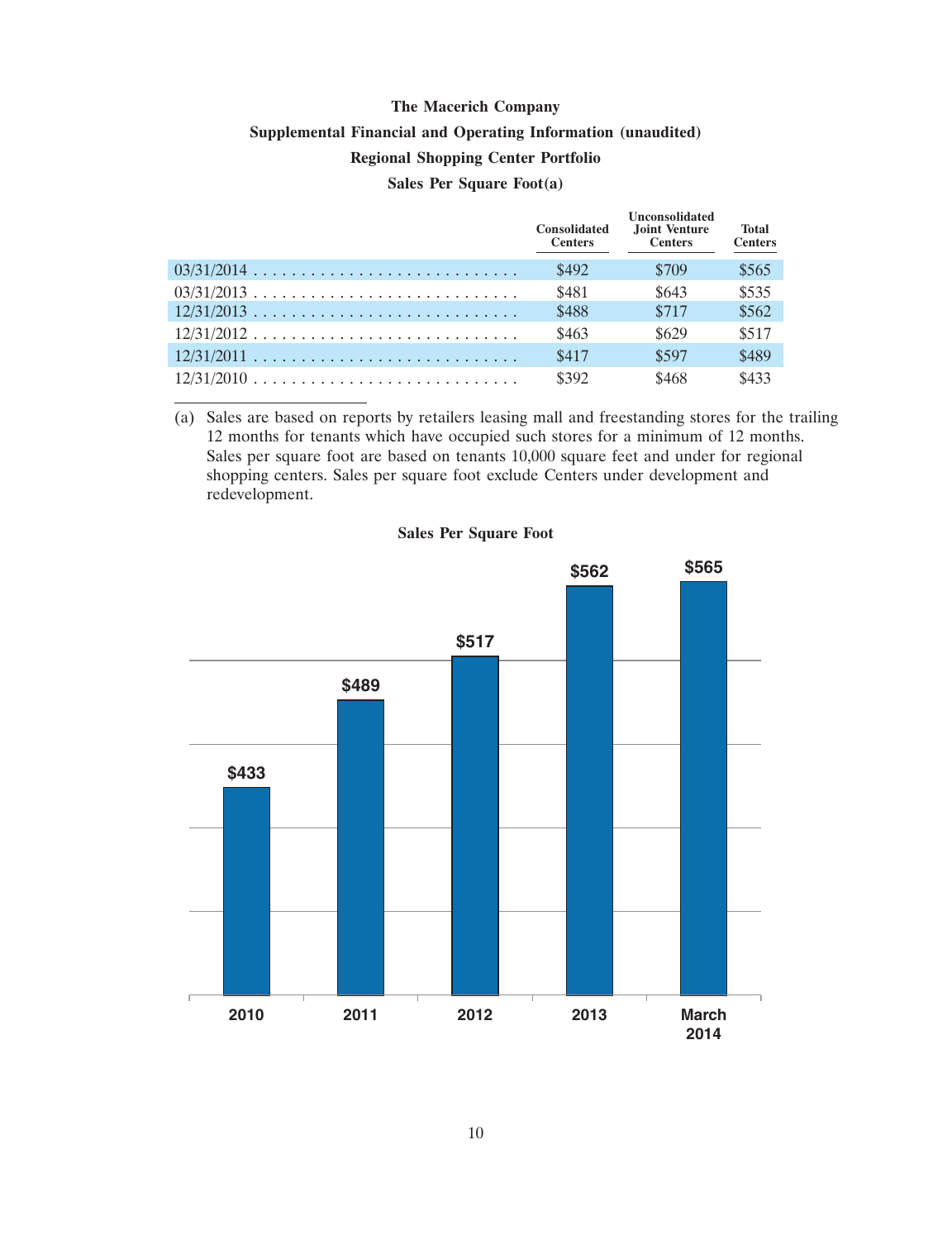# **Sales Per Square Foot by Property Ranking (Unaudited)**

|                |                                  |           | <b>Sales Per Square Foot</b>          |                      |       | Occupancy                             |       | <b>Cost of Occupancy</b><br>for the Trailing | % of Portfolio                       | Outstanding<br><b>Debt</b><br>@ Pro Rata<br>$$$ in |  |
|----------------|----------------------------------|-----------|---------------------------------------|----------------------|-------|---------------------------------------|-------|----------------------------------------------|--------------------------------------|----------------------------------------------------|--|
| Count          | <b>Properties</b>                | (a)       | 3/31/2014 12/31/2013 3/31/2013<br>(a) | (a)                  | (b)   | 3/31/2014 12/31/2013 3/31/2013<br>(b) | (b)   | 12 Months<br>Ended 3/31/2014<br>(c)          | 2014 Forecast<br>Pro Rata NOI<br>(d) | thousands)<br>3/31/2014<br>(e)                     |  |
|                | Group 1: Top 10                  |           |                                       |                      |       |                                       |       |                                              |                                      |                                                    |  |
|                | <b>Washington Square</b>         | \$1,050   | \$1,090                               | \$<br>962            | 91.9% | 92.2%                                 | 90.2% |                                              |                                      | 118,301                                            |  |
| $\overline{2}$ | Queens Center                    | \$1,054   | \$1,038                               | \$1,016              | 96.5% | 98.8%                                 | 95.5% |                                              |                                      | 306,000                                            |  |
| 3              | <b>Biltmore Fashion Park</b>     | \$<br>940 | \$927                                 | \$<br>909            | 89.5% | 90.0%                                 | 88.1% |                                              |                                      | 28,899                                             |  |
| $\overline{4}$ | North Bridge, The Shops at       | \$<br>905 | \$906                                 | $\sqrt$<br>907       | 98.1% | 97.3%                                 | 89.7% |                                              |                                      | 97,311                                             |  |
| 5              | Corte Madera, Village at         | 907<br>\$ | \$<br>902                             | \$<br>877            | 97.9% | 97.8%                                 | 98.3% |                                              |                                      | 38,160                                             |  |
| 6              | <b>Tysons Corner Center</b>      | 822<br>\$ | $\mathbb{S}$<br>824                   | $\mathbb{S}$<br>815  | 96.2% | 98.2%                                 | 96.4% |                                              |                                      | 421,360                                            |  |
| 7              | Santa Monica Place               | 743<br>\$ | \$<br>734                             | \$<br>741            | 90.5% | 90.5%                                 | 90.9% |                                              |                                      | 234,160                                            |  |
| 8              | Broadway Plaza(f)                | n/a       | $\mathsf{\$}$<br>726                  | $\mathbb{S}$<br>678  | n/a   | 87.1%                                 | 94.6% |                                              |                                      | 69,180                                             |  |
| 9              | Tucson La Encantada              | 702<br>\$ | \$<br>694                             | \$<br>697            | 92.8% | 92.2%                                 | 88.5% |                                              |                                      | 72,533                                             |  |
| 10             | Scottsdale Fashion Square        | 692<br>\$ | $\mathcal{S}$<br>694                  | \$<br>626            | 95.4% | 94.5%                                 | 95.6% |                                              |                                      | 257,571                                            |  |
|                | Total Top 10:                    | 858<br>\$ | \$<br>855                             | \$<br>815            | 94.9% | 95.0%                                 | 93.6% | 13.7%                                        | 22.8%                                | 1,643,475                                          |  |
|                | <b>Group 2: Top 11-20</b>        |           |                                       |                      |       |                                       |       |                                              |                                      |                                                    |  |
| 11             | Fashion Outlets of Chicago $(g)$ | n/a       | n/a                                   | n/a                  | 95.4% | 95.4%                                 | n/a   |                                              |                                      | 63,220                                             |  |
| 12             | Kings Plaza Shopping Center      | 653<br>\$ | 675<br>$\mathbb{S}$                   | $\mathcal{S}$<br>700 | 93.4% | 95.9%                                 | 91.8% |                                              |                                      | 488,075                                            |  |
| 13             | Los Cerritos Center              | 666       | 674<br>\$                             | 684<br>\$            | 96.1% | 97.3%                                 | 95.5% |                                              |                                      | 97,564                                             |  |
| 14             | Arrowhead Towne Center           | 650<br>\$ | $\mathbb{S}$<br>649                   | \$<br>661            | 94.2% | 96.8%                                 | 95.2% |                                              |                                      | 234,214                                            |  |
| 15             | <b>Kierland Commons</b>          | 637<br>\$ | \$<br>637                             | \$<br>641            | 97.2% | 97.2%                                 | 95.6% |                                              |                                      | 67,500                                             |  |
| 16             | Danbury Fair Mall                | 626<br>\$ | $\mathsf{\$}$<br>636                  | $\mathbb{S}$<br>633  | 98.6% | 96.6%                                 | 96.0% |                                              |                                      | 232,842                                            |  |
| 17             | Freehold Raceway Mall            | 598       | \$<br>619                             | \$<br>632            | 98.8% | 98.5%                                 | 95.0% |                                              |                                      | 116,355                                            |  |
| 18             | <b>Twenty Ninth Street</b>       | 613<br>\$ | $\frac{1}{2}$<br>613                  | $\mathbb{S}$<br>602  | 98.4% | 95.7%                                 | 96.0% |                                              |                                      |                                                    |  |
| 19             | Fresno Fashion Fair              | 604<br>\$ | \$<br>609                             | \$<br>637            | 95.8% | 96.8%                                 | 96.3% |                                              |                                      | 158,150                                            |  |
| 20             | Vintage Faire Mall               | 587<br>\$ | $\frac{1}{2}$<br>594                  | \$<br>588            | 99.9% | 99.3%                                 | 99.9% |                                              |                                      | 98,729                                             |  |
|                | <b>Total Top 11-20:</b>          | \$624     | \$<br>632                             | 640<br>\$            | 97.0% | 97.0%                                 | 95.6% | 13.1%                                        | 27.7%                                | 1,556,649                                          |  |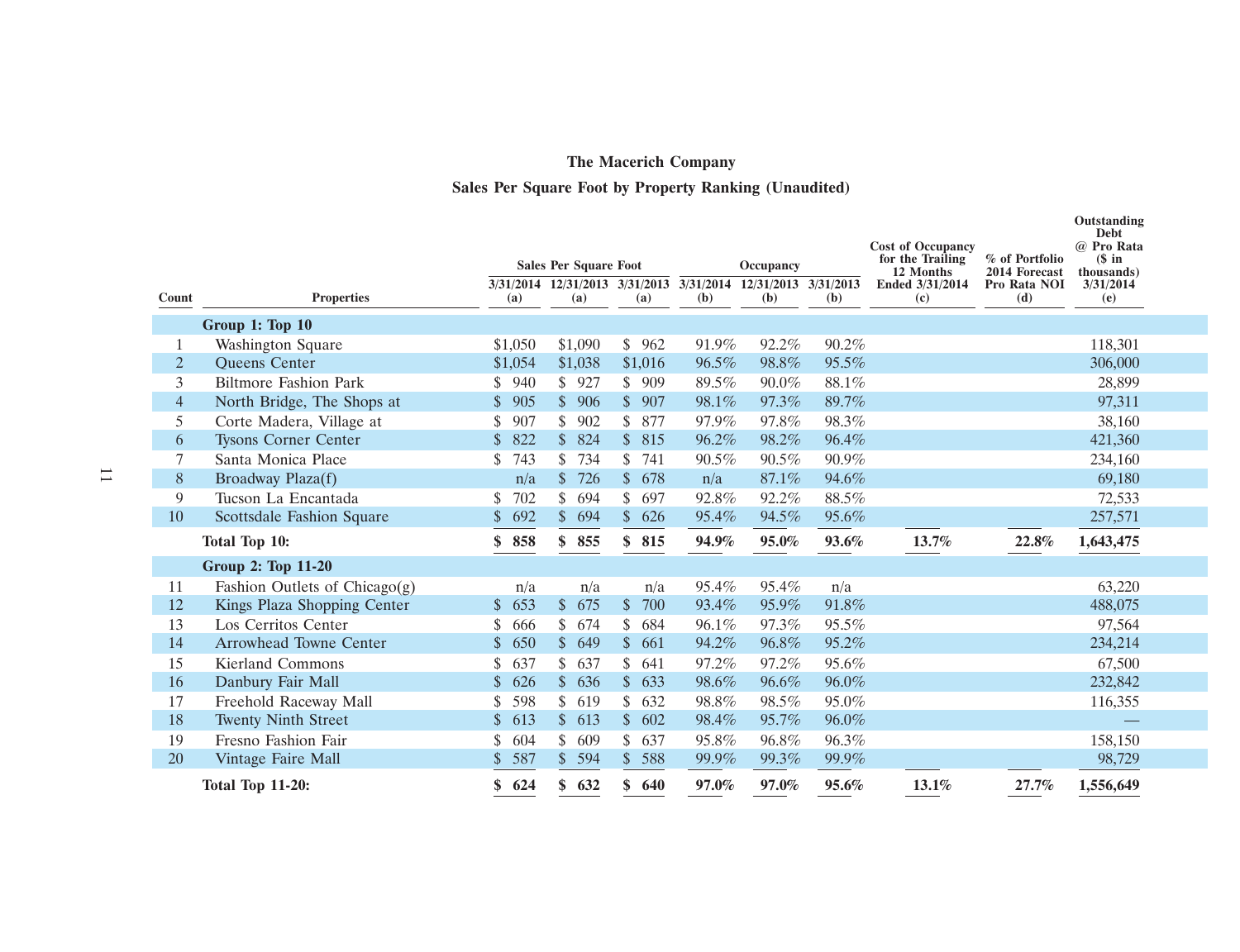# **Sales Per Square Foot by Property Ranking (Unaudited)**

|       |                                  |                       | <b>Sales Per Square Foot</b> |                     |       | Occupancy                                                            |       | <b>Cost of Occupancy</b><br>for the Trailing<br>12 Months | % of Portfolio<br>2014 Forecast | Outstanding<br><b>Debt</b><br>@ Pro Rata<br>$$$ in<br>thousands) |  |
|-------|----------------------------------|-----------------------|------------------------------|---------------------|-------|----------------------------------------------------------------------|-------|-----------------------------------------------------------|---------------------------------|------------------------------------------------------------------|--|
| Count | <b>Properties</b>                | (a)                   | (a)                          | (a)                 | (b)   | 3/31/2014 12/31/2013 3/31/2013 3/31/2014 12/31/2013 3/31/2013<br>(b) | (b)   | Ended 3/31/2014<br>(c)                                    | Pro Rata NOI<br>(d)             | 3/31/2014<br>(e)                                                 |  |
|       | Group 3: Top 21-30               |                       |                              |                     |       |                                                                      |       |                                                           |                                 |                                                                  |  |
| 21    | <b>Chandler Fashion Center</b>   | 581<br>\$             | \$567                        | \$<br>586           | 92.2% | 97.5%                                                                | 96.3% |                                                           |                                 | 100,200                                                          |  |
| 22    | Green Acres Mall                 | 556<br>\$             | \$541                        | \$<br>542           | 93.8% | 93.4%                                                                | 91.8% |                                                           |                                 | 318,249                                                          |  |
| 23    | Fashion Outlets of Niagara Falls |                       |                              |                     |       |                                                                      |       |                                                           |                                 |                                                                  |  |
|       | USA(f)                           | n/a                   | \$532                        | \$576               | n/a   | 94.6%                                                                | 94.1% |                                                           |                                 | 123,352                                                          |  |
| 24    | <b>West Acres</b>                | 515<br>$\mathbb{S}$   | \$527                        | $\mathbb{S}$<br>537 | 99.8% | 99.8%                                                                | 98.6% |                                                           |                                 | 11,254                                                           |  |
| 25    | <b>FlatIron Crossing</b>         | 524<br>\$             | \$525                        | \$<br>531           | 95.2% | 93.7%                                                                | 95.2% |                                                           |                                 | 266,397                                                          |  |
| 26    | Stonewood Center                 | 535<br>$\mathbb{S}^-$ | \$522                        | $\mathbb{S}$<br>504 | 96.9% | 96.1%                                                                | 97.2% |                                                           |                                 | 53,791                                                           |  |
| 27    | Victor Valley, Mall of           | 504<br>\$             | \$509                        | 479<br>\$           | 96.7% | 97.0%                                                                | 93.8% |                                                           |                                 | 90,000                                                           |  |
| 28    | Deptford Mall                    | $\mathbb{S}$<br>510   | \$505                        | \$<br>502           | 96.1% | 96.7%                                                                | 97.9% |                                                           |                                 | 215,140                                                          |  |
| 29    | Oaks, The                        | 500                   | \$<br>502                    | \$<br>512           | 98.3% | 97.2%                                                                | 95.1% |                                                           |                                 | 213,244                                                          |  |
| 30    | SanTan Village Regional Center   | 493                   | \$495                        | \$<br>486           | 96.3% | 96.7%                                                                | 96.5% |                                                           |                                 | 115,380                                                          |  |
|       | <b>Total Top 21-30:</b>          | \$<br>525             | \$524                        | \$<br>531           | 95.8% | 95.9%                                                                | 95.2% | 13.4%                                                     | 22.6%                           | 1,507,007                                                        |  |
|       | <b>Group 4: Top 31-40</b>        |                       |                              |                     |       |                                                                      |       |                                                           |                                 |                                                                  |  |
| 31    | Valley River Center              | \$<br>467             | 478<br>\$                    | \$<br>503           | 96.3% | 98.2%                                                                | 96.4% |                                                           |                                 | 120,000                                                          |  |
| 32    | South Plains Mall                | \$<br>460             | $\mathbb{S}$<br>468          | \$<br>479           | 89.2% | 88.3%                                                                | 89.5% |                                                           |                                 | 72,449                                                           |  |
| 33    | Lakewood Center                  | 431<br>\$             | \$<br>430                    | \$<br>417           | 96.2% | 97.5%                                                                | 93.9% |                                                           |                                 | 127,500                                                          |  |
| 34    | <b>Inland Center</b>             | 420<br>\$             | \$417                        | \$<br>405           | 98.2% | 97.9%                                                                | 94.4% |                                                           |                                 | 25,000                                                           |  |
| 35    | Pacific View                     | 398<br>\$             | \$<br>405                    | \$<br>422           | 96.5% | 98.7%                                                                | 97.8% |                                                           |                                 | 135,186                                                          |  |
| 36    | Northgate Mall                   | 394<br>\$             | \$396                        | $\mathbb{S}$<br>391 | 97.9% | 97.9%                                                                | 95.9% |                                                           |                                 | 64,000                                                           |  |
| 37    | La Cumbre Plaza                  | 391<br>\$             | \$396                        | \$<br>403           | 88.3% | 86.4%                                                                | 80.8% |                                                           |                                 |                                                                  |  |
| 38    | <b>Eastland Mall</b>             | 383<br>\$             | \$395                        | $\mathbb{S}$<br>411 | 97.7% | 98.8%                                                                | 97.6% |                                                           |                                 | 168,000                                                          |  |
| 39    | South Towne Center               | 350<br>\$             | \$<br>352                    | \$<br>372           | 96.4% | 88.9%                                                                | 88.7% |                                                           |                                 |                                                                  |  |
| 40    | <b>Westside Pavilion</b>         | $\mathbb{S}$<br>343   | \$348                        | \$<br>365           | 95.6% | 94.7%                                                                | 95.9% |                                                           |                                 | 151,524                                                          |  |
|       | <b>Total Top 31-40:</b>          | 406<br>\$             | \$410                        | \$<br>418           | 95.5% | 95.1%                                                                | 93.6% | 14.7%                                                     | 15.9%                           | 863,659                                                          |  |
|       | <b>Total Top 40:</b>             | \$<br>604             | \$607                        | 603<br>\$           | 95.9% | 95.8%                                                                | 94.6% | 13.6%                                                     | 89.0%                           | 5,570,790                                                        |  |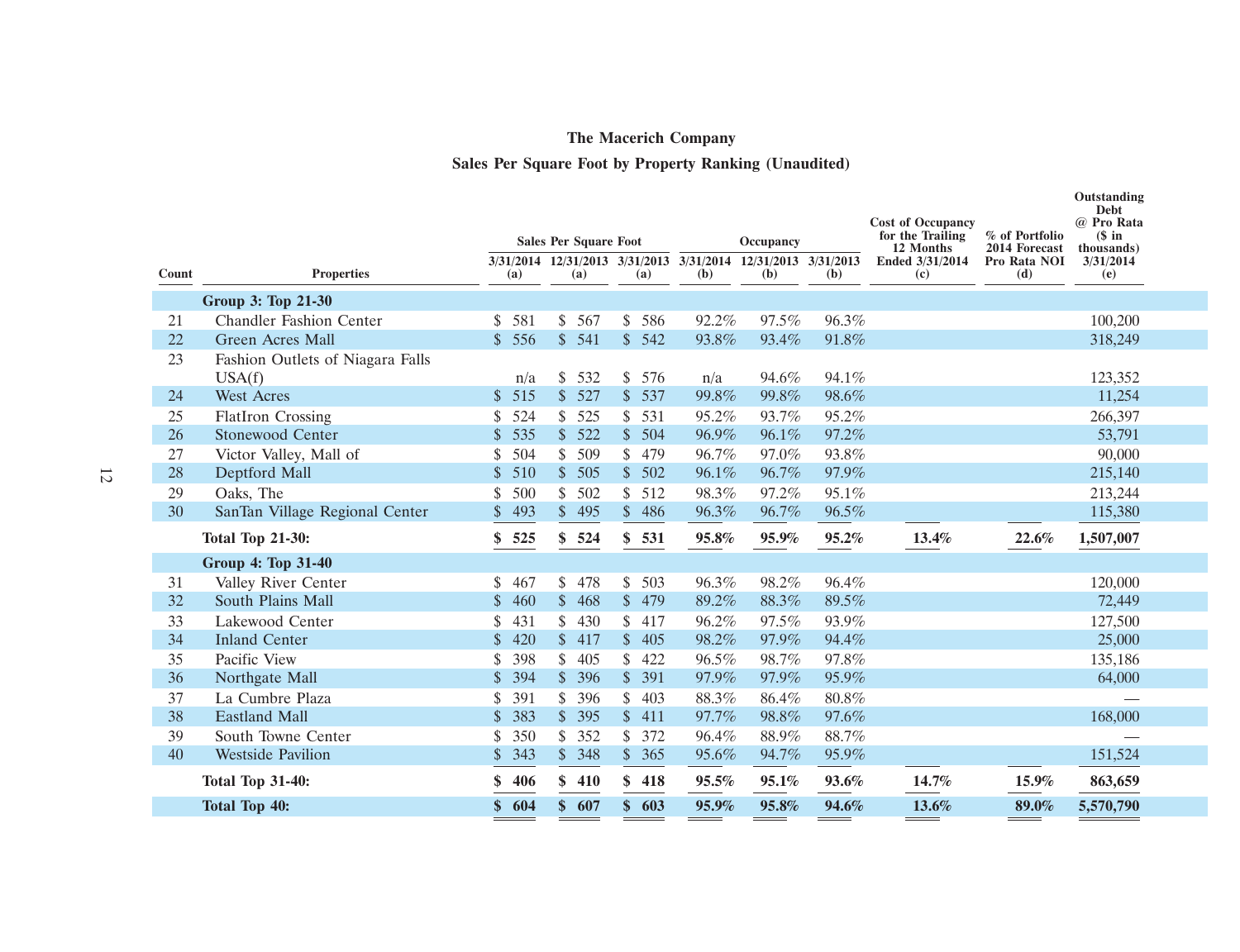# **Sales Per Square Foot by Property Ranking (Unaudited)**

|       |                                        |                     | <b>Sales Per Square Foot</b> |                     |       | Occupancy                                                  |              | <b>Cost of Occupancy</b><br>for the Trailing | % of Portfolio                       | Outstanding<br>Debt<br>@ Pro Rata<br>$$$ in |  |
|-------|----------------------------------------|---------------------|------------------------------|---------------------|-------|------------------------------------------------------------|--------------|----------------------------------------------|--------------------------------------|---------------------------------------------|--|
| Count | <b>Properties</b>                      | 3/31/2014<br>(a)    | (a)                          | (a)                 | (b)   | 12/31/2013 3/31/2013 3/31/2014 12/31/2013 3/31/2013<br>(b) | ( <b>b</b> ) | 12 Months<br>Ended 3/31/2014<br>(c)          | 2014 Forecast<br>Pro Rata NOI<br>(d) | (thousands)<br>3/31/2014<br>(e)             |  |
|       | Group 5: 41-52                         |                     |                              |                     |       |                                                            |              |                                              |                                      |                                             |  |
| 41    | Superstition Springs Center            | \$.<br>344          | \$345                        | 335<br>S.           | 93.7% | 96.9%                                                      | 91.5%        |                                              |                                      | 68,316                                      |  |
| 42    | <b>Towne Mall</b>                      | 323                 | 331<br>$\mathcal{S}$         | \$<br>342           | 87.4% | 86.4%                                                      | 87.2%        |                                              |                                      | 22,897                                      |  |
| 43    | Capitola Mall                          | 322<br>\$           | 326<br>S.                    | S.<br>331           | 83.0% | 85.3%                                                      | 78.9%        |                                              |                                      |                                             |  |
| 44    | NorthPark Mall                         | 312<br>\$           | \$313                        | $\mathbb{S}$<br>309 | 92.7% | 91.6%                                                      | 93.5%        |                                              |                                      |                                             |  |
| 45    | <b>Flagstaff Mall</b>                  | 312<br>\$           | \$310                        | 302<br>S.           | 74.4% | 78.8%                                                      | 84.9%        |                                              |                                      | 37,000                                      |  |
| 46    | Cascade Mall                           | 302<br>\$           | \$298                        | $\mathbb{S}$<br>306 | 91.6% | 91.5%                                                      | 90.8%        |                                              |                                      |                                             |  |
| 47    | Wilton Mall                            | 293<br>S.           | 296<br>S.                    | 311<br>S.           | 90.5% | 90.7%                                                      | 93.9%        |                                              |                                      |                                             |  |
| 48    | Valley Mall                            | 279<br>$\mathbb{S}$ | \$286                        | $\mathbb{S}$<br>282 | 93.3% | 95.4%                                                      | 94.0%        |                                              |                                      | 41,955                                      |  |
| 49    | Desert Sky Mall                        | 271<br>S.           | 270                          | 262<br>\$           | 93.4% | 89.2%                                                      | 95.0%        |                                              |                                      |                                             |  |
| 50    | <b>Great Northern Mall</b>             | \$242               | 247<br>$\mathbb{S}$          | $\mathbb{S}$<br>256 | 93.5% | 95.5%                                                      | 94.2%        |                                              |                                      | 35,235                                      |  |
| 51    | SouthPark Mall(f)                      | n/a                 | 228                          | \$<br>248           | n/a   | 79.4%                                                      | 84.2%        |                                              |                                      |                                             |  |
| 52    | Paradise Valley Mall(f)                | n/a                 | n/a                          | n/a                 | n/a   | n/a                                                        | n/a          |                                              |                                      |                                             |  |
|       | <b>Total 41-52:</b>                    | 301<br>\$           | 295                          | \$<br>298           | 90.9% | $90.1\%$                                                   | 90.8%        | 12.9%                                        | 7.8%                                 | 205,403                                     |  |
|       | <b>Total Regional Shopping Centers</b> | \$565               | \$565                        | \$<br>560           | 95.1% | 94.9%                                                      | 94.0%        | 13.5%                                        | 96.8%                                | 5,776,193                                   |  |
|       | <b>Total Community / Power Centers</b> |                     |                              |                     |       |                                                            |              |                                              | 2.8%                                 | 56,365                                      |  |
|       | <b>Other Non-mall Assets</b>           |                     |                              |                     |       |                                                            |              |                                              | 0.4%                                 | 1,637                                       |  |
|       | <b>TOTAL</b>                           |                     |                              |                     |       |                                                            |              | 13.4%                                        | 100.0%<br>$\overline{\phantom{a}}$   | 5,834,195                                   |  |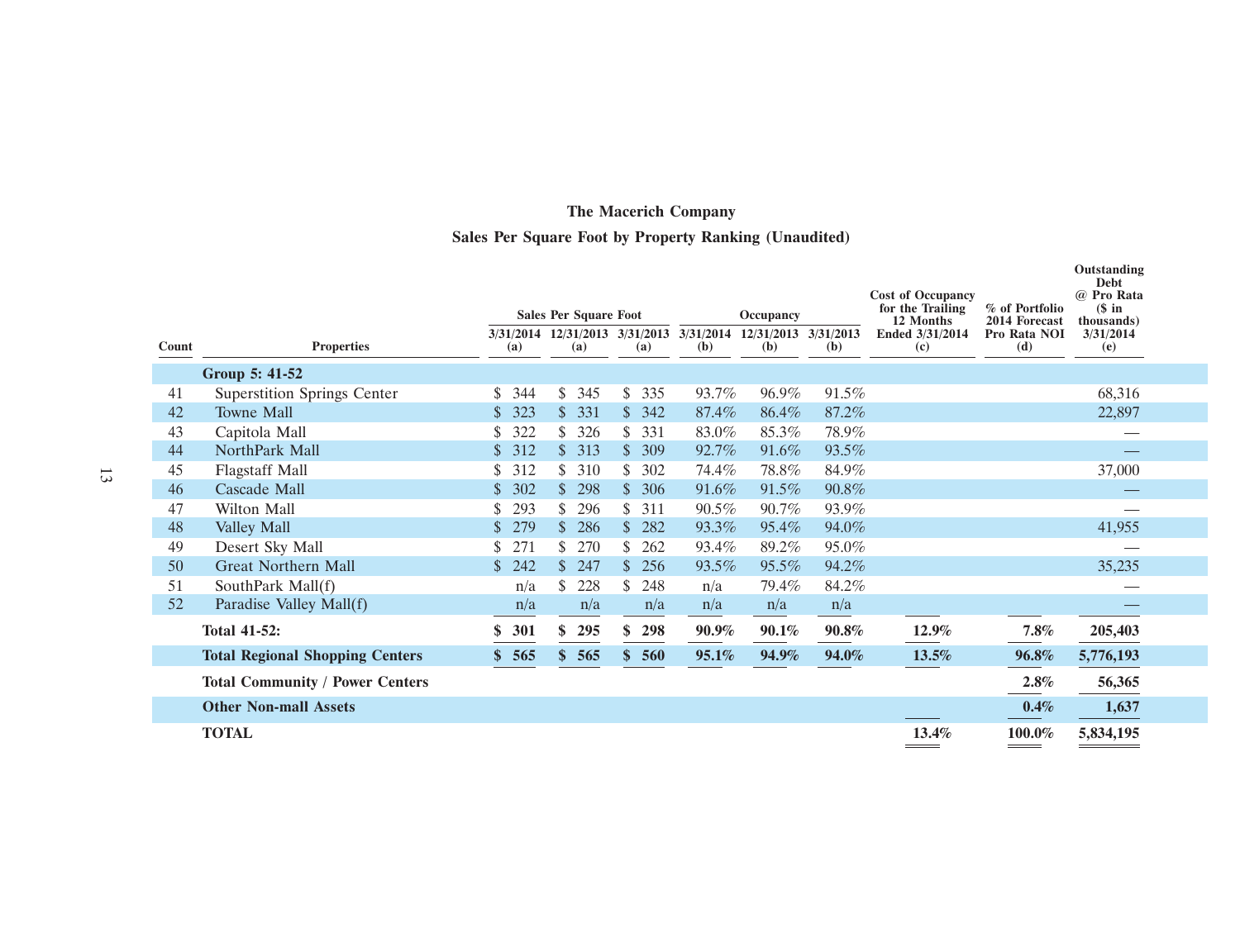## **Sales Per Square Foot by Property Ranking (unaudited)**

|                |                                        | <b>Sales Per</b><br><b>Square Foot</b> | Occupancy         | % of Portfolio<br>2012 |
|----------------|----------------------------------------|----------------------------------------|-------------------|------------------------|
| Count          | <b>Properties</b>                      | 12/31/2012<br>(a)                      | 12/31/2012<br>(b) | Pro Rata NOI<br>(h)    |
|                | <b>2013 Disposition Centers</b>        |                                        |                   |                        |
|                | Chesterfield Towne Center              | \$361                                  | 91.9%             |                        |
| 2              | <b>Fiesta Mall</b>                     | \$235                                  | 86.1%             |                        |
| 3              | Green Tree Mall                        | \$400                                  | 91.2%             |                        |
| 4              | Kitsap Mall                            | \$383                                  | 92.4%             |                        |
| 5              | Northridge Mall                        | \$342                                  | 97.2%             |                        |
| 6              | Redmond Town Center                    | \$361                                  | 89.2%             |                        |
|                | Redmond Town Center-Office             | n/a                                    | 99.1%             |                        |
| 8              | Ridgmar Mall                           | \$332                                  | 84.6%             |                        |
| 9              | Rimrock Mall                           | \$424                                  | 92.0%             |                        |
| 10             | Salisbury, Centre at                   | \$311                                  | 96.3%             |                        |
| 10             | <b>Total 2013 Disposition Centers:</b> | \$348                                  | 92.1%             |                        |
|                | <b>2014 Disposition Centers</b>        |                                        |                   |                        |
|                | Lake Square Mall                       | \$232                                  | 86.4%             |                        |
| 2              | Rotterdam Square                       | \$232                                  | 86.1%             |                        |
| 3              | Somersville Towne Center               | \$287                                  | 84.7%             |                        |
| 3 <sup>1</sup> | <b>Total 2014 Disposition Centers:</b> | \$244                                  | 85.9%             |                        |
| 13             | <b>TOTAL DISPOSITION CENTERS</b>       | \$333                                  | 91.2%             | $9.8\%$                |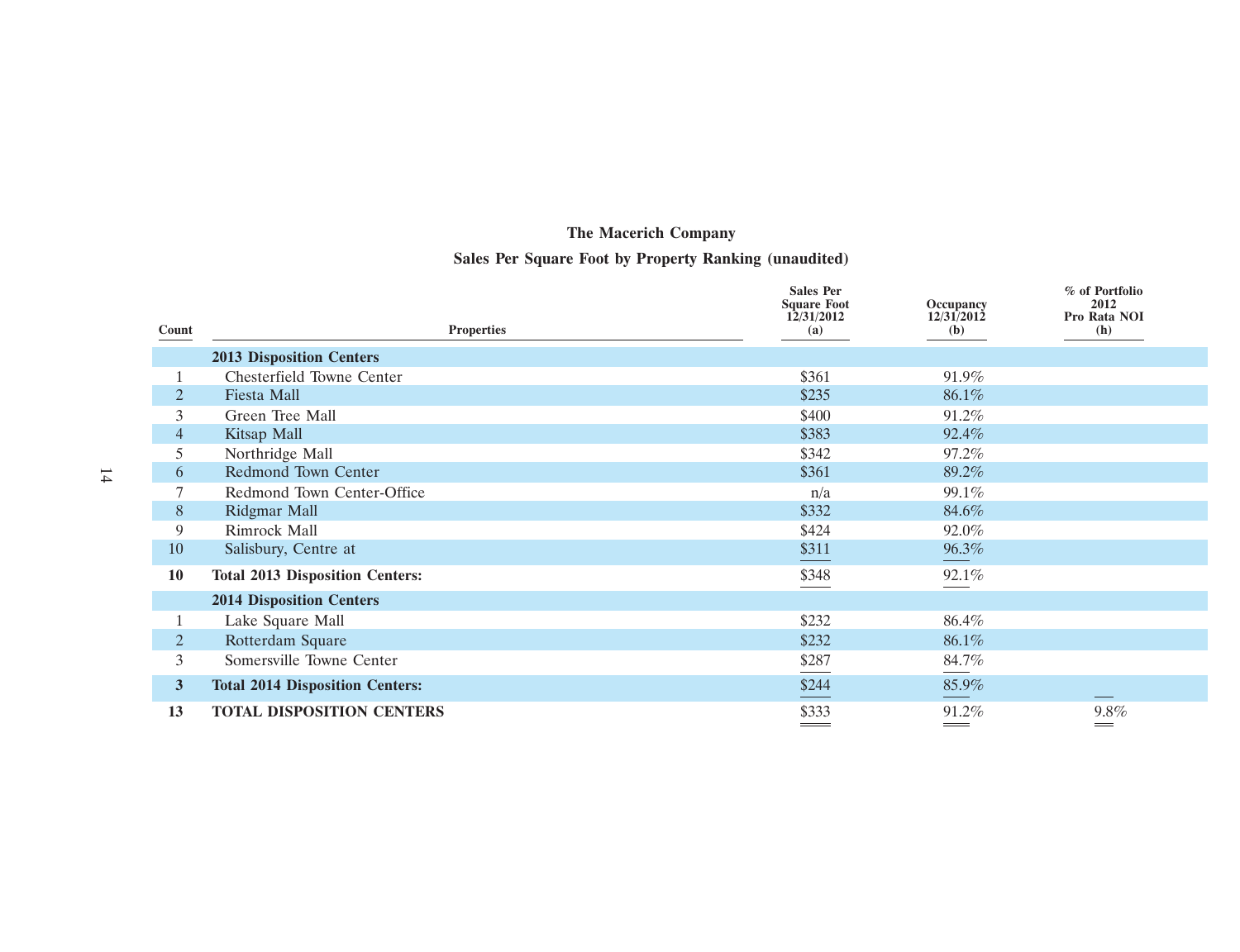# **The Macerich Company Notes to Sales Per Square Foot by Property Ranking (unaudited)**

#### Footnotes

- (a) Sales are based on reports by retailers leasing mall and freestanding stores for the trailing 12 months for tenants which have occupied such stores for a minimum of 12 months. Sales per square foot are based on tenants 10,000 square feet and under. Properties are ranked by Sales per square foot as of December 31, 2013.
- (b) Occupancy is the percentage of mall and freestanding GLA leased as of the last day of the reporting period. Occupancy excludes Centers under development and redevelopment.
- (c) Cost of Occupancy represents ''Tenant Occupancy Costs'' divided by ''Tenant Sales''. Tenant Occupancy Costs in this calculation are the amounts paid to the Company, including minimum rents, percentage rents and recoverable expenditures, which consist primarily of property operating expenses, real estate taxes and repair and maintenance expenditures.
- (d) The percentage of Portfolio 2014 Forecast Pro Rata Net Operating Income (''NOI'') is based on guidance reconfirmed on April 29, 2014. NOI excludes the following items: straight-line rent, above/below market adjustments to minimum rents and termination fee income. It does not reflect REIT expenses and net Management Company expenses. See the Company's forward-looking statements disclosure on page 1 for factors that may affect the information provided in this column.
- (e) Please see further disclosures for Outstanding Debt at pro rata on pages 26-28.
- (f) These assets are under redevelopment including demolition and reconfiguration of the Centers and tenant spaces, accordingly the Sales per square foot and Occupancy during the periods of redevelopment are not included.
- (g) Fashion Outlets of Chicago opened August 1, 2013 and is included in ''Group 2: Top 11 20'' above based on the Company's expectations for Sales per square foot at this property. See the Company's forward-looking statements disclosure on page 1 for factors that may affect this information.
- (h) The percentage of Portfolio 2012 Pro Rata NOI excludes the following items: straight-line rent, above/below market adjustments to minimum rents and termination fee income. It does not reflect REIT expenses and net Management Company expenses.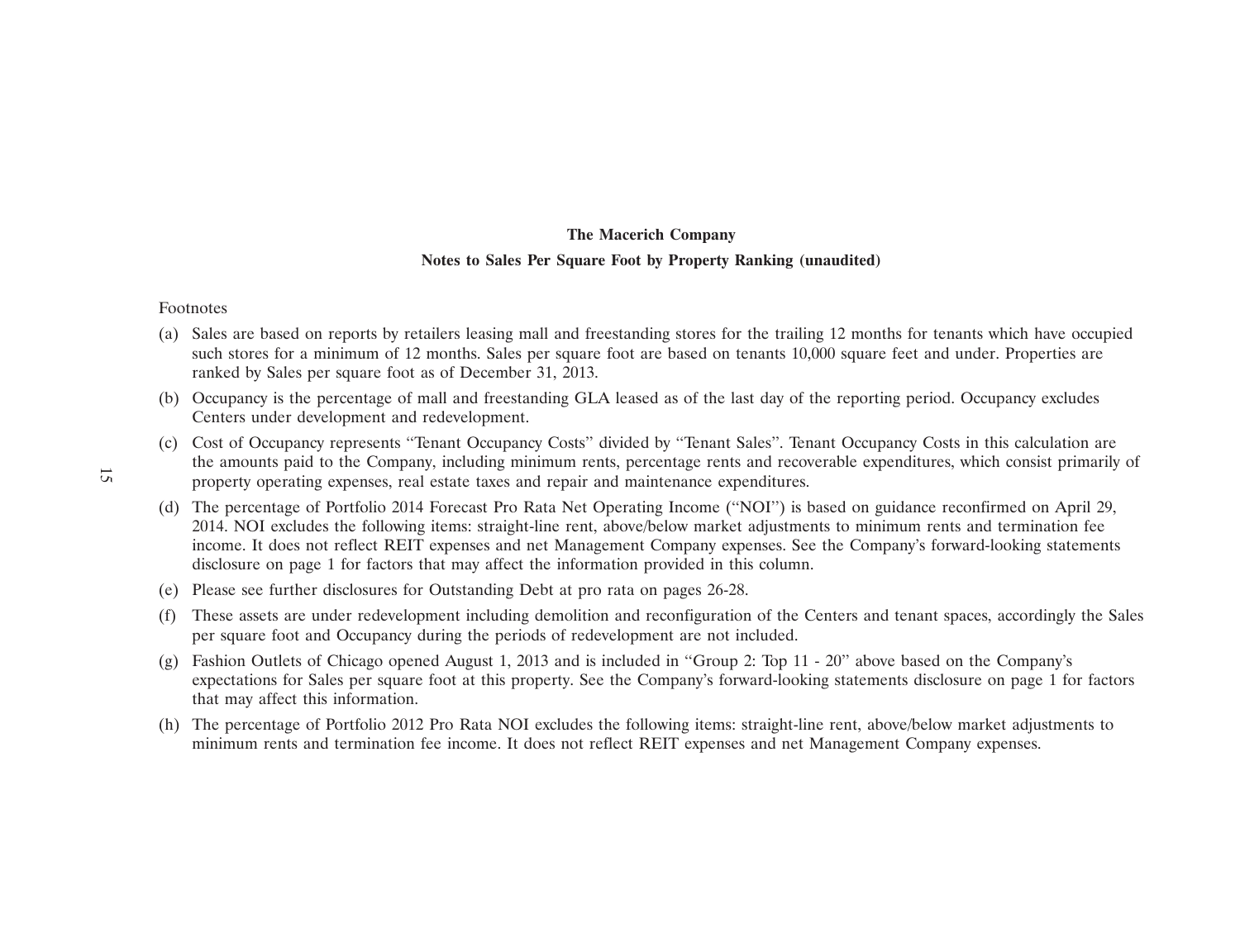#### **Supplemental Financial and Operating Information (unaudited)**

### **Occupancy(a)**

| <b>Regional Shopping Centers:</b><br>Period Ended | <b>Consolidated</b><br><b>Centers</b> | <b>Unconsolidated</b><br>Joint Venture<br><b>Centers</b> | <b>Total</b><br><b>Centers</b> |
|---------------------------------------------------|---------------------------------------|----------------------------------------------------------|--------------------------------|
|                                                   | 94.8%                                 | $96.0\%$                                                 | $95.1\%$                       |
|                                                   | $93.3\%$                              | $937\%$                                                  | $93.4\%$                       |
| $12/31/2013(b)$                                   | $939\%$                               | $96.2\%$                                                 | 94.6%                          |
| $12/31/2012$                                      | $93.4\%$                              | $94.5\%$                                                 | $93.8\%$                       |

<sup>(</sup>a) Occupancy is the percentage of mall and freestanding GLA leased as of the last day of the reporting period. Occupancy excludes Centers under development and redevelopment.

(b) Rotterdam Square, sold January 15, 2014, is excluded at December 31, 2013.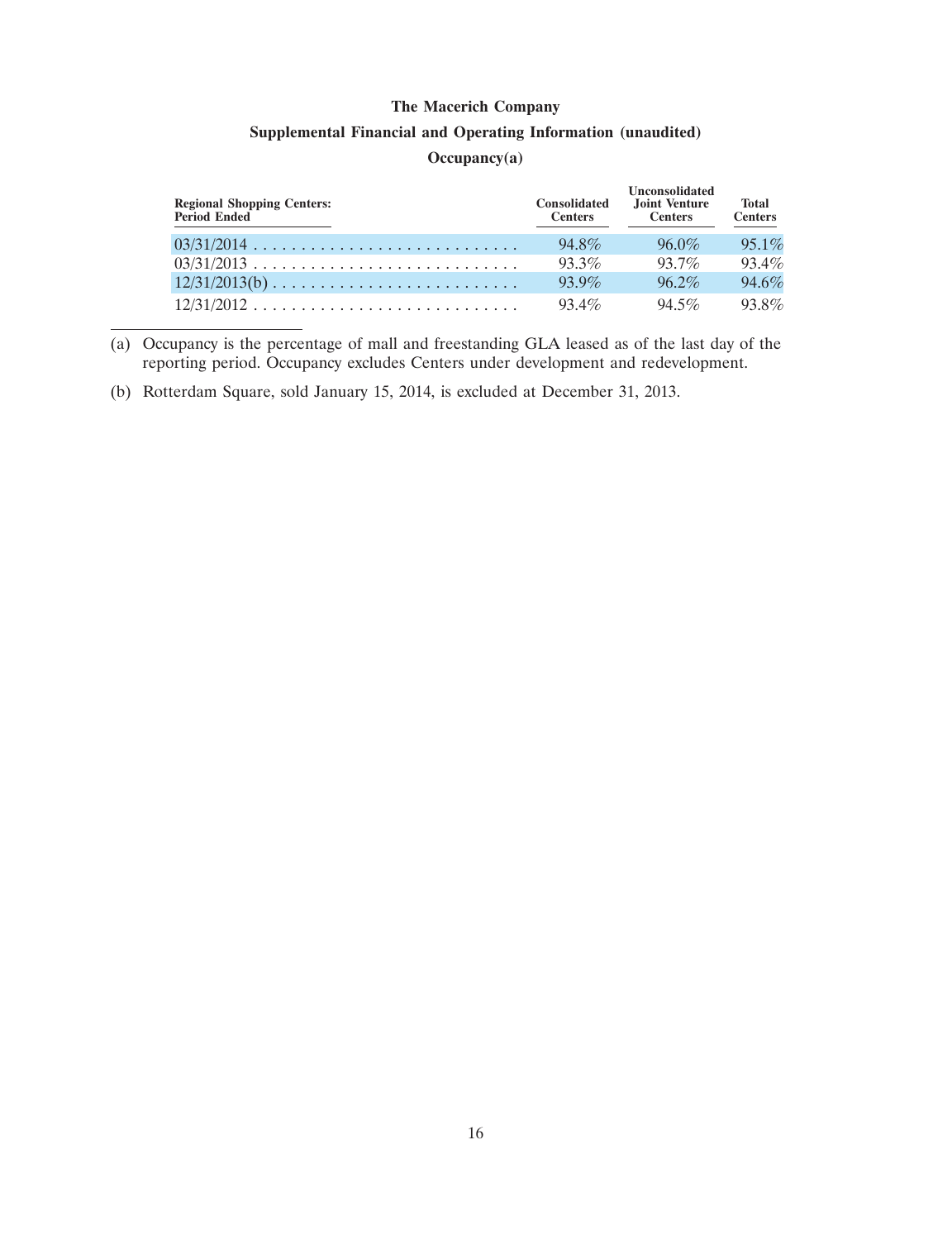### **Supplemental Financial and Operating Information (unaudited)**

### **Average Base Rent Per Square Foot(a)**

|                                             | <b>Average Base Rent</b><br>PSF(b) | <b>Average Base Rent</b><br><b>PSF</b> on Leases<br><b>Executed during the</b><br>trailing twelve<br>months ended $(c)$ | <b>Average Base Rent</b><br><b>PSF</b> on Leases<br>Expiring(d) |
|---------------------------------------------|------------------------------------|-------------------------------------------------------------------------------------------------------------------------|-----------------------------------------------------------------|
| <b>Consolidated Centers</b>                 |                                    |                                                                                                                         |                                                                 |
|                                             | \$45.65                            | \$44.64                                                                                                                 | \$40.56                                                         |
|                                             | \$42.34                            | \$44.70                                                                                                                 | \$38.95                                                         |
| $12/31/2013$                                | \$44.51                            | \$45.06                                                                                                                 | \$40.00                                                         |
| $12/31/2012$                                | \$40.98                            | \$44.01                                                                                                                 | \$38.00                                                         |
| <b>Unconsolidated Joint Venture Centers</b> |                                    |                                                                                                                         |                                                                 |
|                                             | \$62.99                            | \$67.71                                                                                                                 | \$52.13                                                         |
| $03/31/2013$                                | \$56.91                            | \$57.44                                                                                                                 | \$49.85                                                         |
| $12/31/2013$                                | \$62.47                            | \$63.44                                                                                                                 | \$48.43                                                         |
| $12/31/2012$                                | \$55.64                            | \$55.72                                                                                                                 | \$48.74                                                         |
| <b>All Regional Shopping Centers</b>        |                                    |                                                                                                                         |                                                                 |
| $03/31/2014$                                | \$49.21                            | \$49.39                                                                                                                 | \$43.02                                                         |
| $03/31/2013$                                | \$45.66                            | \$47.60                                                                                                                 | \$41.43                                                         |
| $12/31/2013$                                | \$48.16                            | \$49.09                                                                                                                 | \$41.88                                                         |
| $12/31/2012$                                | \$44.29                            | \$46.78                                                                                                                 | \$40.54                                                         |

(a) Average base rent per square foot is based on spaces 10,000 square feet and under. All joint venture amounts are included at pro rata. Centers under development and redevelopment are excluded.

(b) Average base rent per square foot gives effect to the terms of each lease in effect, as of the applicable date, including any concessions, abatements and other adjustments or allowances that have been granted to the tenants. Rotterdam Square, sold January 15, 2014, is excluded at December 31, 2013.

(c) The average base rent per square foot on leases executed during the period represents the actual rent to be paid during the first twelve months.

(d) The average base rent per square foot on leases expiring during the period represents the final year minimum rent on a cash basis.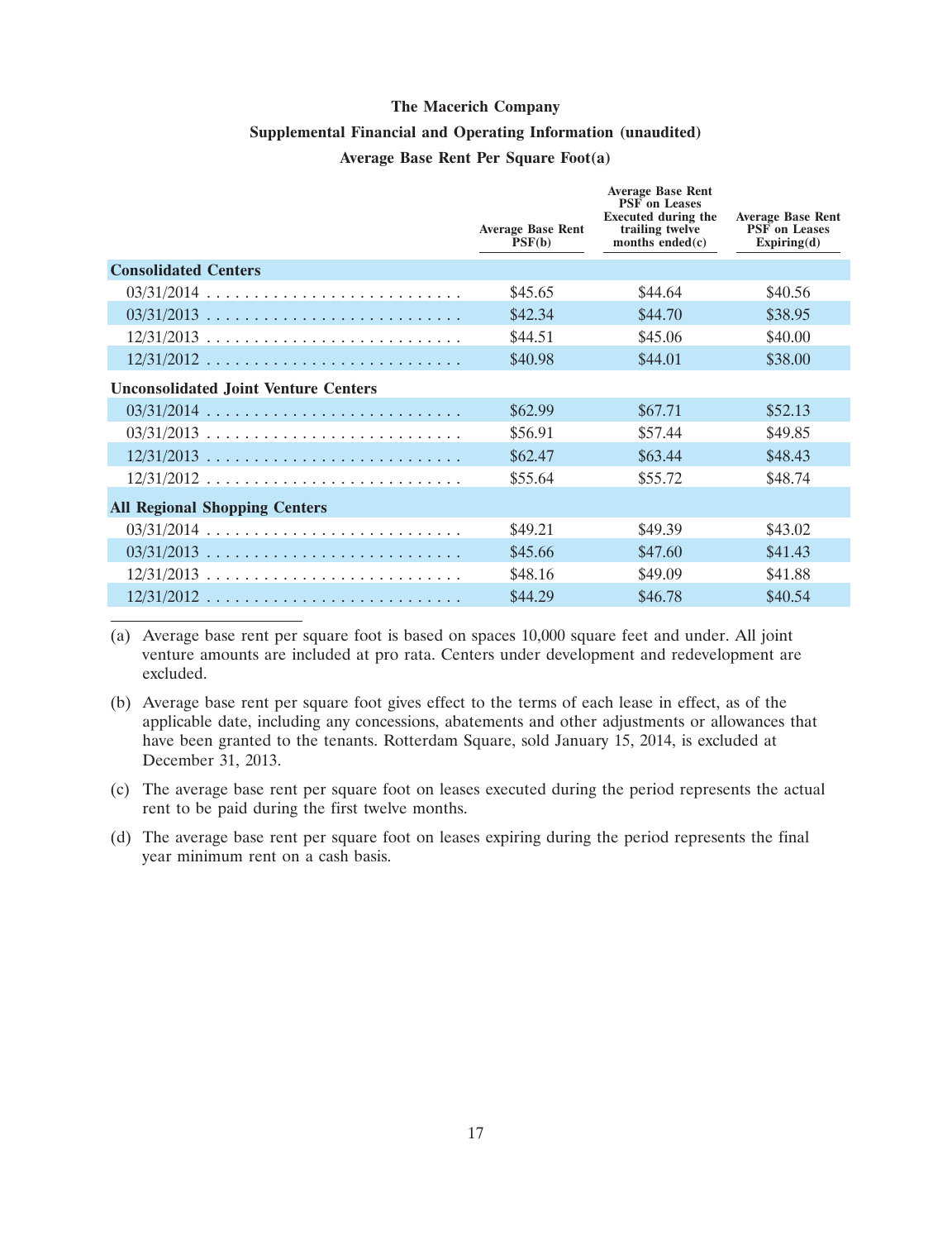#### **Supplemental Financial and Operating Information (unaudited)**

### **Cost of Occupancy**

|                                                                         | For the trailing<br>twelve months ended | <b>For Years Ended</b><br>December 31, |          |
|-------------------------------------------------------------------------|-----------------------------------------|----------------------------------------|----------|
|                                                                         | March 31, 2014                          | 2013(a)                                | 2012     |
| <b>Consolidated Centers</b>                                             |                                         |                                        |          |
|                                                                         | $8.5\%$                                 | 8.4%                                   | $8.1\%$  |
| Percentage rents                                                        | $0.4\%$                                 | $0.4\%$                                | $0.4\%$  |
| Expense recoveries(b) $\dots \dots \dots \dots \dots \dots \dots \dots$ | $4.5\%$                                 | $4.5\%$                                | $4.2\%$  |
|                                                                         | $13.4\%$                                | $13.3\%$                               | $12.7\%$ |

|                                             | For the trailing<br>twelve months ended | <b>For Years Ended</b><br>December 31, |         |
|---------------------------------------------|-----------------------------------------|----------------------------------------|---------|
|                                             | <b>March 31, 2014</b>                   | 2013(a)                                | 2012    |
| <b>Unconsolidated Joint Venture Centers</b> |                                         |                                        |         |
|                                             | 8.8%                                    | 8.8%                                   | $8.9\%$ |
| Percentage rents                            | $0.4\%$                                 | $0.4\%$                                | $0.4\%$ |
|                                             | $4.1\%$                                 | $4.0\%$                                | $3.9\%$ |
|                                             | $13.3\%$                                | $13.2\%$                               | 132%    |

|                    | For the trailing<br>twelve months ended | <b>For Years Ended</b><br>December 31, |         |
|--------------------|-----------------------------------------|----------------------------------------|---------|
|                    | March 31, 2014                          | 2013(a)                                | 2012    |
| <b>All Centers</b> |                                         |                                        |         |
|                    | 8.7%                                    | $8.6\%$                                | 8.4%    |
|                    | $0.4\%$                                 | $0.4\%$                                | $0.4\%$ |
|                    | $4.3\%$                                 | $4.3\%$                                | 4.0%    |
|                    | 13.4%                                   | 13.3%                                  | 12.8%   |
|                    |                                         |                                        |         |

(a) Rotterdam Square, sold January 15, 2014, is excluded for the year ended December 31, 2013.

(b) Represents real estate tax and common area maintenance charges.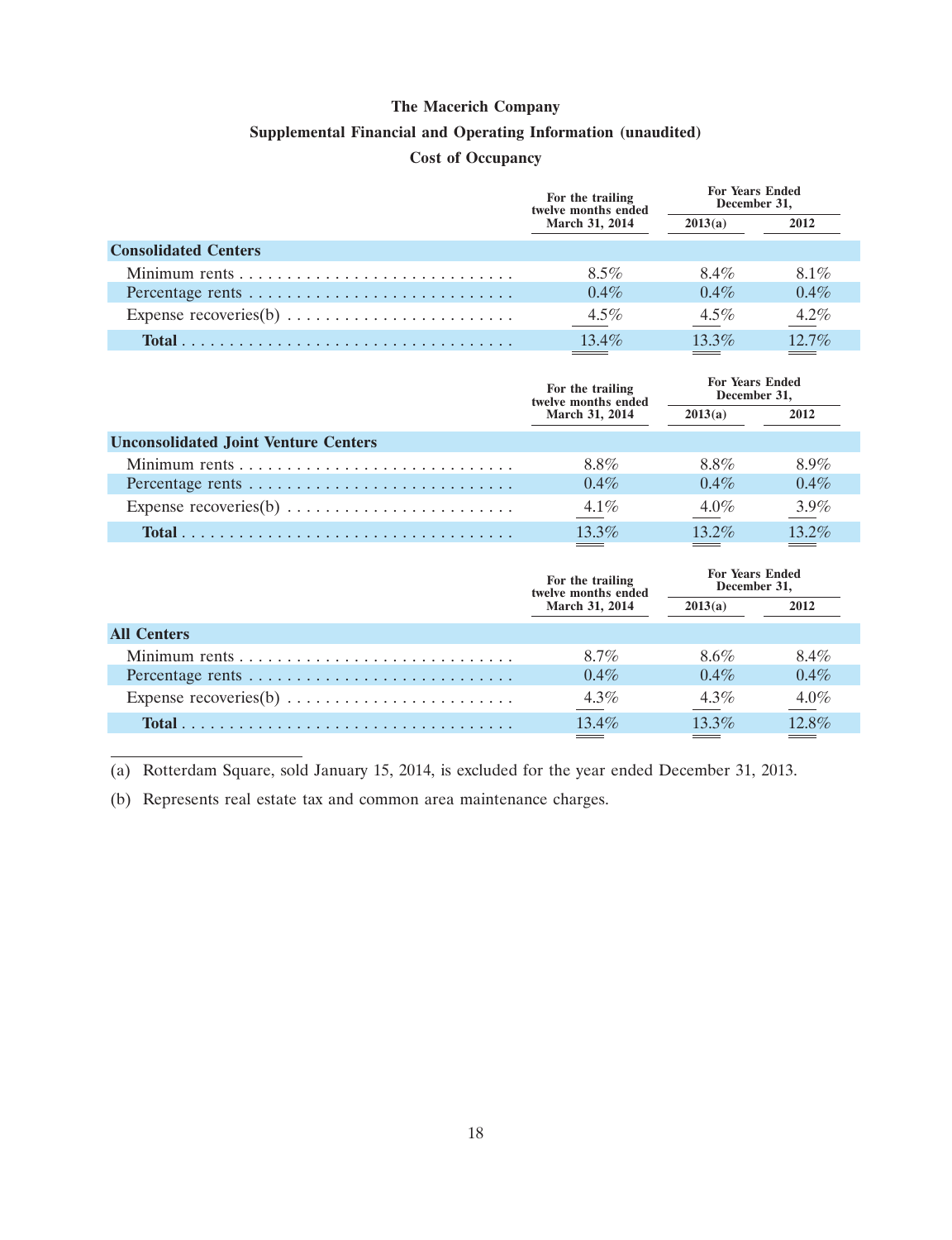### **Percentage of Net Operating Income by State**

| <b>State</b> | % of Portfolio<br>2014 Forecast Pro<br>Rata NOI(a) |
|--------------|----------------------------------------------------|
|              | $28.0\%$                                           |
|              | 18.8%                                              |
|              | $15.8\%$                                           |
|              | $9.2\%$                                            |
|              | $8.1\%$                                            |
|              | $5.7\%$                                            |
|              | $5.5\%$                                            |
|              | $3.7\%$                                            |
|              | $5.2\%$                                            |
|              | 100 $0\%$                                          |

(a) The percentage of Portfolio 2014 Forecast Pro Rata NOI is based on guidance reconfirmed on April 29, 2014. NOI excludes the following items: straight-line rent, above/below market adjustments to minimum rents and termination fee income. NOI also does not reflect REIT expenses and net Management Company expenses. See the Company's forward-looking statements disclosure on page 1 for factors that may affect the information provided in this column.

(b) ''Other'' includes Kentucky, North Dakota, Texas, Utah and Washington.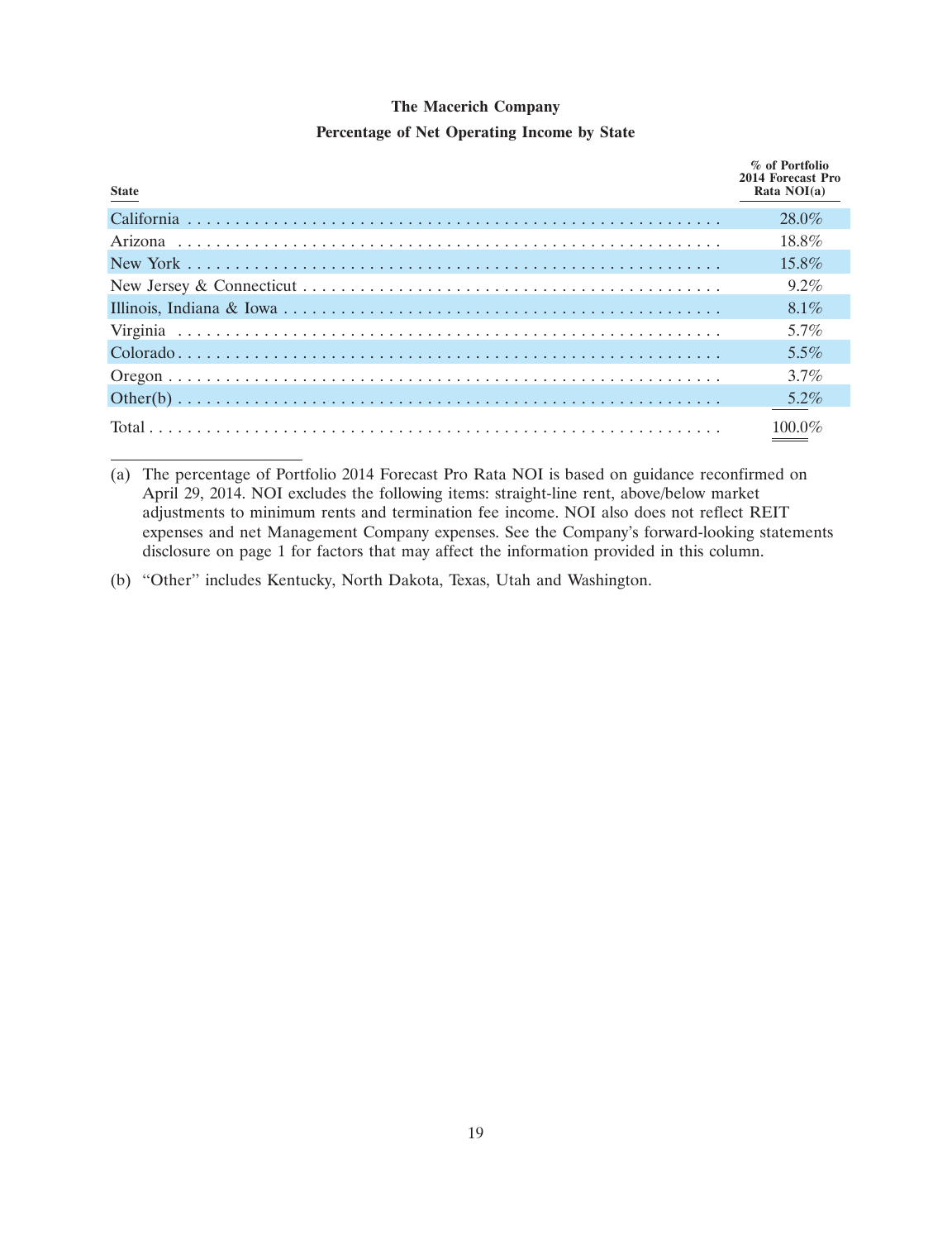# **The Macerich Company Property Listing March 31, 2014**

The following table sets forth certain information regarding the Centers and other locations that are wholly owned or partly owned by the Company.

| Count        | Company's<br>Ownership(a) | Name of<br><b>Center/Location</b>         | Year of<br>Original<br>Construction/<br>Acquisition | Year of Most<br>Recent<br>Expansion/<br><b>Renovation</b> | <b>Total</b><br>GLA(b) |
|--------------|---------------------------|-------------------------------------------|-----------------------------------------------------|-----------------------------------------------------------|------------------------|
|              |                           | <b>CONSOLIDATED CENTERS:</b>              |                                                     |                                                           |                        |
| $\mathbf{1}$ | 100%                      | Arrowhead Towne Center                    | 1993/2002                                           | 2004                                                      | 1,198,000              |
|              |                           | Glendale, Arizona                         |                                                     |                                                           |                        |
| 2            | 100%                      | Capitola Mall(c)                          | 1977/1995                                           | 1988                                                      | 586,000                |
|              |                           | Capitola, California                      |                                                     |                                                           |                        |
| 3            | 50.1%                     | <b>Chandler Fashion Center</b>            | 2001/2002                                           |                                                           | 1,323,000              |
|              |                           | Chandler, Arizona                         |                                                     |                                                           |                        |
| 4            | 100%                      | Danbury Fair Mall                         | 1986/2005                                           | 2010                                                      | 1,272,000              |
| 5            | 100%                      | Danbury, Connecticut<br>Deptford Mall     | 1975/2006                                           | 1990                                                      | 1,039,000              |
|              |                           | Deptford, New Jersey                      |                                                     |                                                           |                        |
| 6            | 100%                      | Desert Sky Mall                           | 1981/2002                                           | 2007                                                      | 891,000                |
|              |                           | Phoenix, Arizona                          |                                                     |                                                           |                        |
| 7            | 100%                      | Eastland Mall(c)                          | 1978/1998                                           | 1996                                                      | 1,044,000              |
|              |                           | Evansville, Indiana                       |                                                     |                                                           |                        |
| 8            | 60%                       | Fashion Outlets of Chicago                | $2013/-$                                            |                                                           | 529,000                |
|              |                           | Rosemont, Illinois                        |                                                     |                                                           |                        |
| 9            | 100%                      | <b>Flagstaff Mall</b>                     | 1979/2002                                           | 2007                                                      | 347,000                |
|              |                           | Flagstaff, Arizona                        |                                                     |                                                           |                        |
| 10           | 100%                      | <b>FlatIron Crossing</b>                  | 2000/2002                                           | 2009                                                      | 1,435,000              |
|              |                           | Broomfield, Colorado                      |                                                     |                                                           |                        |
| 11           | 50.1%                     | Freehold Raceway Mall                     | 1990/2005                                           | 2007                                                      | 1,674,000              |
|              |                           | Freehold, New Jersey                      |                                                     |                                                           |                        |
| 12           | 100%                      | Fresno Fashion Fair                       | 1970/1996                                           | 2006                                                      | 967,000                |
| 13           | 100%                      | Fresno, California<br>Great Northern Mall | 1988/2005                                           |                                                           | 895,000                |
|              |                           | Clay, New York                            |                                                     |                                                           |                        |
| 14           | 100%                      | Green Acres Mall(c)                       | 1956/2013                                           | 2007                                                      | 1,790,000              |
|              |                           | Valley Stream, New York                   |                                                     |                                                           |                        |
| 15           | 100%                      | Kings Plaza Shopping Center $(c)$         | 1971/2012                                           | 2002                                                      | 1,195,000              |
|              |                           | Brooklyn, New York                        |                                                     |                                                           |                        |
| 16           | 100%                      | La Cumbre Plaza $(c)$                     | 1967/2004                                           | 1989                                                      | 494,000                |
|              |                           | Santa Barbara, California                 |                                                     |                                                           |                        |
| 17           | 100%                      | Northgate Mall                            | 1964/1986                                           | 2010                                                      | 720,000                |
|              |                           | San Rafael, California                    |                                                     |                                                           |                        |
| 18           | $100\%$                   | NorthPark Mall                            | 1973/1998                                           | 2001                                                      | 1,050,000              |
|              |                           | Davenport, Iowa                           |                                                     |                                                           |                        |
| 19           | 100%                      | Oaks, The                                 | 1978/2002                                           | 2009                                                      | 1,140,000              |
| 20           | 100%                      | Thousand Oaks, California<br>Pacific View | 1965/1996                                           | 2001                                                      | 1,021,000              |
|              |                           | Ventura, California                       |                                                     |                                                           |                        |
| 21           | $100\%$                   | Santa Monica Place                        | 1980/1999                                           | 2010                                                      | 475,000                |
|              |                           | Santa Monica, California                  |                                                     |                                                           |                        |
| 22           | 84.9%                     | SanTan Village Regional Center            | $2007$ /-                                           | 2009                                                      | 1,006,000              |
|              |                           | Gilbert, Arizona                          |                                                     |                                                           |                        |
| 23           | 100%                      | South Plains Mall                         | 1972/1998                                           | 1995                                                      | 1,129,000              |
|              |                           | Lubbock, Texas                            |                                                     |                                                           |                        |
| 24           | $100\%$                   | South Towne Center                        | 1987/1997                                           | 1997                                                      | 1,278,000              |
|              |                           | Sandy, Utah                               |                                                     |                                                           |                        |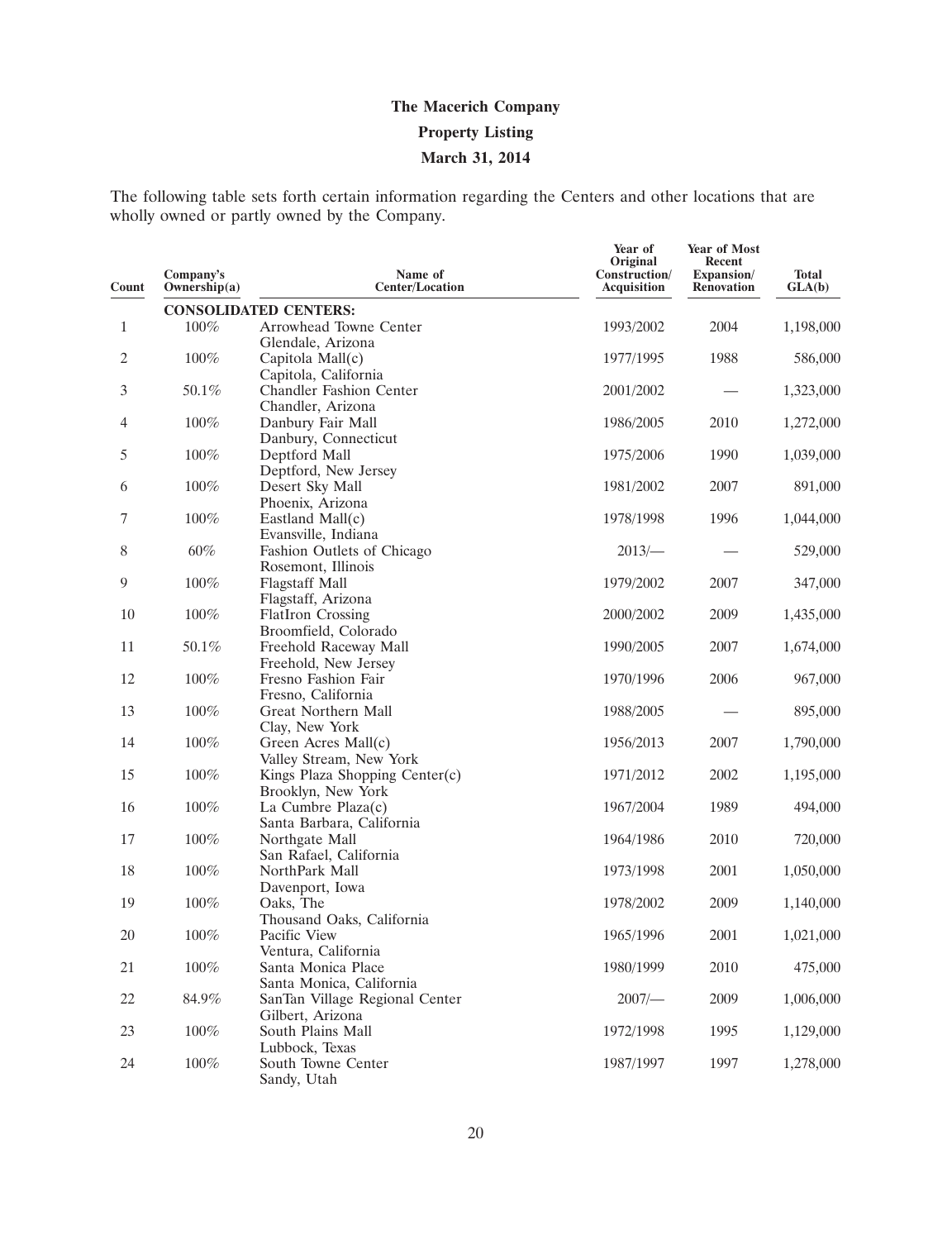# **The Macerich Company Property Listing March 31, 2014**

| Company's<br>Ownership(a) | Name of<br><b>Center/Location</b>                 | Year of<br>Original<br>Construction/<br><b>Acquisition</b>                                                                                                                                                                                                                                                                                                                                                                                                                                                                                                                | Year of Most<br>Recent<br>Expansion/<br>Renovation | <b>Total</b><br>GLA(b) |
|---------------------------|---------------------------------------------------|---------------------------------------------------------------------------------------------------------------------------------------------------------------------------------------------------------------------------------------------------------------------------------------------------------------------------------------------------------------------------------------------------------------------------------------------------------------------------------------------------------------------------------------------------------------------------|----------------------------------------------------|------------------------|
|                           |                                                   |                                                                                                                                                                                                                                                                                                                                                                                                                                                                                                                                                                           |                                                    | 1,082,000              |
| 100%                      | Mesa, Arizona<br><b>Towne Mall</b>                |                                                                                                                                                                                                                                                                                                                                                                                                                                                                                                                                                                           |                                                    | 350,000                |
|                           | Elizabethtown, Kentucky                           |                                                                                                                                                                                                                                                                                                                                                                                                                                                                                                                                                                           |                                                    |                        |
|                           | Tucson, Arizona                                   |                                                                                                                                                                                                                                                                                                                                                                                                                                                                                                                                                                           |                                                    | 243,000                |
| $100\%$                   | Twenty Ninth Street(c)<br>Boulder, Colorado       | 1963/1979                                                                                                                                                                                                                                                                                                                                                                                                                                                                                                                                                                 | 2007                                               | 852,000                |
| 100%                      | Valley Mall                                       | 1978/1998                                                                                                                                                                                                                                                                                                                                                                                                                                                                                                                                                                 | 1992                                               | 504,000                |
| 100%                      | Valley River Center                               | 1969/2006                                                                                                                                                                                                                                                                                                                                                                                                                                                                                                                                                                 | 2007                                               | 925,000                |
| $100\%$                   | Victor Valley, Mall of                            | 1986/2004                                                                                                                                                                                                                                                                                                                                                                                                                                                                                                                                                                 | 2012                                               | 580,000                |
| 100%                      | Vintage Faire Mall                                | 1977/1996                                                                                                                                                                                                                                                                                                                                                                                                                                                                                                                                                                 | 2008                                               | 1,126,000              |
| 100%                      | <b>Westside Pavilion</b>                          | 1985/1998                                                                                                                                                                                                                                                                                                                                                                                                                                                                                                                                                                 | 2007                                               | 755,000                |
| $100\%$                   | Wilton Mall                                       | 1990/2005                                                                                                                                                                                                                                                                                                                                                                                                                                                                                                                                                                 | 1998                                               | 735,000                |
|                           | <b>Total Consolidated Centers</b>                 |                                                                                                                                                                                                                                                                                                                                                                                                                                                                                                                                                                           |                                                    | 31,650,000             |
|                           |                                                   |                                                                                                                                                                                                                                                                                                                                                                                                                                                                                                                                                                           |                                                    |                        |
| 50%                       | <b>Biltmore Fashion Park</b><br>Phoenix, Arizona  | 1963/2003                                                                                                                                                                                                                                                                                                                                                                                                                                                                                                                                                                 | 2006                                               | 525,000                |
| 51%                       | Cascade Mall                                      | 1989/1999                                                                                                                                                                                                                                                                                                                                                                                                                                                                                                                                                                 | 1998                                               | 592,000                |
| 50.1%                     | Corte Madera, Village at                          | 1985/1998                                                                                                                                                                                                                                                                                                                                                                                                                                                                                                                                                                 | 2005                                               | 441,000                |
| 50%                       | Inland Center(c)                                  | 1966/2004                                                                                                                                                                                                                                                                                                                                                                                                                                                                                                                                                                 | 2004                                               | 933,000                |
| 50%                       | <b>Kierland Commons</b>                           | 1999/2005                                                                                                                                                                                                                                                                                                                                                                                                                                                                                                                                                                 | 2003                                               | 434,000                |
| 51%                       | Lakewood Center                                   | 1953/1975                                                                                                                                                                                                                                                                                                                                                                                                                                                                                                                                                                 | 2008                                               | 2,066,000              |
| 51%                       | Los Cerritos Center                               | 1971/1999                                                                                                                                                                                                                                                                                                                                                                                                                                                                                                                                                                 | 2010                                               | 1,260,000              |
| 50%                       | North Bridge, The Shops at(c)                     | 1998/2008                                                                                                                                                                                                                                                                                                                                                                                                                                                                                                                                                                 |                                                    | 671,000                |
| 51%                       | Queens Center(c)                                  | 1973/1995                                                                                                                                                                                                                                                                                                                                                                                                                                                                                                                                                                 | 2004                                               | 971,000                |
| $50\%$                    | Scottsdale Fashion Square                         | 1961/2002                                                                                                                                                                                                                                                                                                                                                                                                                                                                                                                                                                 | 2009                                               | 1,723,000              |
| $51\%$                    | Stonewood Center(c)                               | 1953/1997                                                                                                                                                                                                                                                                                                                                                                                                                                                                                                                                                                 | 1991                                               | 932,000                |
| $50\%$                    | Tysons Corner Center $(c)$                        | 1968/2005                                                                                                                                                                                                                                                                                                                                                                                                                                                                                                                                                                 | 2005                                               | 1,956,000              |
| 51%                       | Washington Square                                 | 1974/1999                                                                                                                                                                                                                                                                                                                                                                                                                                                                                                                                                                 | 2005                                               | 1,440,000              |
| $19\%$                    | <b>West Acres</b>                                 | 1972/1986                                                                                                                                                                                                                                                                                                                                                                                                                                                                                                                                                                 | 2001                                               | 972,000                |
|                           | <b>Total Unconsolidated Joint Venture Centers</b> |                                                                                                                                                                                                                                                                                                                                                                                                                                                                                                                                                                           |                                                    | 14,916,000             |
|                           | 100%<br>100%                                      | <b>Superstition Springs Center</b><br>Tucson La Encantada<br>Harrisonburg, Virginia<br>Eugene, Oregon<br>Victorville, California<br>Modesto, California<br>Los Angeles, California<br>Saratoga Springs, New York<br>UNCONSOLIDATED JOINT VENTURE CENTERS:<br>Burlington, Washington<br>Corte Madera, California<br>San Bernardino, California<br>Scottsdale, Arizona<br>Lakewood, California<br>Cerritos, California<br>Chicago, Illinois<br>Queens, New York<br>Scottsdale, Arizona<br>Downey, California<br>McLean, Virginia<br>Portland, Oregon<br>Fargo, North Dakota | 1990/2002<br>1985/2005<br>2002/2002                | 2002<br>1989<br>2005   |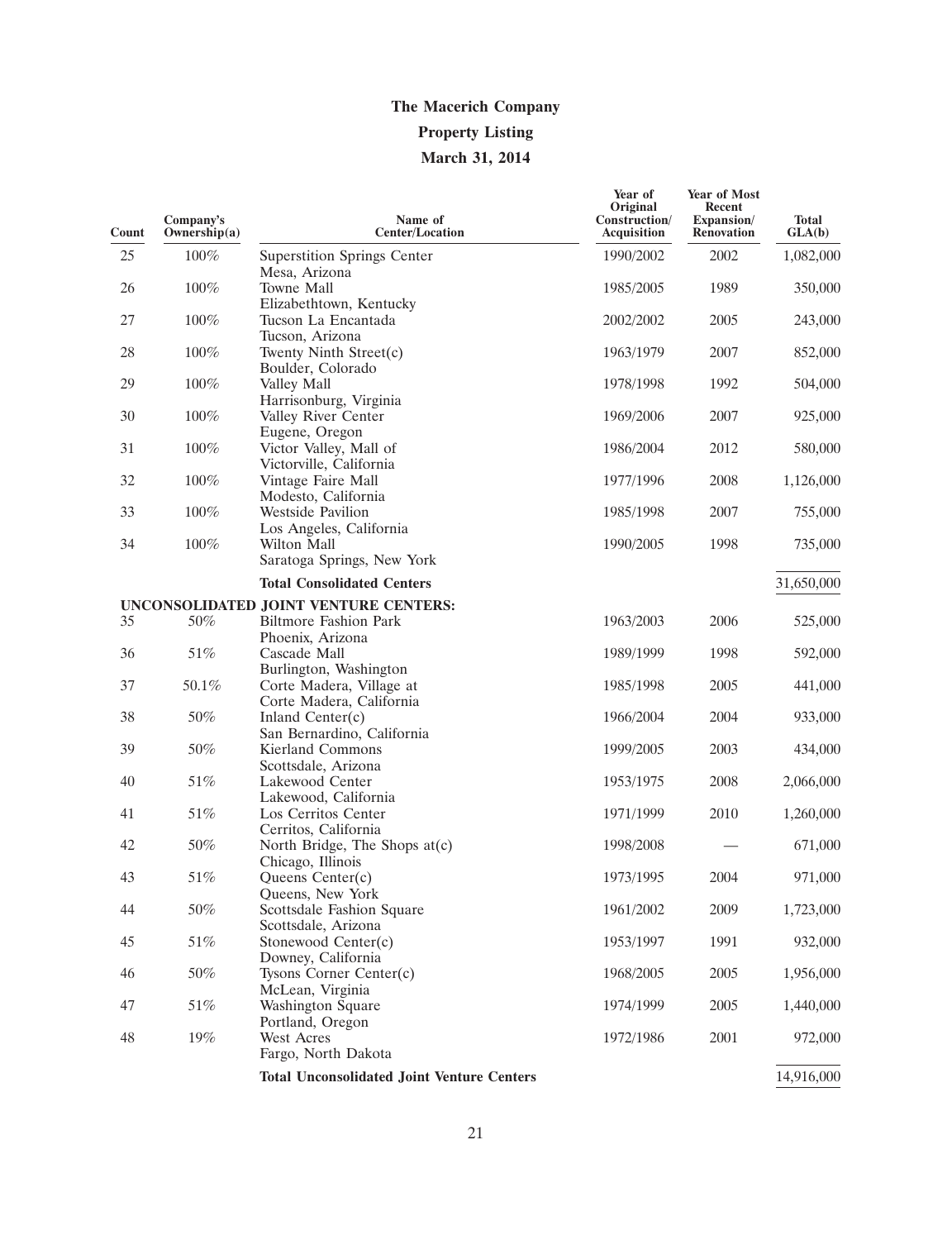## **Property Listing**

# **March 31, 2014**

| Count | Company's<br>Ownership $(a)$ | Name of<br><b>Center/Location</b>                                  | Year of<br>Original<br>Construction/<br><b>Acquisition</b> | Year of Most<br>Recent<br>Expansion/<br><b>Renovation</b> | <b>Total</b><br>GLA(b) |
|-------|------------------------------|--------------------------------------------------------------------|------------------------------------------------------------|-----------------------------------------------------------|------------------------|
|       |                              | REGIONAL SHOPPING CENTERS UNDER REDEVELOPMENT:                     |                                                            |                                                           |                        |
| 49    | 50%                          | Broadway Plaza(c)(d)<br>Walnut Creek, California                   | 1951/1985                                                  | 1994                                                      | 776,000                |
| 50    | 100%                         | Fashion Outlets of Niagara Falls USA(e)<br>Niagara Falls, New York | 1982/2011                                                  | 2009                                                      | 526,000                |
| 51    | 100%                         | Paradise Valley Mall(e)<br>Phoenix, Arizona                        | 1979/2002                                                  | 2009                                                      | 1,145,000              |
| 52    | 100%                         | SouthPark Mall(e)<br>Moline, Illinois                              | 1974/1998                                                  | 1990                                                      | 811,000                |
|       |                              | <b>Total Regional Shopping Centers</b>                             |                                                            |                                                           | 49,824,000             |
|       |                              | <b>COMMUNITY / POWER CENTERS:</b>                                  |                                                            |                                                           |                        |
| 1     | 50%                          | Atlas Park, The Shops at(d)<br>Queens, New York                    | 2006/2011                                                  | 2013                                                      | 327,000                |
| 2     | 50%                          | Boulevard Shops(d)<br>Chandler, Arizona                            | 2001/2002                                                  | 2004                                                      | 185,000                |
| 3     | 67.5%                        | Camelback Colonnade(e)<br>Phoenix, Arizona                         | 1961/2002                                                  | 1994                                                      | 619,000                |
| 4     | 39.7%                        | Estrella Falls, The Market at(d)<br>Goodyear, Arizona              | $2009$ /-                                                  | 2009                                                      | 242,000                |
| 5     | 100%                         | Panorama Mall(e)<br>Panorama, California                           | 1955/1979                                                  | 2005                                                      | 312,000                |
| 6     | 89.4%                        | Promenade at Casa Grande(e)<br>Casa Grande, Arizona                | $2007$ /-                                                  | 2009                                                      | 909,000                |
| 7     | 100%                         | Southridge Center(e)<br>Des Moines, Iowa                           | 1975/1998                                                  | 2013                                                      | 809,000                |
| 8     | $100\%$                      | Superstition Springs Power Center(e)<br>Mesa, Arizona              | 1990/2002                                                  |                                                           | 206,000                |
| 9     | 100%                         | The Marketplace at Flagstaff Mall $(c)(e)$<br>Flagstaff, Arizona   | 2007/                                                      |                                                           | 268,000                |
|       |                              | <b>Total Community / Power Centers</b>                             |                                                            |                                                           | 3,877,000              |
|       | <b>OTHER ASSETS:</b>         |                                                                    |                                                            |                                                           |                        |
|       | 100%                         | $\text{Various}(e)(f)$                                             |                                                            |                                                           | 897,000                |
|       | 100%                         | 500 North Michigan Avenue(e)<br>Chicago, Illinois                  |                                                            |                                                           | 323,000                |
|       | 50%                          | Atlas Park, The Shops at-Office(d)<br>Queens, New York             |                                                            |                                                           | 49,000                 |
|       | $100\%$                      | Paradise Village Ground Leases(e)<br>Phoenix, Arizona              |                                                            |                                                           | 58,000                 |
|       | 100%                         | Paradise Village Office Park II(e)<br>Phoenix, Arizona             |                                                            |                                                           | 46,000                 |
|       | 50%                          | Scottsdale Fashion Square-Office(d)<br>Scottsdale, Arizona         |                                                            |                                                           | 124,000                |
|       | 50%                          | Tysons Corner Center-Office $(c)(d)$<br>McLean, Virginia           |                                                            |                                                           | 173,000                |
|       | $30\%$                       | Wilshire Boulevard(d)<br>Santa Monica, California                  |                                                            |                                                           | 40,000                 |
|       |                              | <b>Total Other Assets</b>                                          |                                                            |                                                           | 1,710,000              |
|       |                              | Grand Total at March 31, 2014                                      |                                                            |                                                           | 55,411,000             |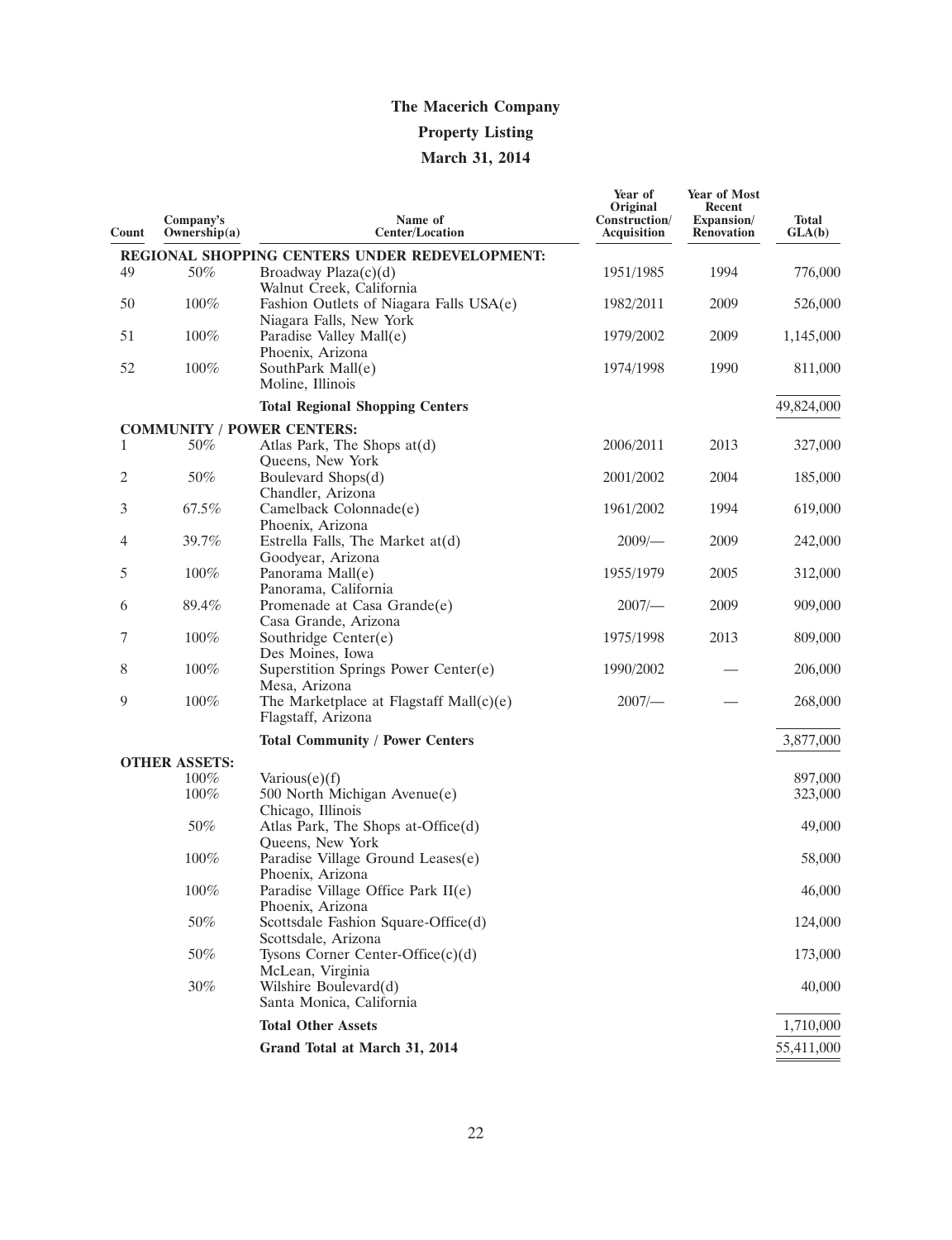# **The Macerich Company Property Listing March 31, 2014**

- (a) The Company's ownership interest in this table reflects its legal ownership interest. See footnotes (a) and (b) on pages 24-25 regarding the legal versus economic ownership of joint venture entities.
- (b) Includes GLA attributable to anchors (whether owned or non-owned) and mall and freestanding stores as of March 31, 2014.
- (c) Portions of the land on which the Center is situated are subject to one or more long-term ground leases. With respect to 48 Centers, the underlying land controlled by the Company is owned in fee entirely by the Company, or, in the case of jointly-owned Centers, by the joint venture property partnership or limited liability company.
- (d) Included in Unconsolidated Joint Venture Centers.
- (e) Included in Consolidated Centers.
- (f) The Company owns a portfolio of 14 stores located at shopping centers not owned by the Company. Of these 14 stores, four have been leased to Forever 21, one has been leased to Kohl's, one has been leased to Burlington Coat Factory, and eight have been leased for non-Anchor usage. With respect to nine of the 14 stores, the underlying land is owned in fee entirely by the Company. With respect to the remaining five stores, the underlying land is owned by third parties and leased to the Company pursuant to long-term building or ground leases.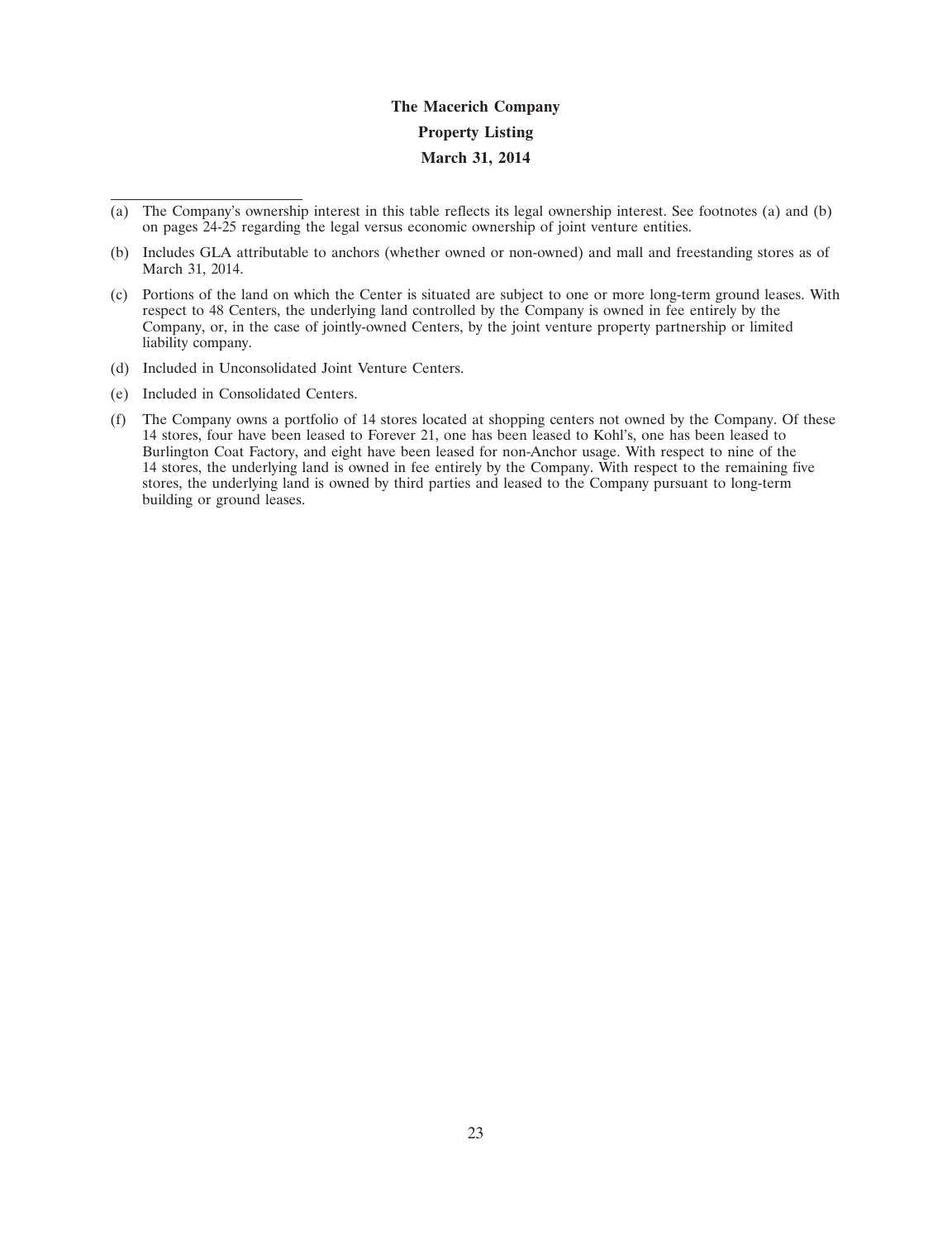#### **Joint Venture List**

The following table sets forth certain information regarding the Centers and other operating properties that are not wholly-owned by the Company. This list of properties includes unconsolidated joint ventures, consolidated joint ventures, and co-venture arrangements. The percentages shown are the effective legal ownership and economic ownership interests of the Company as of March 31, 2014.

| <b>Properties</b>                  | 3/31/2014<br>Legal<br>Ownership(a) | 3/31/2014<br>Economic<br>Ownership(b) | <b>Joint Venture</b>                         | 3/31/2014<br>Total GLA(c) |
|------------------------------------|------------------------------------|---------------------------------------|----------------------------------------------|---------------------------|
| Atlas Park, The Shops at           | 50%                                | 50%                                   | WMAP, L.L.C.                                 | 327,000                   |
| Atlas Park, The Shops at-Office    | 50%                                | 50%                                   | WMAP, L.L.C.                                 | 49,000                    |
| <b>Biltmore Fashion Park</b>       | 50%                                | 50%                                   | <b>Biltmore Shopping Center Partners LLC</b> | 525,000                   |
| <b>Boulevard Shops</b>             | 50%                                | 50%                                   | Propcor II Associates, LLC                   | 185,000                   |
| <b>Broadway Plaza</b>              | 50%                                | 50%                                   | Macerich Northwestern Associates             | 776,000                   |
| Camelback Colonnade(d)             | 67.5%                              | 67.5%                                 | Camelback Colonnade Associates LLC           | 619,000                   |
| Cascade Mall                       | 51%                                | 51\%                                  | Pacific Premier Retail LP                    | 592,000                   |
| Chandler Fashion Center(e)         | 50.1%                              | 50.1%                                 | Freehold Chandler Holdings LP                | 1,323,000                 |
| Corte Madera, Village at           | $50.1\%$                           | 50.1%                                 | Corte Madera Village, LLC                    | 441,000                   |
| Estrella Falls, The Market at(f)   | 39.7%                              | 39.7%                                 | The Market at Estrella Falls LLC             | 242,000                   |
| Fashion Outlets of Chicago $(g)$   | 60%                                | $60\%$                                | Fashion Outlets of Chicago LLC               | 529,000                   |
| Freehold Raceway Mall(e)           | 50.1%                              | 50.1%                                 | Freehold Chandler Holdings LP                | 1,674,000                 |
| <b>Inland Center</b>               | 50%                                | 50%                                   | WM Inland LP                                 | 933,000                   |
| Kierland Commons                   | 50%                                | 50%                                   | Kierland Commons Investment LLC              | 434,000                   |
| Lakewood Center                    | 51%                                | 51%                                   | Pacific Premier Retail LP                    | 2,066,000                 |
| Los Cerritos Center                | 51%                                | 51%                                   | Pacific Premier Retail LP                    | 1,260,000                 |
| North Bridge, The Shops at         | 50%                                | 50%                                   | North Bridge Chicago LLC                     | 671,000                   |
| Promenade at Casa Grande(h)        | 89.4%                              | 89.4%                                 | WP Casa Grande Retail LLC                    | 909,000                   |
| <b>Oueens</b> Center               | 51%                                | 51\%                                  | Oueens JV LP                                 | 971,000                   |
| SanTan Village Regional Center     | 84.9%                              | 84.9%                                 | Westcor SanTan Village LLC                   | 1,006,000                 |
| Scottsdale Fashion Square          | 50%                                | 50%                                   | Scottsdale Fashion Square Partnership        | 1,723,000                 |
| Scottsdale Fashion Square-Office   | 50%                                | 50%                                   | Scottsdale Fashion Square Partnership        | 124,000                   |
| Stonewood Center                   | 51%                                | 51%                                   | Pacific Premier Retail LP                    | 932,000                   |
| <b>Tysons Corner Center</b>        | 50%                                | 50%                                   | Tysons Corner LLC                            | 1,956,000                 |
| <b>Tysons Corner Center-Office</b> | 50%                                | 50%                                   | <b>Tysons Corner Property LLC</b>            | 173,000                   |
| Washington Square                  | 51%                                | 51%                                   | Pacific Premier Retail LP                    | 1,440,000                 |
| <b>West Acres</b>                  | 19%                                | $19\%$                                | West Acres Development, LLP                  | 972,000                   |
| Wilshire Boulevard                 | 30%                                | $30\%$                                | Wilshire Building—Tenants in Common          | 40,000                    |

(a) This column reflects the Company's legal ownership in the listed properties as of March 31, 2014. Legal ownership may, at times, not equal the Company's economic interest in the listed properties because of various provisions in certain joint venture agreements regarding distributions of cash flow based on capital account balances, allocations of profits and losses and payments of preferred returns. As a result, the Company's actual economic interest (as distinct from its legal ownership interest) in certain of the properties could fluctuate from time to time and may not wholly align with its legal ownership interests. Substantially all of the Company's joint venture agreements contain rights of first refusal, buy-sell provisions, exit rights, default dilution remedies and/or other break up provisions or remedies which are customary in real estate joint venture agreements and which may, positively or negatively, affect the ultimate realization of cash flow and/or capital or liquidation proceeds.

- (b) Economic ownership represents the allocation of cash flow to the Company as of March 31, 2014, except as noted below. In cases where the Company receives a current cash distribution greater than its legal ownership percentage due to a capital account greater than its legal ownership percentage, only the legal ownership percentage is shown in this column. The Company's economic ownership of these properties may fluctuate based on a number of factors, including mortgage refinancings, partnership capital contributions and distributions, and proceeds and gains or losses from asset sales, and the matters set forth in the preceding paragraph.
- (c) Includes GLA attributable to anchors (whether owned or non-owned) and mall and freestanding stores as of March 31, 2014.
- (d) Cash flow from operations is distributed 67.5% to the Company and 32.5% to the third-party members. Distributions from capital event proceeds are also made at these percentages such that the members receive a defined return of and return on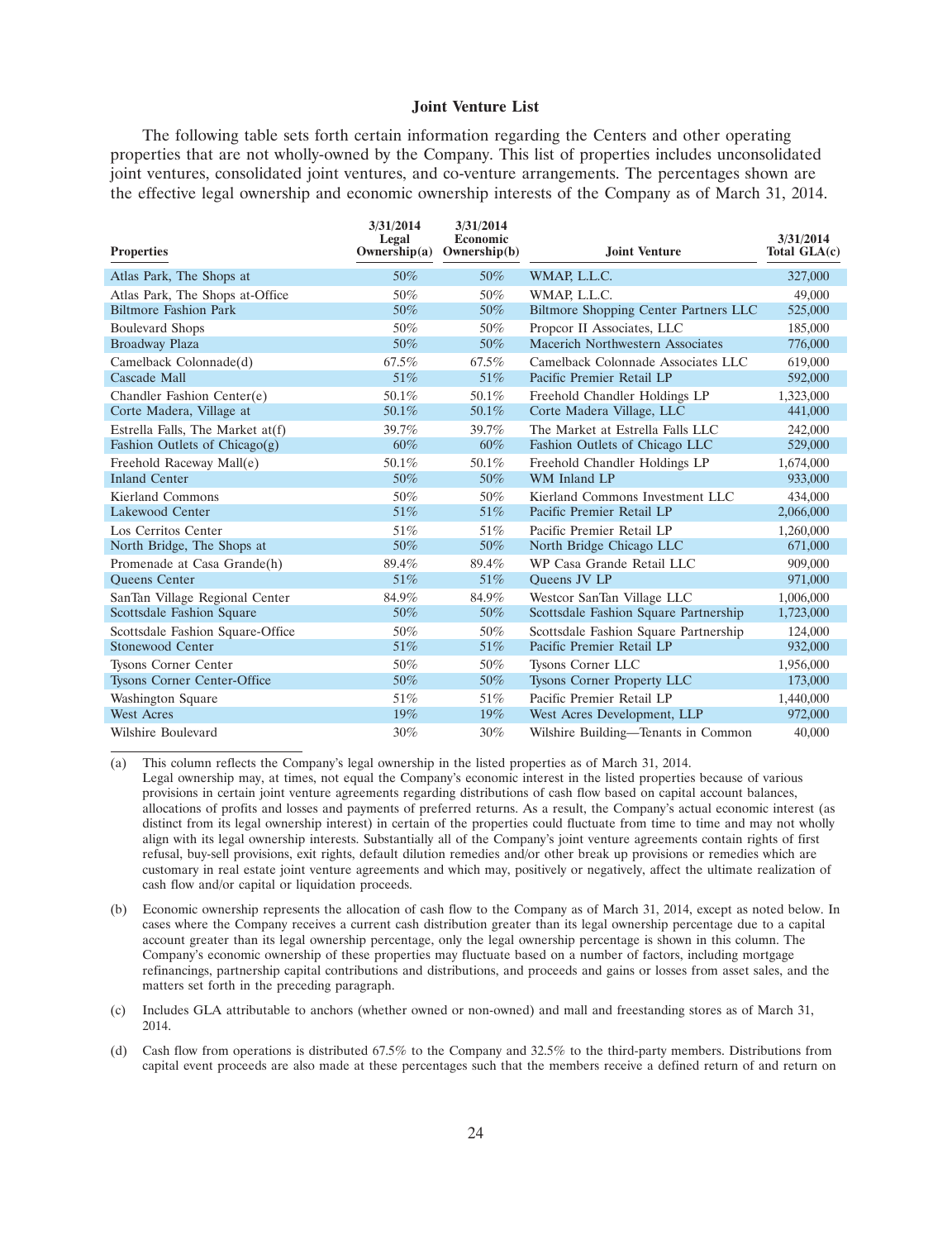agreed capital. Thereafter any excess capital event proceeds are distributed 52.5% to the Company and 47.5% to the thirdparty members.

- (e) The joint venture entity was formed in September 2009. Upon liquidation of the partnership, distributions are made in the following order: to the third-party partner until it receives a 13% internal rate of return on its aggregate unreturned capital contributions; to the Company until it receives a 13% internal rate of return on its aggregate unreturned capital contributions; and, thereafter, 35% to the third-party partner and 65% to the Company.
- (f) Columns 1 and 2 reflect the Company's indirect ownership interest in the property owner. The Company and a third-party partner are each members of a joint venture (the ''MW Joint Venture'') which, in turn, is a member in the joint venture that owns the property. Cash flow distributions for the MW Joint Venture are made in accordance with the members' relative capital accounts until the members have received distributions equal to their capital accounts, and thereafter in accordance with the members' relative legal ownership percentages. In addition, the Company has executed a joint and several guaranty of the mortgage for the property with its third-party partner. The Company may incur liabilities under such guaranty greater than its legal ownership percentage.
- (g) After the third anniversary of substantial completion of the development, the Company in its sole discretion may elect to purchase the interest of the other member based on a net operating income formula using a 6.5% capitalization rate, less any unpaid debt on the property. In addition, the Company has executed a guaranty of the mortgage for the property. The Company may incur liabilities under such guaranty greater than its legal ownership percentage.
- (h) Columns 1 and 2 reflect the Company's total direct and indirect ownership interest in the property owner. The Company and a third-party partner are each members of a joint venture (the ''MW Joint Venture'') which, in turn, is a member in the joint venture that owns the property. Cash flow distributions for the MW Joint Venture are made in accordance with the members' relative capital accounts until the members have received distributions equal to their capital accounts, and thereafter in accordance with the members' relative legal ownership percentages.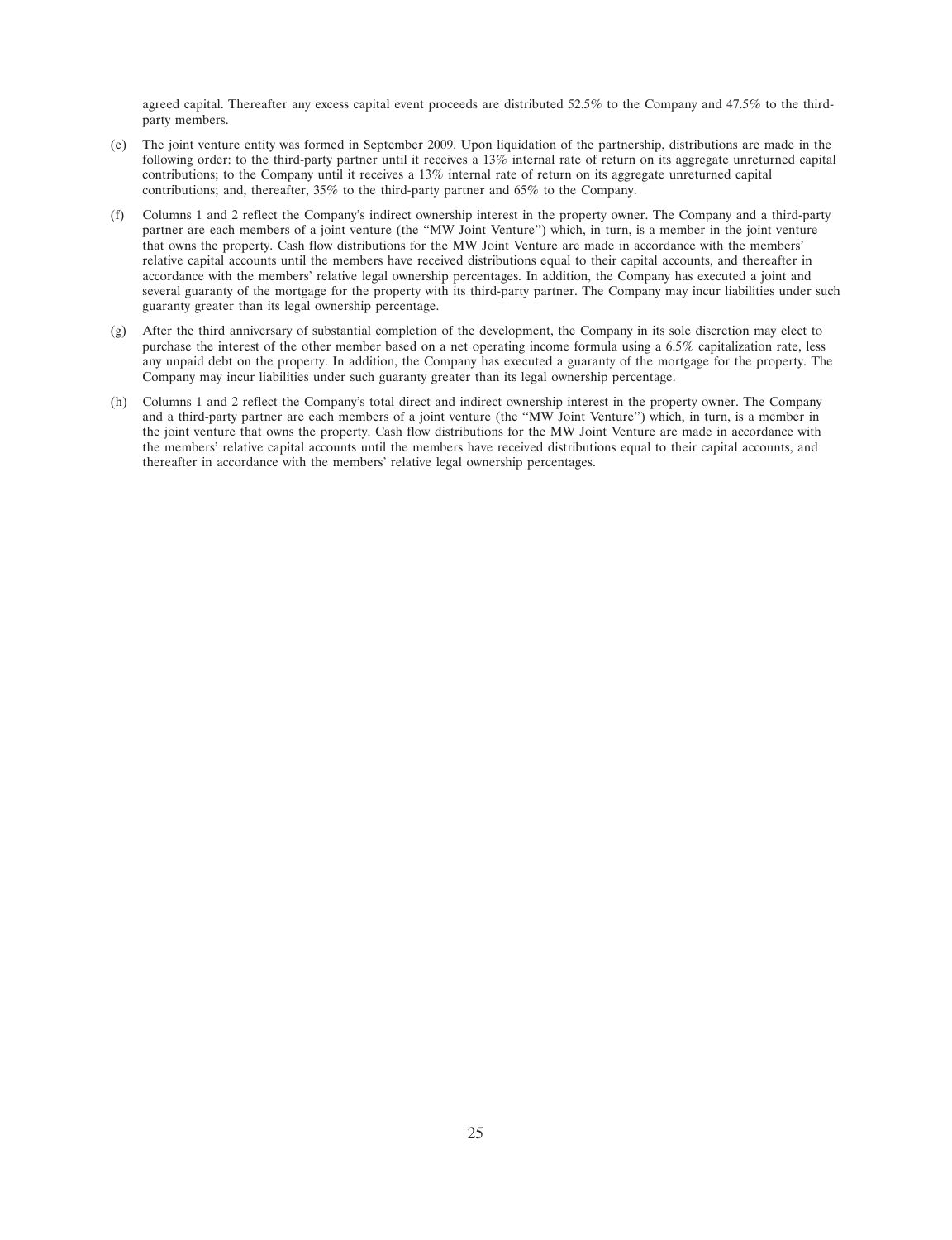## **Supplemental Financial and Operating Information (unaudited)**

# **Debt Summary (at Company's pro rata share)**

| As of March 31, 2014 |                      |             |  |
|----------------------|----------------------|-------------|--|
| <b>Fixed Rate</b>    | <b>Floating Rate</b> | Total       |  |
|                      | dollars in thousands |             |  |
|                      | \$500.536            | \$4,310,824 |  |
| 1,628,528            | 115,909              | 1,744,437   |  |
|                      | \$616,445            | \$6,055,261 |  |
| $4.36\%$             | $2.49\%$             | $4.17\%$    |  |
|                      |                      | 5.6         |  |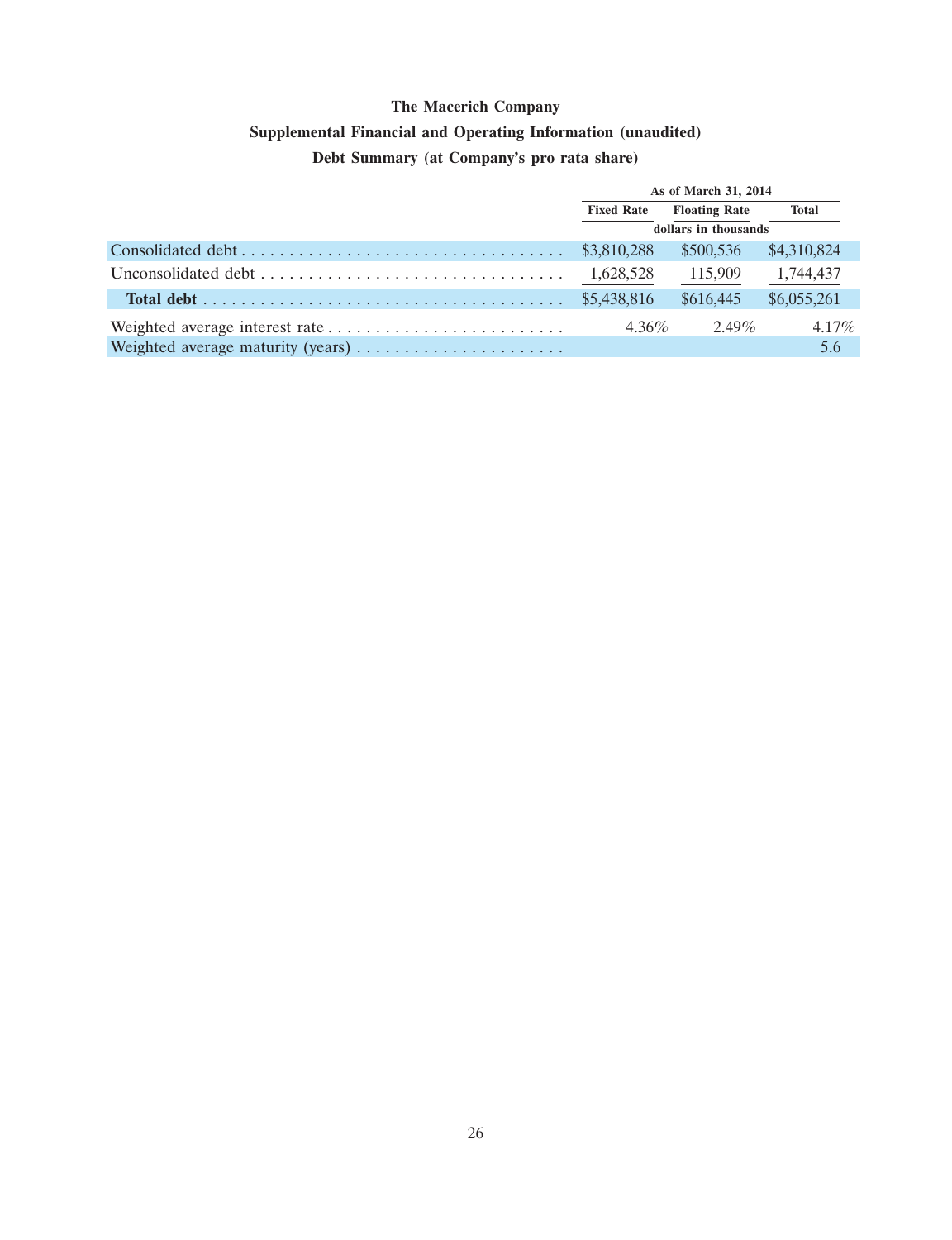# **Supplemental Financial and Operating Information (Unaudited) Outstanding Debt by Maturity Date**

|                                                                                                             | As of March 31, 2014 |                                                |                                   |                                  |                                 |
|-------------------------------------------------------------------------------------------------------------|----------------------|------------------------------------------------|-----------------------------------|----------------------------------|---------------------------------|
| Center/Entity (dollars in thousands)                                                                        | <b>Maturity Date</b> | <b>Effective</b><br><b>Interest</b><br>Rate(a) | <b>Fixed</b>                      | <b>Floating</b>                  | <b>Total Debt</b><br>Balance(a) |
| <b>I. Consolidated Assets:</b>                                                                              |                      |                                                |                                   |                                  |                                 |
|                                                                                                             | 01/01/15             | $6.54\%$                                       | 35,235<br>\$                      | \$                               | \$<br>35,235                    |
|                                                                                                             | 04/11/15             | 4.78%                                          | 72,449                            | $\equiv$                         | 72,449                          |
|                                                                                                             | 08/01/15             | $6.76\%$                                       | 158,150                           | $\overbrace{\phantom{1232211}}$  | 158,150                         |
| Camelback Colonnade(b)                                                                                      | 10/12/15             | 2.16%                                          | 32,956                            | $\equiv$                         | 32,956                          |
|                                                                                                             | 11/01/15             | 5.03%                                          | 37,000                            | $\overbrace{\phantom{12322111}}$ | 37,000                          |
| Vintage Faire Mall                                                                                          | 11/05/15             | 5.81%                                          | 98,729                            | $\equiv$                         | 98,729                          |
|                                                                                                             | 02/01/16             | 5.59%                                          | 120,000                           | $\overbrace{\phantom{12322111}}$ | 120,000                         |
|                                                                                                             | 03/29/16             | 5.25%                                          | 6,066                             | $\equiv$                         | 6,066                           |
|                                                                                                             | 06/01/16             | 5.79%                                          | 168,000                           |                                  | 168,000                         |
|                                                                                                             | 06/01/16             | 5.85%                                          | 41,955                            | $\equiv$                         | 41,955                          |
|                                                                                                             | 06/01/16             | $6.46\%$                                       | 14,482                            | $\overbrace{\phantom{12322111}}$ | 14,482                          |
|                                                                                                             | 01/01/18             | 4.20%                                          | 116,355                           | $\equiv$                         | 116,355                         |
|                                                                                                             | 01/03/18             | 2.99%                                          | 234,160                           | $\overline{\phantom{m}}$         | 234,160                         |
|                                                                                                             | 10/05/18             | 2.76%                                          | 234,214                           | $\equiv$                         | 234,214                         |
| SanTan Village Regional Center(e)                                                                           | 06/01/19             | 3.14%                                          | 115,380                           |                                  | 115,380                         |
|                                                                                                             | 07/01/19             | 3.77%                                          | 100,200                           | 二                                | 100,200                         |
|                                                                                                             | 12/03/19             | $3.67\%$                                       | 488,075                           | $\overline{\phantom{m}}$         | 488,075                         |
|                                                                                                             | 10/01/20             | 5.53%                                          | 232,842                           | 二                                | 232,842                         |
| Fashion Outlets of Niagara Falls USA                                                                        | 10/06/20             | 4.89%                                          | 123,352                           |                                  | 123,352                         |
|                                                                                                             | 01/05/21             | $3.90\%$                                       | 266,397                           | 二                                | 266,397                         |
|                                                                                                             | 02/03/21             | 3.61%                                          | 318,249                           | $\overbrace{\phantom{12322111}}$ | 318,249                         |
|                                                                                                             | 03/01/22             | $4.23\%$                                       | 72,533                            | 二                                | 72,533                          |
|                                                                                                             | 04/01/22             | 4.08%                                          | 135,186                           |                                  | 135,186                         |
|                                                                                                             | 06/05/22             | 4.14%                                          | 213,244                           | 二                                | 213,244                         |
|                                                                                                             | 10/01/22             | 4.49%                                          | 151,524                           |                                  | 151,524                         |
| Towne Mall $\ldots$ , $\ldots$ , $\ldots$ , $\ldots$ , $\ldots$ , $\ldots$ , $\ldots$ , $\ldots$ , $\ldots$ | 11/01/22             | 4.48%                                          | 22,897                            | 二                                | 22,897                          |
|                                                                                                             | 04/03/23             | $3.76\%$                                       | 200,658                           |                                  | 200,658                         |
| Total Fixed Rate Debt for Consolidated Assets                                                               |                      | 4.26%                                          | \$3,810,288                       | \$<br>$\qquad \qquad -$          | \$3,810,288                     |
|                                                                                                             | 11/06/14             | 2.72%                                          | \$<br>$\equiv$                    | \$90,000                         | $\mathbb{S}$<br>90,000          |
|                                                                                                             | 10/28/16             | 1.98%                                          | $\overbrace{\phantom{12322111}}$  | 68,316                           | 68,316                          |
|                                                                                                             | 03/01/17             | 3.03%                                          | 二                                 | 64,000                           | 64,000                          |
|                                                                                                             | 03/05/17             | 2.95%                                          | $\overbrace{\phantom{123221111}}$ | 63,220                           | 63,220                          |
| The Macerich Partnership, L.P.—Line of Credit                                                               | 08/06/18             | $1.83\%$                                       |                                   | 90,000                           | 90,000                          |
| The Macerich Partnership, L.P.—Term Loan                                                                    | 12/08/18             | 2.50%                                          |                                   | 125,000                          | 125,000                         |
| Total Floating Rate Debt for Consolidated Assets                                                            |                      | 2.47%                                          | \$<br>$\qquad \qquad -$           | \$500,536                        | \$500,536                       |
| Total Debt for Consolidated Assets                                                                          |                      | 4.05%                                          | \$3,810,288                       | \$500,536                        | \$4,310,824                     |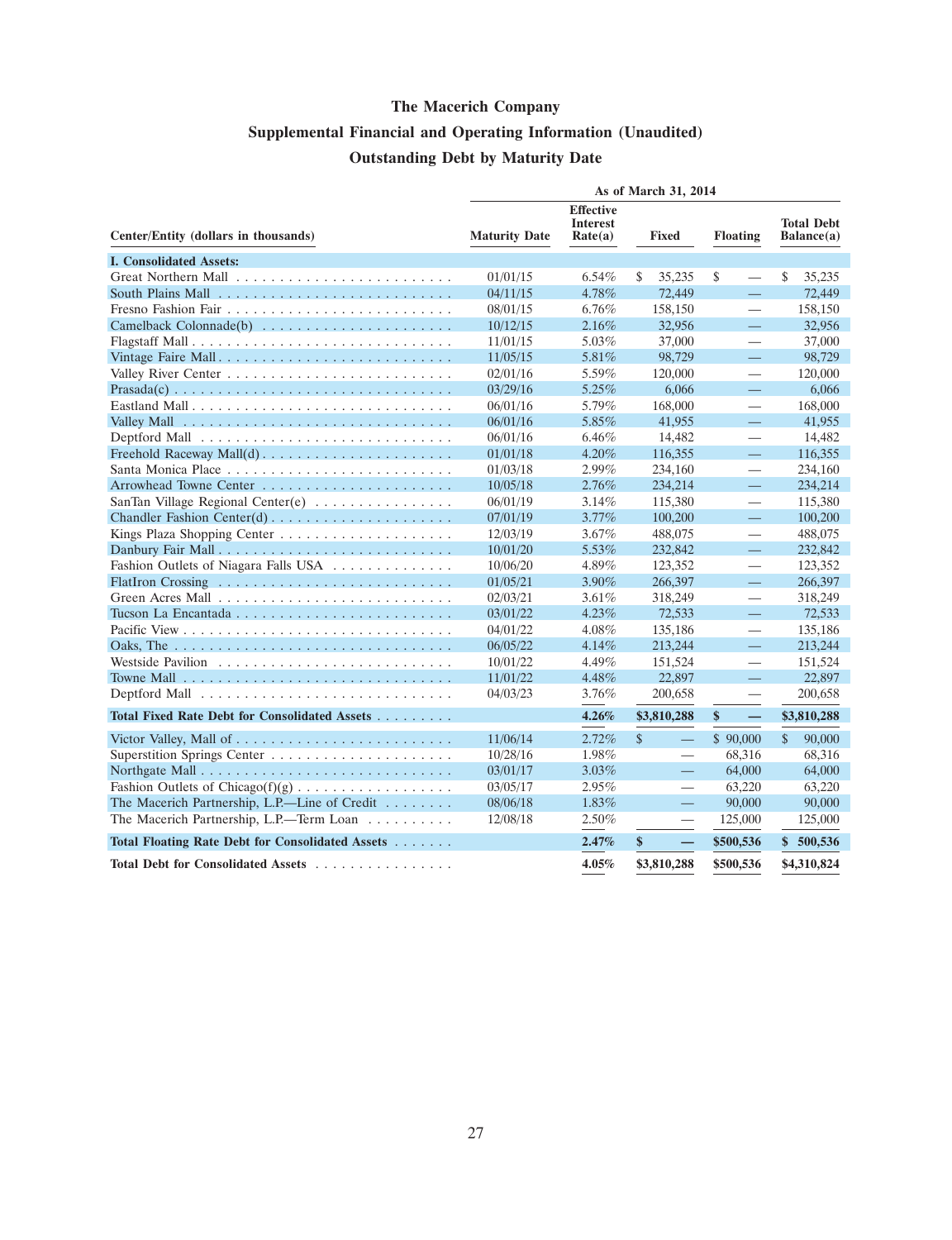## **Supplemental Financial and Operating Information (Unaudited) Outstanding Debt by Maturity Date**

|                                                                   | As of March 31, 2014 |                                                |              |                                  |                                           |     |                                 |
|-------------------------------------------------------------------|----------------------|------------------------------------------------|--------------|----------------------------------|-------------------------------------------|-----|---------------------------------|
| Center/Entity (dollars in thousands)                              | <b>Maturity Date</b> | <b>Effective</b><br><b>Interest</b><br>Rate(a) | <b>Fixed</b> |                                  | <b>Floating</b>                           |     | <b>Total Debt</b><br>Balance(a) |
| II. Unconsolidated Assets (At Company's pro rata share):          |                      |                                                |              |                                  |                                           |     |                                 |
|                                                                   | 10/01/14             | 8.25%                                          | \$<br>28,899 |                                  | \$                                        | S   | 28,899                          |
|                                                                   | 06/01/15             | 5.43%                                          | 127,500      |                                  |                                           |     | 127,500                         |
|                                                                   | 08/15/15             | $6.12\%$                                       | 69.180       |                                  | $\overline{\phantom{0}}$                  |     | 69,180                          |
|                                                                   | 01/01/16             | $6.04\%$                                       | 118,301      |                                  | 二                                         |     | 118,301                         |
| North Bridge, The Shops at $(50\%)$                               | 06/15/16             | $7.52\%$                                       | 97,311       |                                  | $\qquad \qquad \overline{\qquad \qquad }$ |     | 97,311                          |
|                                                                   | 10/01/16             | 6.41%                                          | 11,254       |                                  |                                           |     | 11,254                          |
| Corte Madera, The Village at $(50.1\%) \dots \dots \dots \dots$   | 11/01/16             | $7.27\%$                                       | 38,160       |                                  |                                           |     | 38,160                          |
|                                                                   | 11/01/17             | $4.67\%$                                       | 53,791       |                                  | $\equiv$                                  |     | 53,791                          |
| Los Cerritos Center $(51\%)$                                      | 07/01/18             | $4.50\%$                                       | 97,564       |                                  | $\overline{\phantom{0}}$                  |     | 97,564                          |
| Scottsdale Fashion Square $(50\%)$                                | 04/03/23             | $3.02\%$                                       | 257,571      |                                  | $\equiv$                                  |     | 257,571                         |
| Tysons Corner Center (50%)                                        | 01/01/24             | 4.13%                                          | 421,360      |                                  | $\overline{\phantom{0}}$                  |     | 421,360                         |
|                                                                   | 01/01/25             | $3.65\%$                                       | 306,000      |                                  |                                           |     | 306,000                         |
|                                                                   | 01/01/33             | $6.35\%$                                       |              | 1,637                            |                                           |     | 1,637                           |
| Total Fixed Rate Debt for Unconsolidated Assets                   |                      | 4.60%                                          | \$1,628,528  |                                  | \$<br>$\overline{\phantom{m}}$            |     | \$1,628,528                     |
| Estrella Falls, The Market at $(39.71\%) \dots \dots \dots \dots$ | 06/01/15             | 3.11%                                          | \$           |                                  | \$13,319                                  | \$. | 13,319                          |
|                                                                   | 04/01/16             | $3.40\%$                                       |              |                                  | 25,000                                    |     | 25,000                          |
|                                                                   | 01/02/18             | 2.25%                                          |              | $\overline{\phantom{0}}$         | 67,500                                    |     | 67,500                          |
|                                                                   | 12/16/18             | 2.04%                                          |              |                                  | 10,090                                    |     | 10,090                          |
| Total Floating Rate Debt for Unconsolidated Assets                |                      | 2.58%                                          | \$           | $\overbrace{\phantom{12322111}}$ | \$115,909                                 |     | \$115,909                       |
| Total Debt for Unconsolidated Assets                              |                      | 4.46%                                          | \$1,628,528  |                                  | \$115,909                                 |     | \$1,744,437                     |
|                                                                   |                      | 4.17%                                          | \$5,438,816  |                                  | \$616,445                                 |     | \$6,055,261                     |
|                                                                   |                      |                                                |              | 89.82%                           | 10.18%                                    |     | 100.00%                         |

*(a) The debt balances include the unamortized debt premiums/discounts. Debt premiums/discounts represent the excess of the fair value of debt over the principal value of debt assumed in various acquisitions and are amortized into interest expense over the remaining term of the related debt in a manner that approximates the effective interest method. The annual interest rate in the above table represents the effective interest rate, including the debt premiums/discounts and loan financing costs.*

*(b) This property is owned by a consolidated joint venture. The above debt balance represents the Company's pro rata share of 67.5%.*

*(c) This property is owned by a consolidated joint venture. The above debt balance represents the Company's pro rata share of 50.0%.*

*(d) This property is owned by a consolidated joint venture. The above debt balance represents the Company's pro rata share of 50.1%.*

*(e) This property is owned by a consolidated joint venture. The above debt balance represents the Company's pro rata share of 84.9%.*

*(f) This property is owned by a consolidated joint venture. The above debt balance represents the Company's pro rata share of 60.0%.*

*(g) The maturity date assumes that all such extension options are fully exercised and that the Company and/or its affiliates do not opt to refinance the debt prior to these dates.*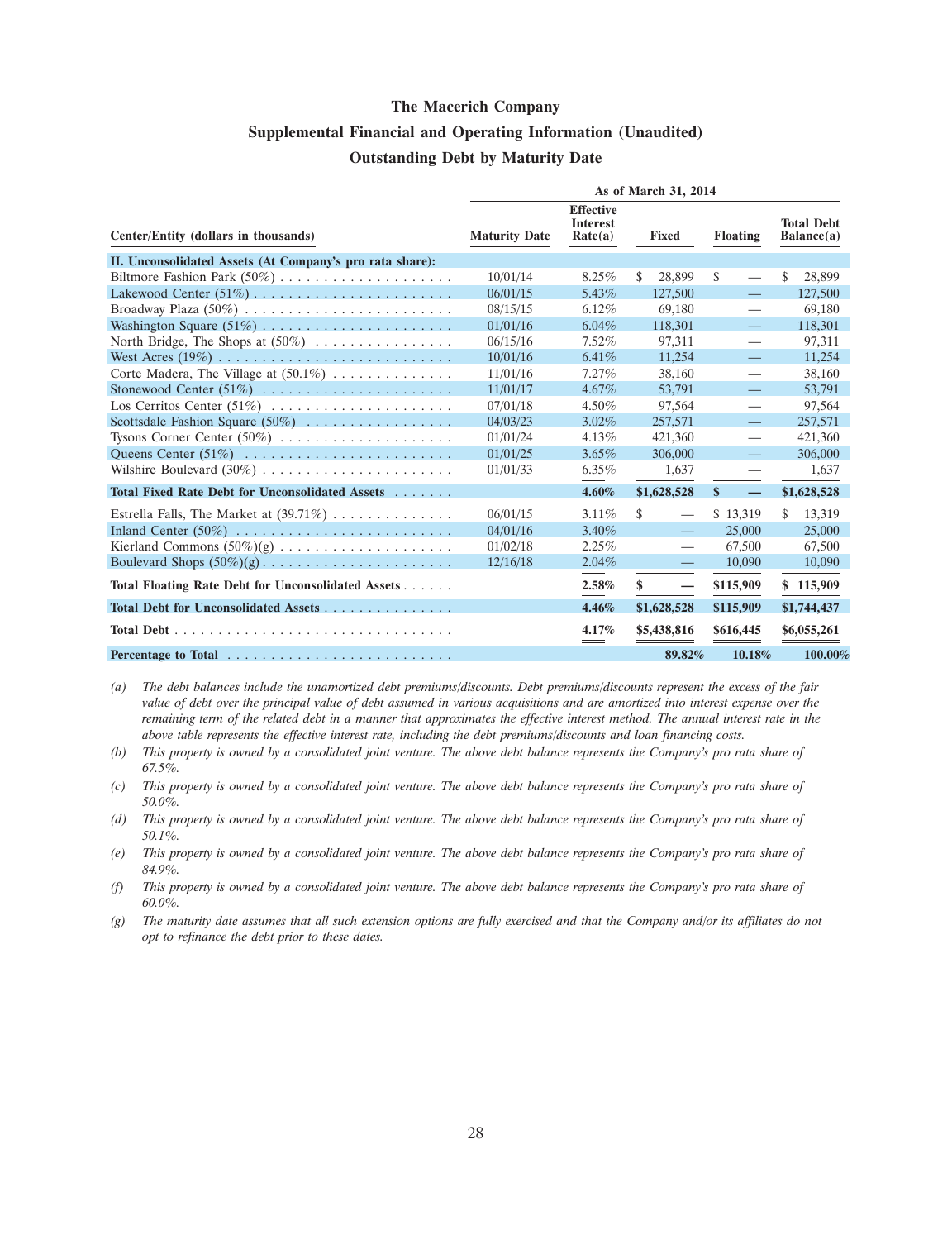## **Supplemental Financial and Operating Information (Unaudited)**

### **Development Pipeline Forecast**

## **(Dollars in millions)**

### **as of March 31, 2014**

### **In-Process Developments and Redevelopments:**

| Property                                                  | Project Type                                                                                                                                                                                                                                                                                                                                                                                                                                                                                                                                                                                                                                                                                                                   | Total $Cost(a)(b)$<br>at 100%                                           | Ownership<br>$\%$ | Total $Cost(a)(b)$<br>Pro Rata                                          | Pro Rata<br>Capitalized Costs(b)<br>3/31/2014                        | <b>Expected</b><br>Delivery(a)                       | <b>Stabilized</b><br>Yield(a)(b)(c) |  |
|-----------------------------------------------------------|--------------------------------------------------------------------------------------------------------------------------------------------------------------------------------------------------------------------------------------------------------------------------------------------------------------------------------------------------------------------------------------------------------------------------------------------------------------------------------------------------------------------------------------------------------------------------------------------------------------------------------------------------------------------------------------------------------------------------------|-------------------------------------------------------------------------|-------------------|-------------------------------------------------------------------------|----------------------------------------------------------------------|------------------------------------------------------|-------------------------------------|--|
| Fashion Outlets of Niagara Falls USA<br>Niagara Falls, NY | Expansion of existing outlet center—Adding<br>175,000 square feet of new space to existing<br>526,000 square foot center                                                                                                                                                                                                                                                                                                                                                                                                                                                                                                                                                                                                       | \$77                                                                    | 100%              | \$77                                                                    | \$26                                                                 | $4014 - 1015$                                        | $10\%$                              |  |
| Tysons Corner Center                                      | Mixed-use expansion/densification-Constructing<br>office (500,000 square feet), multifamily (430<br>units) and hotel (300-room Hyatt Regency)<br>components immediately adjacent to Tysons<br>Corner Center, all of which will be served by the<br>expanded METRO line (opening Summer-14) and<br>tied together by a 1.5-acre plaza                                                                                                                                                                                                                                                                                                                                                                                            | * Office: \$228<br>* Hotel: \$136<br>Multifamily: \$160<br>Total: \$524 | 50%               | * Office: \$114<br>* Hotel: \$68<br>* Multifamily: \$80<br>Total: \$262 | * Office: \$71<br>* Hotel: \$33<br>Multifamily: \$47<br>Total: \$151 | * Office: 3014<br>* Hotel: 1015<br>Multifamily: 1Q15 | 8%                                  |  |
| <b>Broadway Plaza</b><br>Walnut Creek, CA                 | Expansion of existing open air center adding<br>$235,000$ sf (net) of new shop space to existing<br>776,000 sf center which is currently anchored by<br>Nordstrom, Neiman Marcus and Macy's. New<br>space created by construction of a more efficient<br>parking structure and the consolidation of stand-<br>alone Macy's Men's Store into a single larger<br>Macy's box. Phase I encompasses demolition of<br>80,000 sf of existing retail space and construction<br>of 240,000 sf of new retail space for a net increase<br>of 160,000 sf. Phase 2 involves demolition of the<br>existing Macy's Men's building and construction of<br>75,000 sf of new retail space for a total increase of<br>235,000 sf of small stores. | Phase 1: \$240<br>* Phase 2: \$30<br>Total: \$270                       | 50%               | * Phase 1: \$120<br>* Phase 2: \$15<br><b>Total: \$135</b>              | * Phase 1: \$14<br>* Phase 2: \$0<br><b>Total: \$14</b>              | $* 25\% 4015$<br>$*50\%2O16$<br>* 25% 2017           | 9%                                  |  |
| Santa Monica Place<br>Santa Monica, CA                    | Movie theater addition—Adding a 48,000 square<br>foot state-of-art, 12-screen ArcLight Cinemas to<br>the third level/Dining Deck                                                                                                                                                                                                                                                                                                                                                                                                                                                                                                                                                                                               | \$27                                                                    | 100%              | \$27                                                                    | \$2                                                                  | 3Q15                                                 | 8%                                  |  |
| Total In-Process                                          |                                                                                                                                                                                                                                                                                                                                                                                                                                                                                                                                                                                                                                                                                                                                | \$898                                                                   |                   | \$501                                                                   | \$193                                                                |                                                      |                                     |  |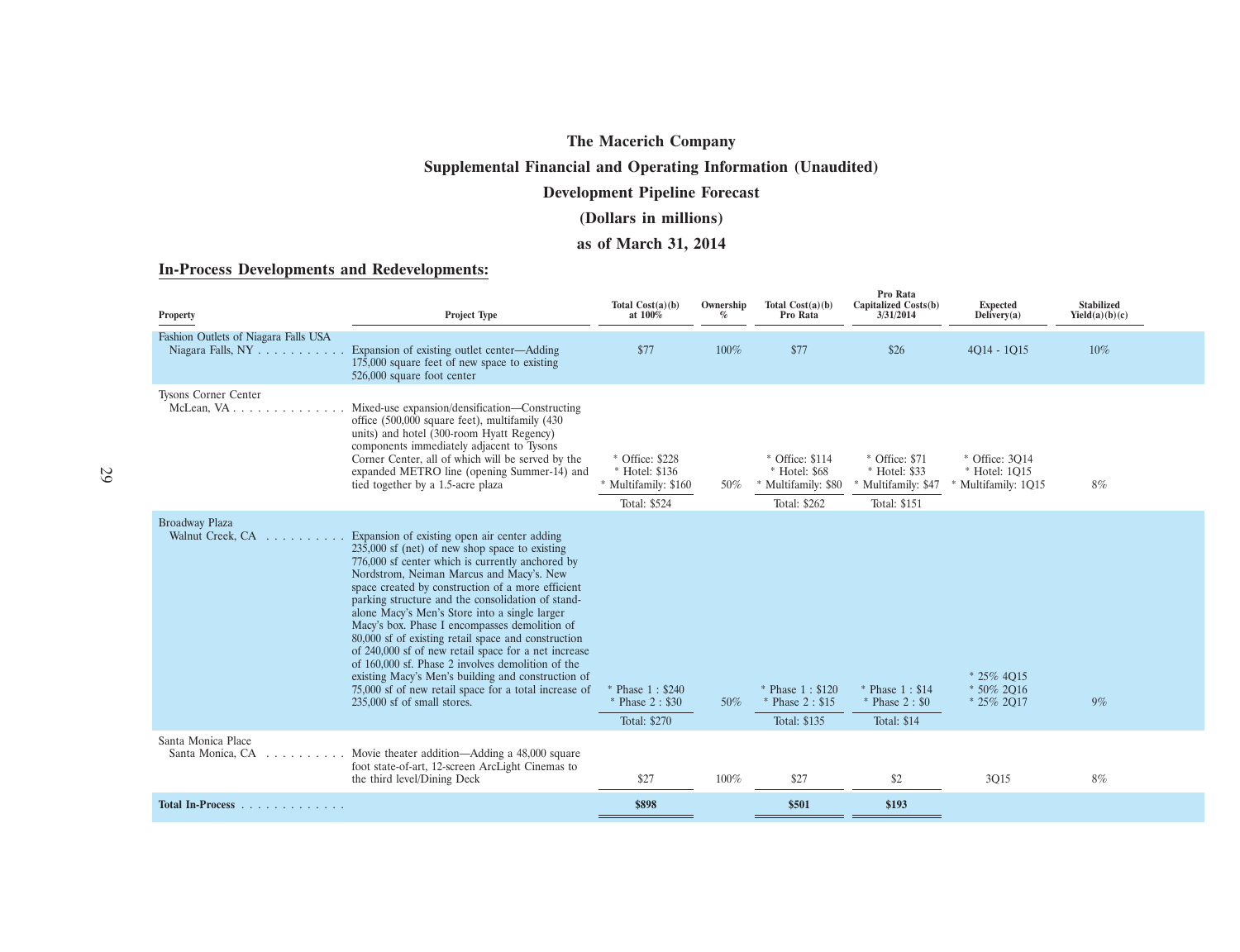#### **Supplemental Financial and Operating Information (Unaudited)**

#### **Development Pipeline Forecast**

#### **(Dollars in millions)**

#### **as of March 31, 2014**

#### **Shadow Pipeline of Developments and Redevelopments(d):**

| Property                                                                               | Project Type                                                                          | at 100%       | $\%$    | Pro Rata      | Pro Rata<br>Total Cost(a)(b) Ownership Total Cost(a)(b) Capitalized Costs(b)<br>3/31/2014 | <b>Expected</b><br>Delivery(a) | <b>Stabilized</b><br>Yield(a)(b)(c) |
|----------------------------------------------------------------------------------------|---------------------------------------------------------------------------------------|---------------|---------|---------------|-------------------------------------------------------------------------------------------|--------------------------------|-------------------------------------|
| Estrella Falls Mall<br>Goodyear, AZ.<br>.                                              | Ground up—850,000 square foot regional shopping center<br>development                 | $$200 - $230$ | 86.6%   | $$173 - $199$ | \$33                                                                                      | $2017 - 2019$                  | <b>TBD</b>                          |
| Green Acres Mall                                                                       | Big box addition of 340,000 square feet                                               | $$115 - $120$ | 100%    | $$115 - $120$ | \$23                                                                                      | Fall 2016                      | $10\%$                              |
| Kings Plaza Shopping Center                                                            |                                                                                       | $$90 - $100$  | $100\%$ | $$90 - $100$  | \$4                                                                                       | 2016                           | $8\% - 9\%$                         |
| Los Cerritos Center<br>Cerritos, CA $\ldots \ldots \ldots \ldots \ldots \ldots \ldots$ | 200,000 square foot redevelopment, including a Dick's<br>Sporting Goods and a theater | $$50 - $60$   | 51%     | $$25 - $30$   | $\Omega$                                                                                  | November 2015                  | 8%                                  |
| 500 N. Michigan Ave<br>(contiguous to<br>The Shops at North Bridge)                    |                                                                                       | $$15 - $20$   | $100\%$ | $$15 - $20$   | \$2                                                                                       | $2015 - 2016$ $10\% - 12\%$    |                                     |
| Paradise Valley Mall                                                                   | Redevelopment (size TBD), including a theater                                         | <b>TBD</b>    | 100%    | TBD           | \$0                                                                                       | $2015 - 2017$                  | TBD                                 |
| Scottsdale Fashion Square                                                              | 135,000 square foot redevelopment, including a Dick's<br>Sporting Goods and a theater | $$30 - $35$   | 50%     | $$15 - $18$   | $\frac{1}{2}$                                                                             | April 2015                     | $10\%$                              |
| Total Shadow.                                                                          |                                                                                       | $$500 - $565$ |         | $$433 - $487$ | \$62<br>$=$                                                                               |                                |                                     |

(a) Much of this information is estimated and may change from time to time. See the Company's forward-looking statements disclosure on page 1 for factors that may affect the information provided in this table.

*(b) This excludes GAAP allocations of non-cash and indirect costs.*

*(c) Stabilized Yield is calculated based on stabilized income after development divided by project direct costs excluding GAAP allocations of non-cash and indirect costs.*

(d) This section includes potential developments or redevelopments that the Company is considering. The scope of these projects may change. Stabilized Yields are expected to be 8% to 12%. There is no certainty *that the Company will develop any or all of these potential projects.*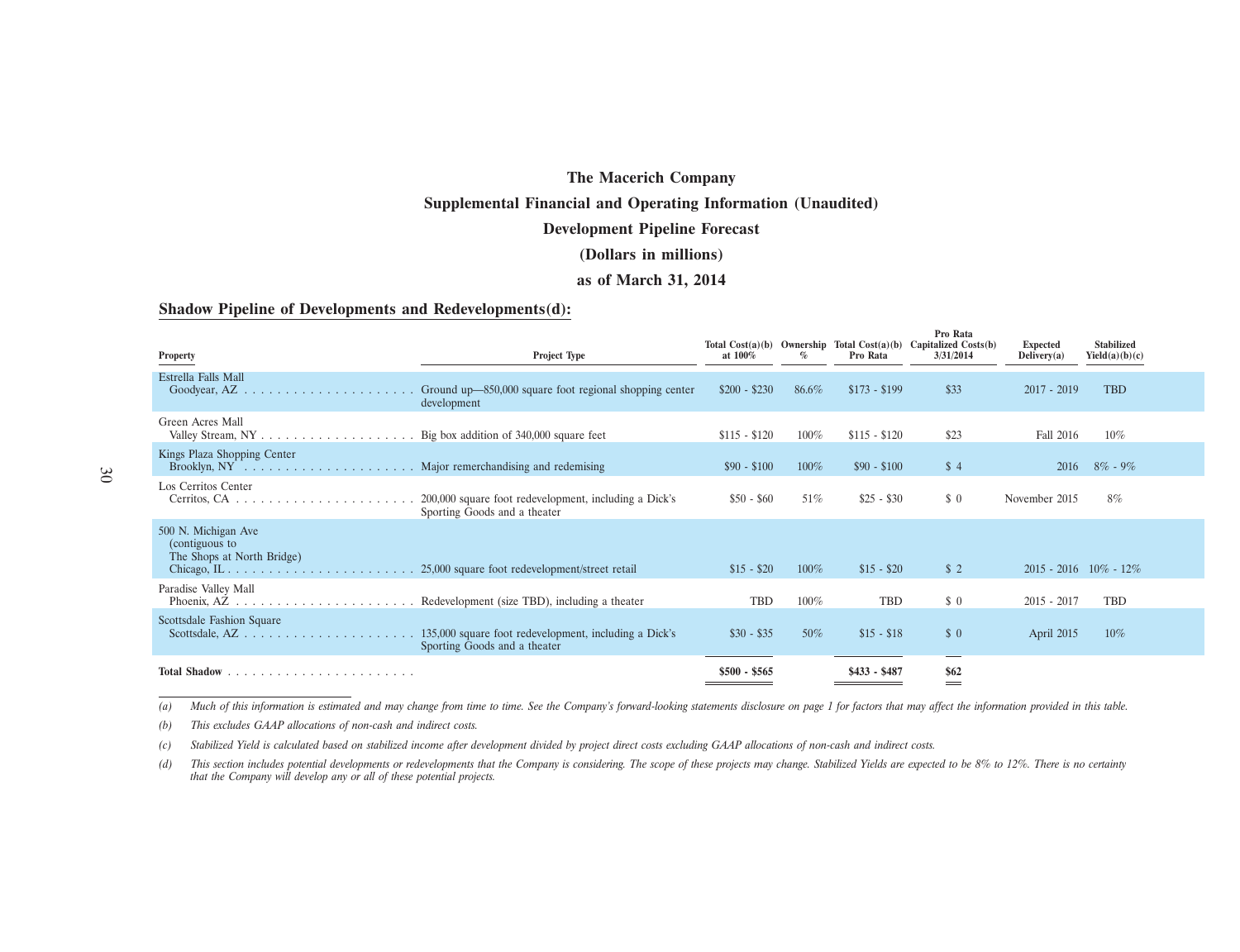## **Supplemental Financial and Operating Information (unaudited)**

### **Top Ten Tenants**

The following retailers (including their subsidiaries) represent the 10 largest rent payers in the Centers based upon total rents in place as of December 31, 2013. Rotterdam Square, sold January 15, 2014, is excluded from the table below:

| <b>Parent Entity</b>                  | <b>Primary DBA's</b>                                                                                                 | Number of<br><b>Locations</b> in<br>the Portfolio | % of Total<br>Rents(1) |
|---------------------------------------|----------------------------------------------------------------------------------------------------------------------|---------------------------------------------------|------------------------|
| L Brands                              | Victoria's Secret, Bath and Body Works,<br><b>PINK</b>                                                               | 100                                               | 2.6%                   |
| Forever 21, Inc. $\dots \dots \dots$  | Forever 21, XXI Forever, For Love 21                                                                                 | 39                                                | $2.4\%$                |
| Gap, Inc., The $\dots \dots \dots$    | Athleta, Banana Republic, The Gap, Gap<br>Kids, Old Navy and others                                                  | 64                                                | 2.3%                   |
| Foot Locker, Inc. $\dots \dots \dots$ | Champs Sports, Foot Locker, Kids Foot<br>Locker, Lady Foot Locker, Nike Yardline,<br>Foot Action USA, House of Hoops | 100                                               | $1.8\%$                |
| Dick's Sporting Goods, Inc. $\ldots$  | Dick's Sporting Goods                                                                                                | 12                                                | $1.3\%$                |
| Sears Holdings Corporation            | Sears                                                                                                                | 30                                                | $1.3\%$                |
| Abercrombie & Fitch Co.               | Abercrombie & Fitch, Hollister and others                                                                            | 48                                                | $1.2\%$                |
| Luxottica Group S.P.A.                | Ilori, LensCrafters, Oakley, Optical Shop of<br>Aspen, Sunglass Hut and others                                       | 105                                               | $1.2\%$                |
| Best Buy Co., Inc. $\dots \dots$      | Best Buy, Best Buy Mobile                                                                                            | 26                                                | $1.1\%$                |
| Nordstrom, Inc.                       | Nordstrom, Last Chance, Nordstrom Rack,<br>Nordstrom Spa, Nordstrom Espresso Bar                                     | 16                                                | $1.1\%$                |

(1) Total rents include minimum rents and percentage rents